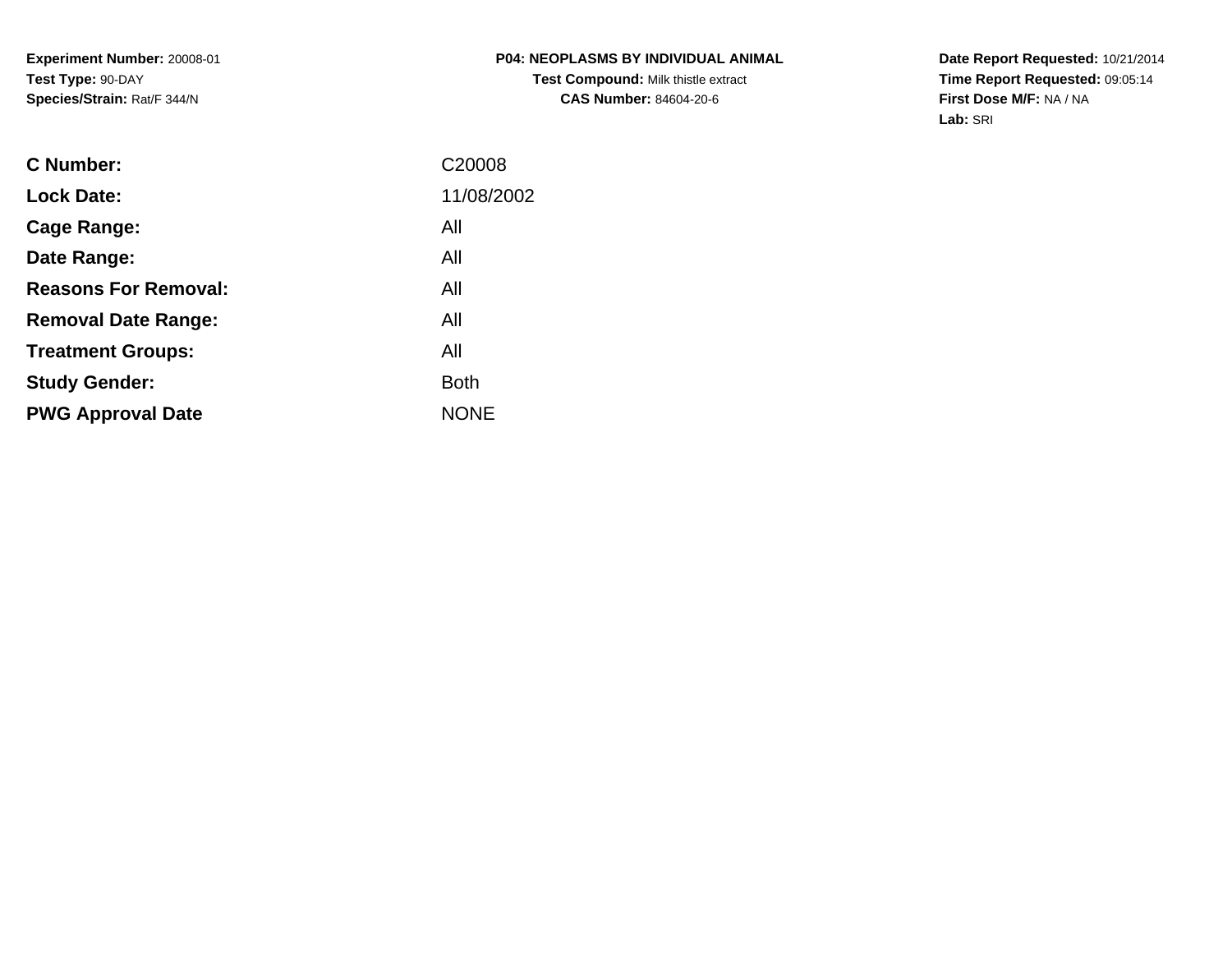# **P04: NEOPLASMS BY INDIVIDUAL ANIMAL**

**Test Compound:** Milk thistle extract

**CAS Number:** 84604-20-6

**Date Report Requested:** 10/21/2014**Time Report Requested:** 09:05:14**First Dose M/F:** NA / NA**Lab:** SRI

|                              | DAY ON TEST      | $\boldsymbol{\theta}$<br>$\boldsymbol{\theta}$                   | $\boldsymbol{\theta}$<br>$\boldsymbol{\theta}$                   | 0<br>$\pmb{\theta}$                                                        | 0<br>$\boldsymbol{\theta}$                                 | 0<br>$\boldsymbol{\theta}$                                       | 0<br>$\boldsymbol{\theta}$                                              | 0<br>$\pmb{\theta}$                                                           | 0<br>$\boldsymbol{\theta}$                                      | 0<br>$\boldsymbol{\theta}$                                                    | 0<br>0                                                     |                       |
|------------------------------|------------------|------------------------------------------------------------------|------------------------------------------------------------------|----------------------------------------------------------------------------|------------------------------------------------------------|------------------------------------------------------------------|-------------------------------------------------------------------------|-------------------------------------------------------------------------------|-----------------------------------------------------------------|-------------------------------------------------------------------------------|------------------------------------------------------------|-----------------------|
| F 344/N Rat Male             |                  | 9                                                                | 9                                                                | 9                                                                          | 9                                                          | 9                                                                | 9                                                                       | 9                                                                             | 9                                                               | 9                                                                             | 9                                                          |                       |
| <b>PPM</b><br>0              | <b>ANIMAL ID</b> | $\mathfrak{z}$<br>$\mathbf 0$<br>$\mathbf 0$<br>$\mathbf 0$<br>0 | $\mathfrak{z}$<br>$\mathbf 0$<br>$\mathbf 0$<br>$\mathbf 0$<br>0 | $\mathfrak{z}$<br>$\mathbf 0$<br>$\mathbf 0$<br>$\mathbf 0$<br>$\mathbf 0$ | $\mathfrak{z}$<br>$\mathbf 0$<br>$\Omega$<br>$\Omega$<br>0 | $\mathfrak{z}$<br>$\mathbf 0$<br>$\mathbf 0$<br>$\mathbf 0$<br>0 | $\boldsymbol{\mathfrak{z}}$<br>$\mathbf 0$<br>$\Omega$<br>$\Omega$<br>0 | $\boldsymbol{\mathfrak{z}}$<br>$\mathsf 0$<br>$\mathsf 0$<br>$\mathbf 0$<br>0 | $\overline{\mathbf{3}}$<br>0<br>$\mathbf 0$<br>$\mathbf 0$<br>0 | $\boldsymbol{\mathfrak{z}}$<br>$\mathbf 0$<br>$\mathbf 0$<br>$\mathbf 0$<br>0 | $\mathfrak{z}$<br>$\mathbf 0$<br>$\Omega$<br>$\Omega$<br>1 |                       |
| <b>Alimentary System</b>     |                  | 1                                                                | $\mathfrak{p}$                                                   | 3                                                                          | $\overline{4}$                                             | 5                                                                | 6                                                                       | 7                                                                             | 8                                                               | 9                                                                             | $\Omega$                                                   | <i><b>*TOTALS</b></i> |
| Esophagus                    |                  | +                                                                |                                                                  | +                                                                          | +                                                          | +                                                                | +                                                                       | +                                                                             | +                                                               | +                                                                             | +                                                          | 10                    |
| Intestine Large, Cecum       |                  | +                                                                | +                                                                | +                                                                          | $\ddot{}$                                                  | $\ddot{}$                                                        | $\ddot{}$                                                               | +                                                                             | +                                                               | +                                                                             | +                                                          | 10                    |
| Intestine Large, Colon       |                  | +                                                                | +                                                                | +                                                                          | +                                                          | +                                                                | +                                                                       | $\ddot{}$                                                                     | $\ddot{}$                                                       | +                                                                             | +                                                          | 10                    |
| Intestine Large, Rectum      |                  | +                                                                | $\ddot{}$                                                        | $\ddot{}$                                                                  | $\ddot{}$                                                  | $\ddot{}$                                                        | $\ddot{}$                                                               | $\ddot{}$                                                                     | $\ddot{}$                                                       | $\ddot{}$                                                                     | $\ddot{}$                                                  | 10                    |
| Intestine Small, Duodenum    |                  | $\ddot{}$                                                        | $\ddot{}$                                                        | $\ddot{}$                                                                  | $\ddot{}$                                                  | $\ddot{}$                                                        | $\ddot{}$                                                               | $\ddot{}$                                                                     | $\ddot{}$                                                       | $\ddot{}$                                                                     | $\ddot{}$                                                  | 10                    |
| Intestine Small, Ileum       |                  | $\ddot{}$                                                        | $\ddot{}$                                                        | $\ddot{}$                                                                  | $\ddot{}$                                                  | $\ddot{}$                                                        | $\ddot{}$                                                               | $\ddot{}$                                                                     | $\ddot{}$                                                       | $\ddot{}$                                                                     | $\ddot{}$                                                  | 10                    |
| Intestine Small, Jejunum     |                  | $\ddot{}$                                                        | $\ddot{}$                                                        | $\ddot{}$                                                                  | +                                                          | +                                                                | $\ddot{}$                                                               | $\ddot{}$                                                                     | $\pm$                                                           | $\ddot{}$                                                                     | $\ddot{}$                                                  | 10                    |
| Liver                        |                  | $\ddot{}$                                                        | $\ddot{}$                                                        | $\ddot{}$                                                                  | $\ddot{}$                                                  | $\ddot{}$                                                        | $\ddot{}$                                                               | $\ddot{}$                                                                     | $\ddot{}$                                                       | $\ddot{}$                                                                     | $\ddot{}$                                                  | 10                    |
| Pancreas                     |                  | $\ddot{}$                                                        | $\ddot{}$                                                        | $\ddot{}$                                                                  | $\ddot{}$                                                  | $\ddot{}$                                                        | $\ddot{}$                                                               | $\ddot{}$                                                                     | $\ddot{}$                                                       | $\ddot{}$                                                                     | $\ddot{}$                                                  | 10                    |
| Salivary Glands              |                  | +                                                                | +                                                                | $\ddot{}$                                                                  | +                                                          | +                                                                | $\ddot{}$                                                               | $\pm$                                                                         | $\pm$                                                           | $\ddot{}$                                                                     | $\ddot{}$                                                  | 10                    |
| Stomach, Forestomach         |                  | $\ddot{}$                                                        | $\ddot{}$                                                        | +                                                                          | $\ddot{}$                                                  | $\ddot{}$                                                        | $\ddot{}$                                                               | $\ddot{}$                                                                     | $\ddot{}$                                                       | $\ddot{}$                                                                     | $\ddot{}$                                                  | 10                    |
| Stomach, Glandular           |                  | $\ddot{}$                                                        | $\ddot{}$                                                        | $\ddot{}$                                                                  | $\ddot{}$                                                  | $\ddot{}$                                                        | $\ddot{}$                                                               | $\ddot{}$                                                                     | $\ddot{}$                                                       | $\ddot{}$                                                                     | $\ddot{}$                                                  | 10                    |
| <b>Cardiovascular System</b> |                  |                                                                  |                                                                  |                                                                            |                                                            |                                                                  |                                                                         |                                                                               |                                                                 |                                                                               |                                                            |                       |
| Heart                        |                  | $\ddot{}$                                                        |                                                                  |                                                                            |                                                            | ٠                                                                |                                                                         |                                                                               |                                                                 |                                                                               | $\div$                                                     | 10                    |
| <b>Endocrine System</b>      |                  |                                                                  |                                                                  |                                                                            |                                                            |                                                                  |                                                                         |                                                                               |                                                                 |                                                                               |                                                            |                       |
| <b>Adrenal Cortex</b>        |                  | +                                                                |                                                                  | +                                                                          | +                                                          | +                                                                | +                                                                       | +                                                                             | +                                                               | +                                                                             | +                                                          | 10                    |
| Adrenal Medulla              |                  | $\ddot{}$                                                        | +                                                                | $\ddot{}$                                                                  | +                                                          | $\ddot{}$                                                        | $\ddot{}$                                                               | $\ddot{}$                                                                     | $\pm$                                                           | +                                                                             | $\ddot{}$                                                  | 10                    |
| Parathyroid Gland            |                  | +                                                                | +                                                                | $\ddot{}$                                                                  | $\ddot{}$                                                  | +                                                                | $\ddot{}$                                                               | $\ddot{}$                                                                     | $\pm$                                                           | $\ddot{}$                                                                     | $\ddot{}$                                                  | 10                    |
| <b>Pituitary Gland</b>       |                  | +                                                                |                                                                  | +                                                                          | +                                                          | $\ddot{}$                                                        | $\ddot{}$                                                               | +                                                                             | $\ddot{}$                                                       | $\ddot{}$                                                                     | $\ddot{}$                                                  | 10                    |
| <b>Thyroid Gland</b>         |                  | $\ddot{}$                                                        |                                                                  | +                                                                          | $\ddot{}$                                                  | $\ddot{}$                                                        | $\ddot{}$                                                               | $\ddot{}$                                                                     | $\ddot{}$                                                       | $\ddot{}$                                                                     | $\ddot{}$                                                  | 10                    |

\* ..Total animals with tissue examined microscopically; Total animals with tumor **M** . Missing tissue M ..Missing tissue

+ ..Tissue examined microscopically

I ..Insufficient tissue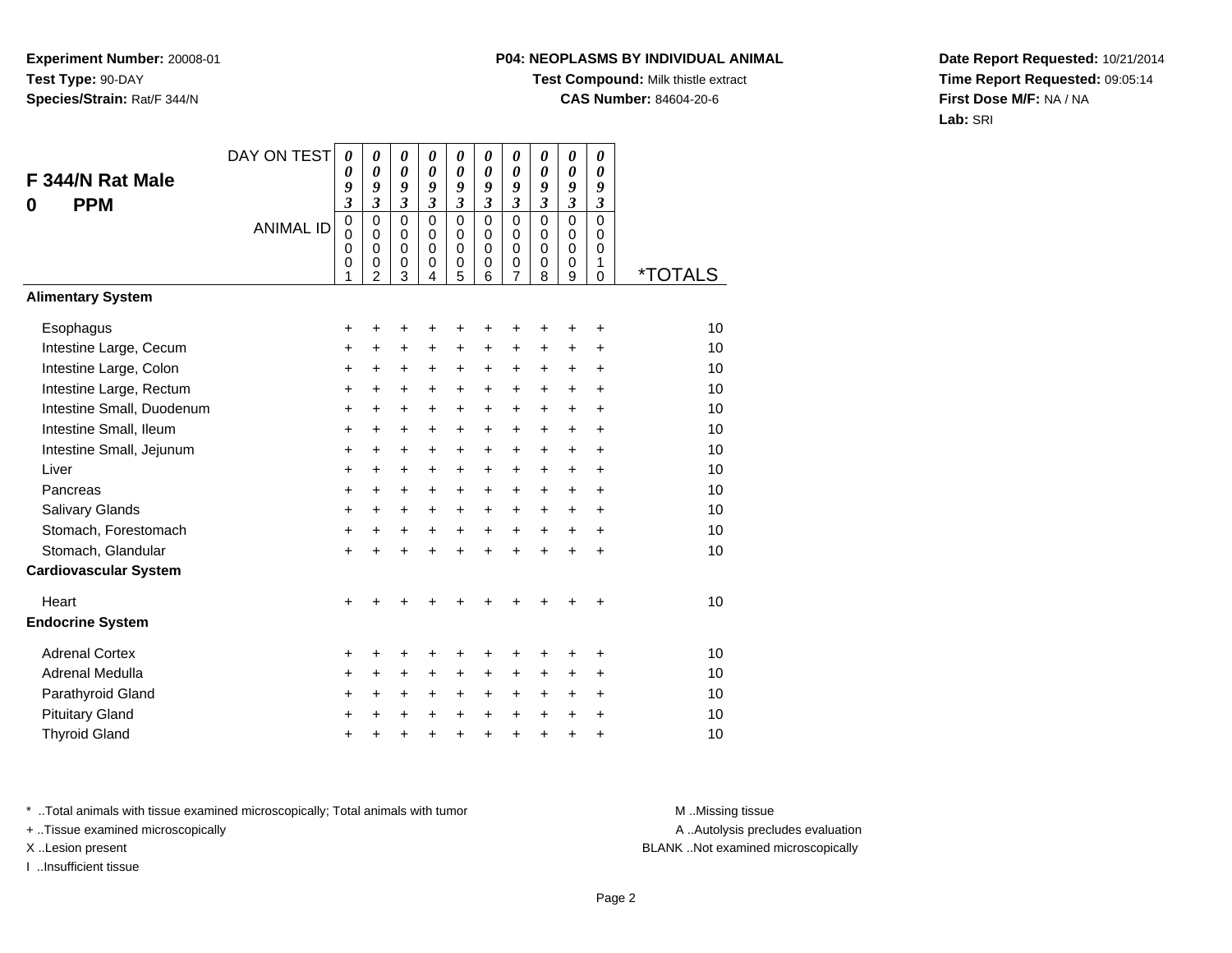## **P04: NEOPLASMS BY INDIVIDUAL ANIMAL**

**Test Compound:** Milk thistle extract

**CAS Number:** 84604-20-6

**Date Report Requested:** 10/21/2014**Time Report Requested:** 09:05:14**First Dose M/F:** NA / NA**Lab:** SRI

| F 344/N Rat Male<br><b>PPM</b><br>0 | DAY ON TEST      | 0<br>0<br>9<br>$\overline{\mathbf{3}}$ | 0<br>$\boldsymbol{\theta}$<br>9<br>$\mathfrak{z}$                | $\boldsymbol{\theta}$<br>$\boldsymbol{\theta}$<br>9<br>$\mathfrak{z}$ | $\boldsymbol{\theta}$<br>$\boldsymbol{\theta}$<br>9<br>$\mathfrak{z}$ | $\boldsymbol{\theta}$<br>$\boldsymbol{\theta}$<br>9<br>$\mathfrak{z}$ | $\boldsymbol{\theta}$<br>$\boldsymbol{\theta}$<br>9<br>$\mathfrak{z}$ | $\boldsymbol{\theta}$<br>$\pmb{\theta}$<br>9<br>$\mathfrak{z}$   | 0<br>$\boldsymbol{\theta}$<br>9<br>$\mathfrak{z}$   | 0<br>$\boldsymbol{\theta}$<br>9<br>$\mathfrak{z}$                | 0<br>$\boldsymbol{\theta}$<br>9<br>$\mathfrak{z}$ |                       |
|-------------------------------------|------------------|----------------------------------------|------------------------------------------------------------------|-----------------------------------------------------------------------|-----------------------------------------------------------------------|-----------------------------------------------------------------------|-----------------------------------------------------------------------|------------------------------------------------------------------|-----------------------------------------------------|------------------------------------------------------------------|---------------------------------------------------|-----------------------|
|                                     | <b>ANIMAL ID</b> | 0<br>0<br>0<br>0<br>1                  | $\mathbf 0$<br>$\mathbf 0$<br>$\mathbf 0$<br>0<br>$\overline{2}$ | $\mathbf 0$<br>$\mathbf 0$<br>$\mathbf 0$<br>0<br>3                   | $\mathbf 0$<br>$\mathbf 0$<br>$\mathbf 0$<br>0<br>4                   | $\mathbf 0$<br>$\mathbf 0$<br>$\mathbf 0$<br>0<br>5                   | $\mathbf 0$<br>$\mathbf 0$<br>$\mathbf 0$<br>0<br>6                   | $\mathbf 0$<br>$\mathbf 0$<br>$\mathbf 0$<br>0<br>$\overline{7}$ | $\mathbf 0$<br>$\mathbf 0$<br>$\mathbf 0$<br>0<br>8 | $\pmb{0}$<br>$\mathbf 0$<br>$\mathbf 0$<br>0<br>$\boldsymbol{9}$ | $\Omega$<br>$\Omega$<br>$\mathbf 0$<br>1<br>0     | <i><b>*TOTALS</b></i> |
| <b>General Body System</b>          |                  |                                        |                                                                  |                                                                       |                                                                       |                                                                       |                                                                       |                                                                  |                                                     |                                                                  |                                                   |                       |
| <b>NONE</b>                         |                  |                                        |                                                                  |                                                                       |                                                                       |                                                                       |                                                                       |                                                                  |                                                     |                                                                  |                                                   |                       |
| <b>Genital System</b>               |                  |                                        |                                                                  |                                                                       |                                                                       |                                                                       |                                                                       |                                                                  |                                                     |                                                                  |                                                   |                       |
| Epididymis                          |                  | +                                      | +                                                                | +                                                                     | +                                                                     | +                                                                     |                                                                       | +                                                                |                                                     | +                                                                | +                                                 | 10                    |
| <b>Preputial Gland</b>              |                  | +                                      | +                                                                | $\ddot{}$                                                             | +                                                                     | $\ddot{}$                                                             | +                                                                     | +                                                                | +                                                   | +                                                                | +                                                 | 10                    |
| Prostate                            |                  | +                                      | +                                                                | $\ddot{}$                                                             | $\ddot{}$                                                             | $\ddot{}$                                                             | $\ddot{}$                                                             | +                                                                | +                                                   | +                                                                | $\ddot{}$                                         | 10                    |
| <b>Seminal Vesicle</b>              |                  | +                                      | $\ddot{}$                                                        | $\ddot{}$                                                             | $\ddot{}$                                                             | $\ddot{}$                                                             | $\ddot{}$                                                             | $\ddot{}$                                                        | $\ddot{}$                                           | $\ddot{}$                                                        | $\ddot{}$                                         | 10                    |
| <b>Testes</b>                       |                  | $\ddot{}$                              |                                                                  | $\ddot{}$                                                             |                                                                       | $\ddot{}$                                                             |                                                                       | $\ddot{}$                                                        |                                                     | $\ddot{}$                                                        | $\ddot{}$                                         | 10                    |
| <b>Hematopoietic System</b>         |                  |                                        |                                                                  |                                                                       |                                                                       |                                                                       |                                                                       |                                                                  |                                                     |                                                                  |                                                   |                       |
| <b>Bone Marrow</b>                  |                  | +                                      | +                                                                | +                                                                     | +                                                                     | +                                                                     | +                                                                     | +                                                                | +                                                   | +                                                                | +                                                 | 10                    |
| Lymph Node                          |                  |                                        |                                                                  |                                                                       |                                                                       |                                                                       |                                                                       |                                                                  | +                                                   |                                                                  |                                                   | 1                     |
| Lymph Node, Mandibular              |                  | М                                      | M                                                                | M                                                                     | M                                                                     | M                                                                     | М                                                                     | M                                                                | м                                                   | $+$                                                              | M                                                 | 1                     |
| Lymph Node, Mesenteric              |                  | +                                      | +                                                                | +                                                                     | +                                                                     | +                                                                     | +                                                                     | +                                                                | +                                                   | +                                                                | +                                                 | 10                    |
| Spleen                              |                  | +                                      | +                                                                | $\ddot{}$                                                             | +                                                                     | $\ddot{}$                                                             | $\ddot{}$                                                             | $\ddot{}$                                                        | +                                                   | +                                                                | +                                                 | 10                    |
| Thymus                              |                  | $\ddot{}$                              |                                                                  | +                                                                     | $\ddot{}$                                                             | $\ddot{}$                                                             |                                                                       | $\ddot{}$                                                        | ÷                                                   | $\ddot{}$                                                        | $\ddot{}$                                         | 10                    |
| <b>Integumentary System</b>         |                  |                                        |                                                                  |                                                                       |                                                                       |                                                                       |                                                                       |                                                                  |                                                     |                                                                  |                                                   |                       |
| Mammary Gland                       |                  | +                                      | +                                                                | +                                                                     | +                                                                     | +                                                                     | +                                                                     | +                                                                | +                                                   | +                                                                | +                                                 | 10                    |
| Skin                                |                  | $\ddot{}$                              |                                                                  | $\ddot{}$                                                             |                                                                       | +                                                                     |                                                                       |                                                                  |                                                     | $\ddot{}$                                                        | $\ddot{}$                                         | 10                    |
| <b>Musculoskeletal System</b>       |                  |                                        |                                                                  |                                                                       |                                                                       |                                                                       |                                                                       |                                                                  |                                                     |                                                                  |                                                   |                       |
| <b>Bone</b>                         |                  | +                                      |                                                                  |                                                                       |                                                                       |                                                                       |                                                                       |                                                                  |                                                     | +                                                                | +                                                 | 10                    |

\* ..Total animals with tissue examined microscopically; Total animals with tumor **M** . Missing tissue M ..Missing tissue

+ ..Tissue examined microscopically

I ..Insufficient tissue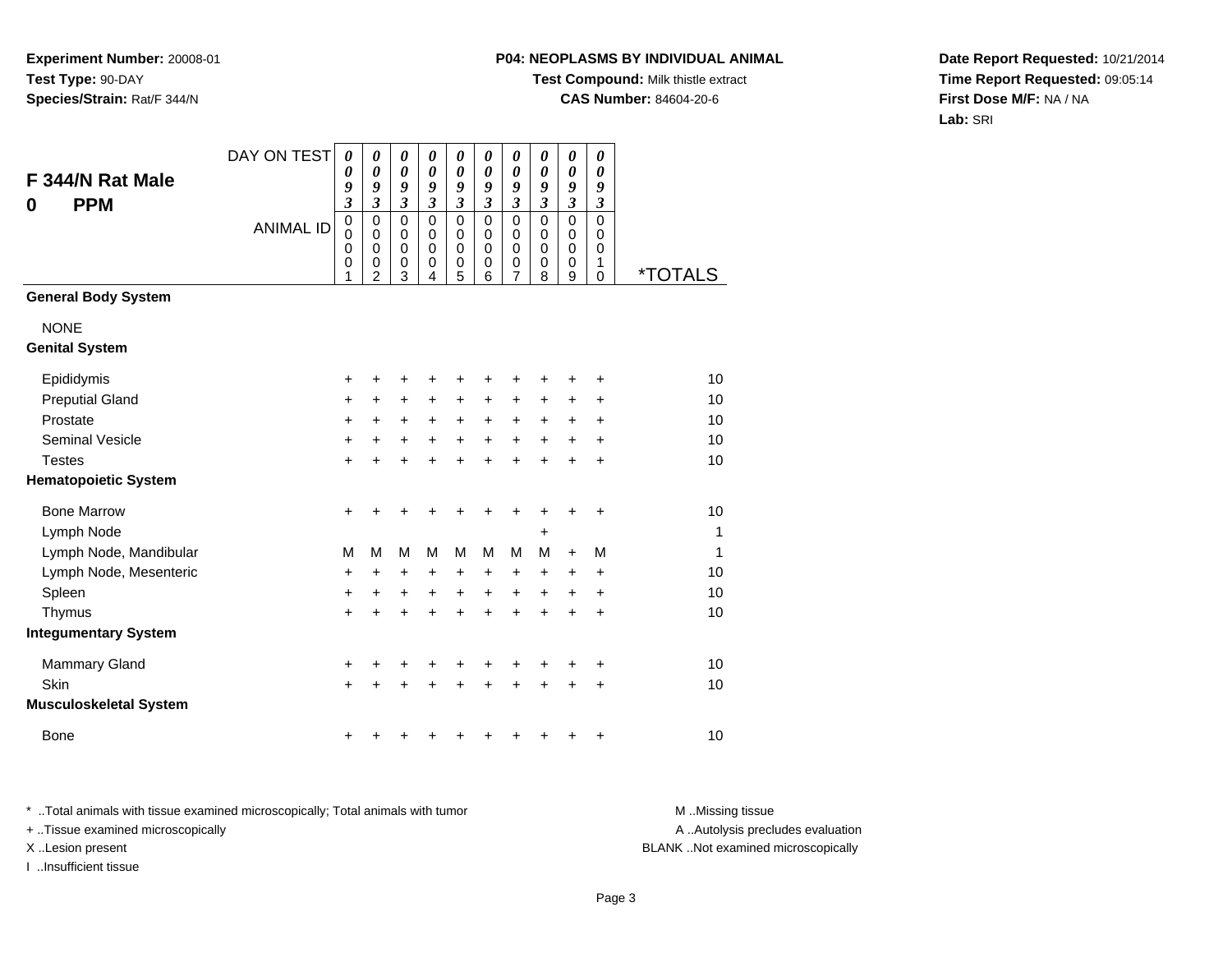### **P04: NEOPLASMS BY INDIVIDUAL ANIMAL**

**Test Compound:** Milk thistle extract

**CAS Number:** 84604-20-6

**Date Report Requested:** 10/21/2014**Time Report Requested:** 09:05:14**First Dose M/F:** NA / NA**Lab:** SRI

| F 344/N Rat Male<br><b>PPM</b><br>0               | DAY ON TEST<br><b>ANIMAL ID</b> | $\boldsymbol{\theta}$<br>0<br>9<br>$\boldsymbol{\beta}$<br>$\pmb{0}$<br>$\mathbf 0$<br>$\mathbf 0$<br>0<br>1 | 0<br>$\boldsymbol{\theta}$<br>9<br>$\mathfrak{z}$<br>$\mathbf 0$<br>$\mathbf 0$<br>$\mathbf 0$<br>0<br>$\mathfrak{p}$ | 0<br>$\boldsymbol{\theta}$<br>9<br>$\boldsymbol{\mathfrak{z}}$<br>$\pmb{0}$<br>0<br>$\mathbf 0$<br>0<br>3 | 0<br>0<br>9<br>$\mathfrak{z}$<br>$\mathbf 0$<br>0<br>0<br>0<br>4 | 0<br>0<br>9<br>$\boldsymbol{\mathfrak{z}}$<br>0<br>0<br>$\mathbf 0$<br>0<br>5 | 0<br>$\boldsymbol{\theta}$<br>9<br>$\mathfrak{z}$<br>$\mathbf 0$<br>0<br>0<br>0<br>6 | 0<br>$\boldsymbol{\theta}$<br>9<br>$\mathfrak{z}$<br>$\mathbf 0$<br>0<br>$\mathbf 0$<br>0<br>7 | 0<br>0<br>9<br>$\mathfrak{z}$<br>$\mathbf 0$<br>0<br>$\mathbf 0$<br>0<br>8 | 0<br>0<br>9<br>$\mathfrak{z}$<br>0<br>$\mathbf 0$<br>$\mathbf 0$<br>0 | 0<br>0<br>9<br>3<br>$\mathbf 0$<br>0<br>0<br>1 | *TOTALS |
|---------------------------------------------------|---------------------------------|--------------------------------------------------------------------------------------------------------------|-----------------------------------------------------------------------------------------------------------------------|-----------------------------------------------------------------------------------------------------------|------------------------------------------------------------------|-------------------------------------------------------------------------------|--------------------------------------------------------------------------------------|------------------------------------------------------------------------------------------------|----------------------------------------------------------------------------|-----------------------------------------------------------------------|------------------------------------------------|---------|
| <b>Nervous System</b>                             |                                 |                                                                                                              |                                                                                                                       |                                                                                                           |                                                                  |                                                                               |                                                                                      |                                                                                                |                                                                            | 9                                                                     | 0                                              |         |
| <b>Brain</b><br><b>Respiratory System</b>         |                                 | $\pm$                                                                                                        |                                                                                                                       |                                                                                                           |                                                                  |                                                                               |                                                                                      |                                                                                                |                                                                            |                                                                       | +                                              | 10      |
| Lung                                              |                                 | +                                                                                                            | ٠                                                                                                                     | ٠                                                                                                         | +                                                                | +                                                                             | ٠                                                                                    |                                                                                                |                                                                            |                                                                       | ٠                                              | 10      |
| <b>Nose</b>                                       |                                 | $\ddot{}$                                                                                                    | $\ddot{}$                                                                                                             | $\ddot{}$                                                                                                 | $+$                                                              | $\ddot{}$                                                                     | $\ddot{}$                                                                            | $\ddot{}$                                                                                      | $\ddot{}$                                                                  | $+$                                                                   | $\ddot{}$                                      | 10      |
| Trachea<br><b>Special Senses System</b>           |                                 | $\ddot{}$                                                                                                    | $\ddot{}$                                                                                                             | $\ddot{}$                                                                                                 | $\ddot{}$                                                        | $\ddot{}$                                                                     | ÷                                                                                    | $\ddot{}$                                                                                      | $\ddot{}$                                                                  | $\ddot{}$                                                             | +                                              | 10      |
| Eye                                               |                                 | $\ddot{}$                                                                                                    | +                                                                                                                     |                                                                                                           |                                                                  |                                                                               |                                                                                      |                                                                                                |                                                                            |                                                                       | +                                              | 10      |
| <b>Harderian Gland</b>                            |                                 | $+$                                                                                                          | +                                                                                                                     | +                                                                                                         |                                                                  | +                                                                             | ÷                                                                                    | ÷                                                                                              | ÷                                                                          | +                                                                     | +                                              | 10      |
| <b>Lacrimal Gland</b>                             |                                 | $+$                                                                                                          |                                                                                                                       |                                                                                                           |                                                                  |                                                                               |                                                                                      |                                                                                                |                                                                            |                                                                       |                                                | 1       |
| <b>Urinary System</b>                             |                                 |                                                                                                              |                                                                                                                       |                                                                                                           |                                                                  |                                                                               |                                                                                      |                                                                                                |                                                                            |                                                                       |                                                |         |
| Kidney                                            |                                 | +                                                                                                            | +                                                                                                                     | +                                                                                                         |                                                                  | ٠                                                                             | +                                                                                    | ٠                                                                                              |                                                                            | ٠                                                                     | +                                              | 10      |
| <b>Urinary Bladder</b><br><b>SYSTEMIC LESIONS</b> |                                 | $+$                                                                                                          | $\ddot{}$                                                                                                             | $\ddot{}$                                                                                                 | $\ddot{}$                                                        | $\ddot{}$                                                                     | $\ddot{}$                                                                            | $\ddot{}$                                                                                      | $\ddot{}$                                                                  | $\pm$                                                                 | +                                              | 10      |
| Multiple Organ                                    |                                 | ٠                                                                                                            |                                                                                                                       |                                                                                                           |                                                                  |                                                                               |                                                                                      |                                                                                                |                                                                            | +                                                                     | +                                              | 10      |

\* ..Total animals with tissue examined microscopically; Total animals with tumor **M** . Missing tissue M ..Missing tissue

+ ..Tissue examined microscopically

I ..Insufficient tissue

A ..Autolysis precludes evaluation

X ..Lesion present BLANK ..Not examined microscopically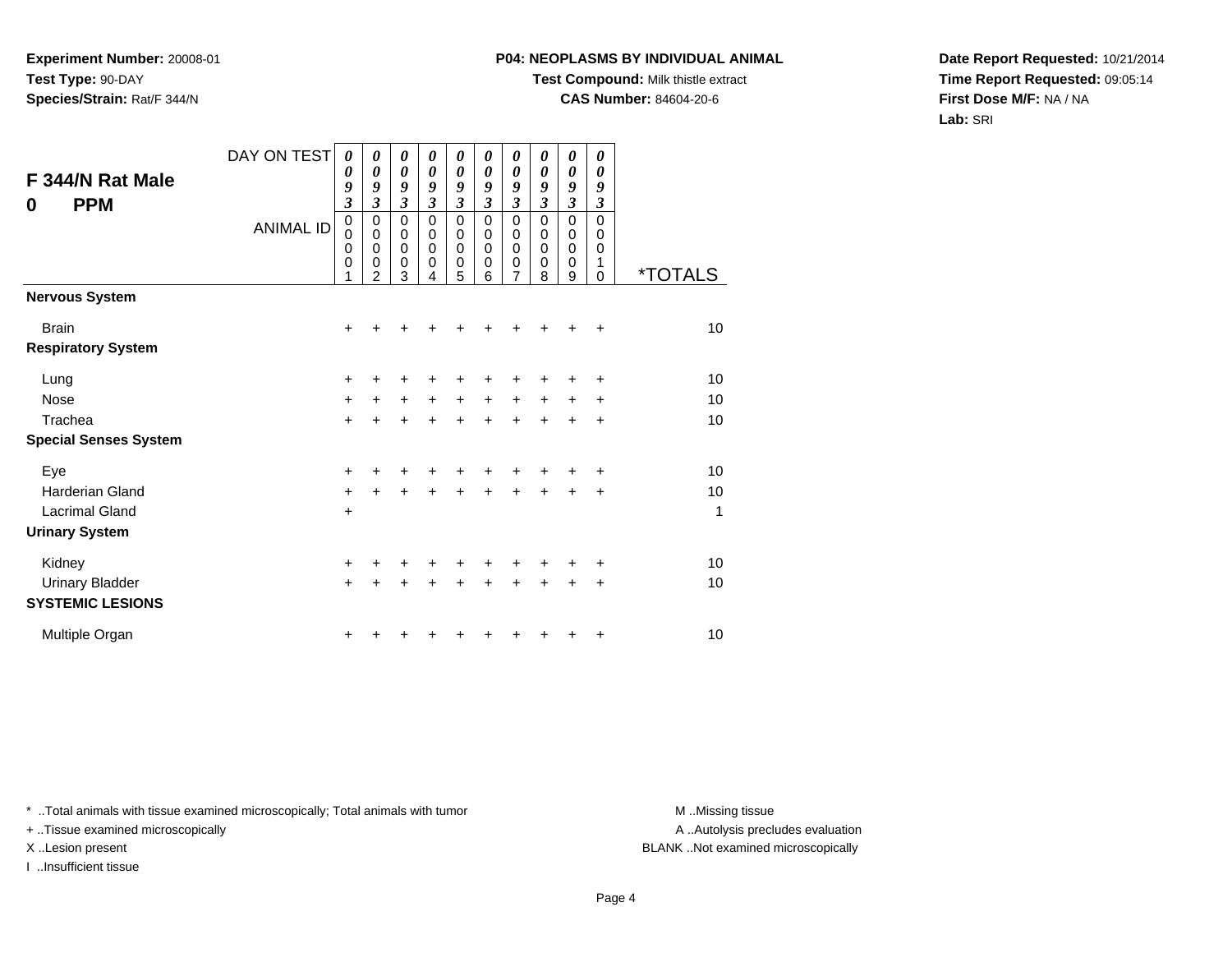# **P04: NEOPLASMS BY INDIVIDUAL ANIMAL**

**Test Compound:** Milk thistle extract

**CAS Number:** 84604-20-6

**Date Report Requested:** 10/21/2014**Time Report Requested:** 09:05:14**First Dose M/F:** NA / NA**Lab:** SRI

| F 344/N Rat Male<br><b>PPM</b><br>3125                                                                              | DAY ON TEST      | $\boldsymbol{\theta}$<br>0<br>9<br>$\mathfrak{z}$ | $\boldsymbol{\theta}$<br>$\boldsymbol{\theta}$<br>9<br>$\mathfrak{z}$ | $\boldsymbol{\theta}$<br>$\boldsymbol{\theta}$<br>9<br>$\mathfrak{z}$ | $\boldsymbol{\theta}$<br>$\boldsymbol{\theta}$<br>9<br>$\mathfrak{z}$ | 0<br>0<br>9<br>$\mathfrak{z}$         | 0<br>$\boldsymbol{\theta}$<br>9<br>$\mathfrak{z}$ | $\boldsymbol{\theta}$<br>0<br>9<br>$\overline{\mathbf{3}}$ | 0<br>$\boldsymbol{\theta}$<br>9<br>$\mathfrak{z}$ | $\pmb{\theta}$<br>$\boldsymbol{\theta}$<br>9<br>$\boldsymbol{\mathfrak{z}}$ | $\boldsymbol{\theta}$<br>$\boldsymbol{\theta}$<br>9<br>$\boldsymbol{\beta}$ |                                      |
|---------------------------------------------------------------------------------------------------------------------|------------------|---------------------------------------------------|-----------------------------------------------------------------------|-----------------------------------------------------------------------|-----------------------------------------------------------------------|---------------------------------------|---------------------------------------------------|------------------------------------------------------------|---------------------------------------------------|-----------------------------------------------------------------------------|-----------------------------------------------------------------------------|--------------------------------------|
|                                                                                                                     | <b>ANIMAL ID</b> | $\pmb{0}$<br>$\mathbf 0$<br>0<br>1<br>1           | $\mathbf 0$<br>$\mathbf 0$<br>$\mathbf 0$<br>1<br>$\overline{2}$      | $\pmb{0}$<br>$\mathbf 0$<br>0<br>1<br>$\mathfrak{S}$                  | $\mathbf 0$<br>$\mathbf 0$<br>0<br>1<br>$\overline{4}$                | $\pmb{0}$<br>$\pmb{0}$<br>0<br>1<br>5 | $\pmb{0}$<br>0<br>0<br>1<br>6                     | $\mathbf 0$<br>0<br>0<br>1<br>7                            | $\pmb{0}$<br>$\mathbf 0$<br>0<br>1<br>8           | $\mathbf 0$<br>$\mathbf 0$<br>0<br>1<br>9                                   | $\mathbf 0$<br>0<br>0<br>$\overline{\mathbf{c}}$<br>$\pmb{0}$               | <i><b>*TOTALS</b></i>                |
| <b>Alimentary System</b>                                                                                            |                  |                                                   |                                                                       |                                                                       |                                                                       |                                       |                                                   |                                                            |                                                   |                                                                             |                                                                             |                                      |
| Liver<br><b>Cardiovascular System</b>                                                                               |                  |                                                   |                                                                       |                                                                       | $\ddot{}$                                                             |                                       |                                                   |                                                            |                                                   |                                                                             |                                                                             | 1                                    |
| Heart<br><b>Endocrine System</b>                                                                                    |                  | $\div$                                            |                                                                       |                                                                       |                                                                       |                                       | $\pm$                                             | $\pm$                                                      | $\pm$                                             | $\ddot{}$                                                                   | $\ddot{}$                                                                   | 10                                   |
| <b>NONE</b><br><b>General Body System</b>                                                                           |                  |                                                   |                                                                       |                                                                       |                                                                       |                                       |                                                   |                                                            |                                                   |                                                                             |                                                                             |                                      |
| <b>NONE</b><br><b>Genital System</b>                                                                                |                  |                                                   |                                                                       |                                                                       |                                                                       |                                       |                                                   |                                                            |                                                   |                                                                             |                                                                             |                                      |
| <b>NONE</b><br><b>Hematopoietic System</b>                                                                          |                  |                                                   |                                                                       |                                                                       |                                                                       |                                       |                                                   |                                                            |                                                   |                                                                             |                                                                             |                                      |
| <b>NONE</b><br><b>Integumentary System</b>                                                                          |                  |                                                   |                                                                       |                                                                       |                                                                       |                                       |                                                   |                                                            |                                                   |                                                                             |                                                                             |                                      |
| <b>NONE</b><br><b>Musculoskeletal System</b>                                                                        |                  |                                                   |                                                                       |                                                                       |                                                                       |                                       |                                                   |                                                            |                                                   |                                                                             |                                                                             |                                      |
| <b>NONE</b><br><b>Nervous System</b>                                                                                |                  |                                                   |                                                                       |                                                                       |                                                                       |                                       |                                                   |                                                            |                                                   |                                                                             |                                                                             |                                      |
| <b>NONE</b>                                                                                                         |                  |                                                   |                                                                       |                                                                       |                                                                       |                                       |                                                   |                                                            |                                                   |                                                                             |                                                                             |                                      |
| * Total animals with tissue examined microscopically; Total animals with tumor<br>+ Tissue examined microscopically |                  |                                                   |                                                                       |                                                                       |                                                                       |                                       |                                                   |                                                            |                                                   |                                                                             |                                                                             | M Missing tissue<br>A Autolysis prec |

A ..Autolysis precludes evaluation X ..Lesion present BLANK ..Not examined microscopically

I ..Insufficient tissue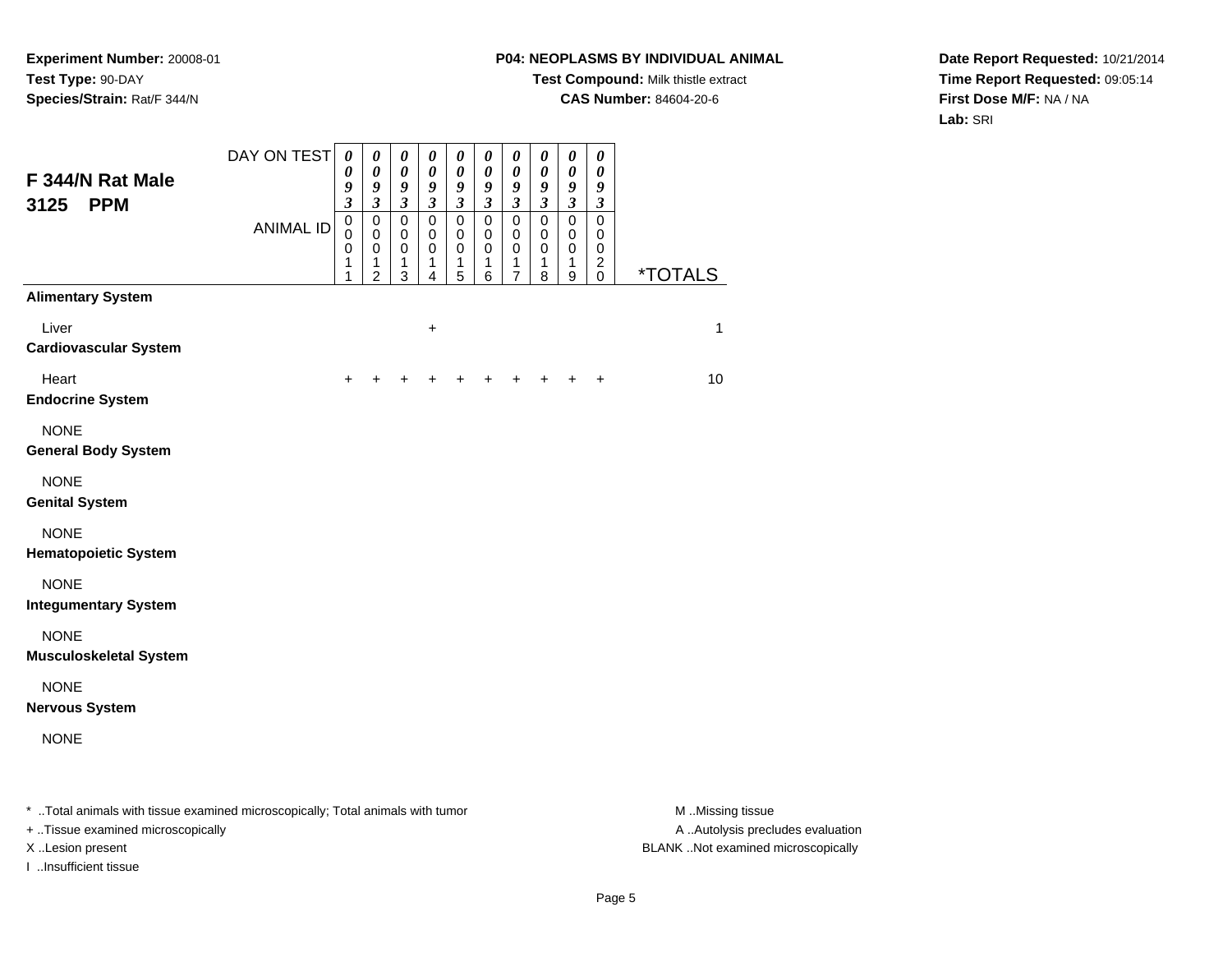## **P04: NEOPLASMS BY INDIVIDUAL ANIMAL**

**Test Compound:** Milk thistle extract

**CAS Number:** 84604-20-6

**Date Report Requested:** 10/21/2014**Time Report Requested:** 09:05:14**First Dose M/F:** NA / NA**Lab:** SRI

| F 344/N Rat Male<br>3125<br><b>PPM</b>      | DAY ON TEST<br><b>ANIMAL ID</b> | $\boldsymbol{\theta}$<br>0<br>9<br>3<br>0<br>0<br>$\mathbf 0$ | $\boldsymbol{\theta}$<br>$\boldsymbol{\theta}$<br>9<br>3<br>0<br>$\mathbf 0$<br>$\mathbf 0$ | 0<br>0<br>9<br>3<br>0<br>$\mathbf 0$<br>$\mathbf 0$ | $\boldsymbol{\theta}$<br>$\boldsymbol{\theta}$<br>9<br>3<br>0<br>$\mathbf 0$<br>$\mathbf 0$ | 0<br>$\boldsymbol{\theta}$<br>9<br>3<br>0<br>$\mathbf 0$<br>$\mathbf 0$ | 0<br>$\boldsymbol{\theta}$<br>9<br>3<br>0<br>$\mathbf 0$<br>$\mathbf 0$ | 0<br>$\theta$<br>9<br>3<br>0<br>0<br>0 | $\boldsymbol{\theta}$<br>0<br>9<br>3<br>0<br>0<br>0 | 0<br>0<br>9<br>3<br>0<br>0<br>0 | 0<br>0<br>9<br>3<br>$\Omega$<br>0<br>0 |                       |    |
|---------------------------------------------|---------------------------------|---------------------------------------------------------------|---------------------------------------------------------------------------------------------|-----------------------------------------------------|---------------------------------------------------------------------------------------------|-------------------------------------------------------------------------|-------------------------------------------------------------------------|----------------------------------------|-----------------------------------------------------|---------------------------------|----------------------------------------|-----------------------|----|
|                                             |                                 |                                                               | 1<br>$\overline{2}$                                                                         | 3                                                   | 4                                                                                           | 5                                                                       | 1<br>6                                                                  | 7                                      | 8                                                   | 9                               | 2<br>$\Omega$                          | <i><b>*TOTALS</b></i> |    |
| <b>Respiratory System</b>                   |                                 |                                                               |                                                                                             |                                                     |                                                                                             |                                                                         |                                                                         |                                        |                                                     |                                 |                                        |                       |    |
| <b>NONE</b><br><b>Special Senses System</b> |                                 |                                                               |                                                                                             |                                                     |                                                                                             |                                                                         |                                                                         |                                        |                                                     |                                 |                                        |                       |    |
| <b>NONE</b><br><b>Urinary System</b>        |                                 |                                                               |                                                                                             |                                                     |                                                                                             |                                                                         |                                                                         |                                        |                                                     |                                 |                                        |                       |    |
| <b>NONE</b><br><b>SYSTEMIC LESIONS</b>      |                                 |                                                               |                                                                                             |                                                     |                                                                                             |                                                                         |                                                                         |                                        |                                                     |                                 |                                        |                       |    |
| Multiple Organ                              |                                 | ٠                                                             | ٠                                                                                           |                                                     | ٠                                                                                           |                                                                         |                                                                         | ٠                                      | +                                                   |                                 | ÷                                      |                       | 10 |

\* ..Total animals with tissue examined microscopically; Total animals with tumor **M** . Missing tissue M ..Missing tissue

+ ..Tissue examined microscopically

I ..Insufficient tissue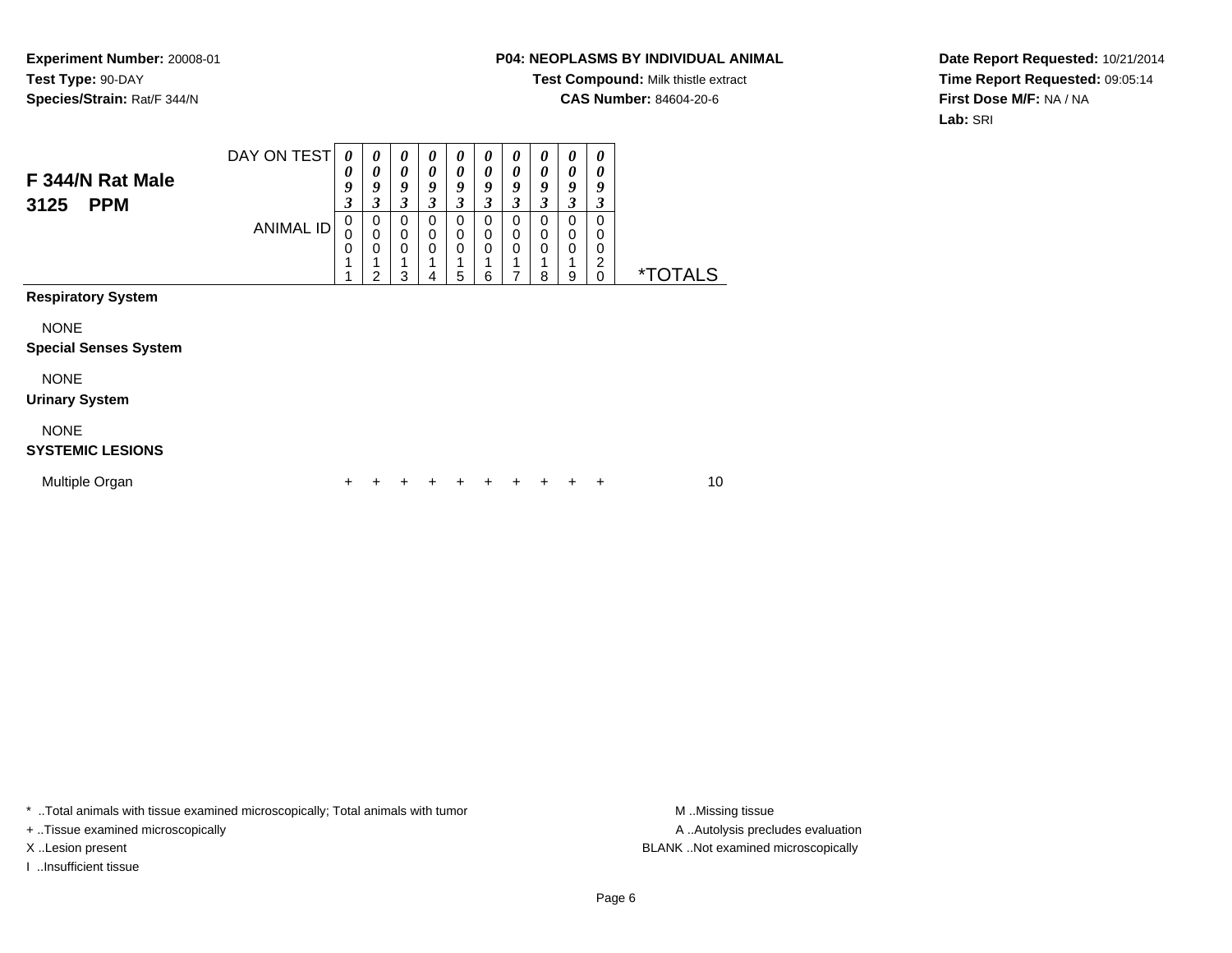# **P04: NEOPLASMS BY INDIVIDUAL ANIMAL**

**Test Compound:** Milk thistle extract

**CAS Number:** 84604-20-6

**Date Report Requested:** 10/21/2014**Time Report Requested:** 09:05:14**First Dose M/F:** NA / NA**Lab:** SRI

| F 344/N Rat Male<br><b>PPM</b><br>6250     | DAY ON TEST      | $\pmb{\theta}$<br>0<br>9<br>$\overline{\mathbf{3}}$                       | $\pmb{\theta}$<br>$\boldsymbol{\theta}$<br>9<br>$\mathfrak{z}$ | $\pmb{\theta}$<br>$\boldsymbol{\theta}$<br>$\boldsymbol{9}$<br>$\mathfrak{z}$ | 0<br>$\boldsymbol{\theta}$<br>9<br>$\mathfrak{z}$        | $\boldsymbol{\theta}$<br>$\boldsymbol{\theta}$<br>9<br>$\mathfrak{z}$ | 0<br>$\boldsymbol{\theta}$<br>9<br>$\mathfrak{z}$          | $\pmb{\theta}$<br>$\pmb{\theta}$<br>9<br>$\mathfrak{z}$ | 0<br>0<br>9<br>$\mathfrak{z}$                 | $\pmb{\theta}$<br>$\pmb{\theta}$<br>9<br>$\mathfrak{z}$    | 0<br>$\boldsymbol{\theta}$<br>9<br>$\boldsymbol{\beta}$ |                       |
|--------------------------------------------|------------------|---------------------------------------------------------------------------|----------------------------------------------------------------|-------------------------------------------------------------------------------|----------------------------------------------------------|-----------------------------------------------------------------------|------------------------------------------------------------|---------------------------------------------------------|-----------------------------------------------|------------------------------------------------------------|---------------------------------------------------------|-----------------------|
|                                            | <b>ANIMAL ID</b> | $\pmb{0}$<br>$\mathbf 0$<br>$\pmb{0}$<br>$\boldsymbol{2}$<br>$\mathbf{1}$ | $\mathbf 0$<br>$\mathbf 0$<br>$\mathbf 0$<br>$\frac{2}{2}$     | $\mathbf 0$<br>0<br>$\mathbf 0$<br>$\overline{c}$<br>$\overline{3}$           | $\mathbf 0$<br>$\mathbf 0$<br>$\pmb{0}$<br>$\frac{2}{4}$ | $\mathbf 0$<br>0<br>$\pmb{0}$<br>$\frac{2}{5}$                        | $\mathbf 0$<br>$\mathbf 0$<br>$\mathbf 0$<br>$\frac{2}{6}$ | $\mathbf 0$<br>$\pmb{0}$<br>$\pmb{0}$<br>$\frac{2}{7}$  | $\mathbf 0$<br>0<br>$\pmb{0}$<br>$_{\rm 2}^2$ | $\mathbf 0$<br>$\mathbf 0$<br>$\mathbf 0$<br>$\frac{2}{9}$ | $\Omega$<br>0<br>0<br>3<br>$\mathbf 0$                  | <i><b>*TOTALS</b></i> |
| <b>Alimentary System</b>                   |                  |                                                                           |                                                                |                                                                               |                                                          |                                                                       |                                                            |                                                         |                                               |                                                            |                                                         |                       |
| Liver<br><b>Cardiovascular System</b>      |                  | +                                                                         |                                                                |                                                                               | +                                                        | +                                                                     | +                                                          | +                                                       | +                                             | +                                                          | $\ddot{}$                                               | 10                    |
| Heart<br><b>Endocrine System</b>           |                  | $\ddot{}$                                                                 |                                                                |                                                                               | +                                                        | +                                                                     | +                                                          | $\ddot{}$                                               | $\ddot{}$                                     | $\ddot{}$                                                  | $\ddot{}$                                               | 10                    |
| <b>NONE</b><br><b>General Body System</b>  |                  |                                                                           |                                                                |                                                                               |                                                          |                                                                       |                                                            |                                                         |                                               |                                                            |                                                         |                       |
| <b>NONE</b><br><b>Genital System</b>       |                  |                                                                           |                                                                |                                                                               |                                                          |                                                                       |                                                            |                                                         |                                               |                                                            |                                                         |                       |
| <b>NONE</b><br><b>Hematopoietic System</b> |                  |                                                                           |                                                                |                                                                               |                                                          |                                                                       |                                                            |                                                         |                                               |                                                            |                                                         |                       |
| <b>NONE</b><br><b>Integumentary System</b> |                  |                                                                           |                                                                |                                                                               |                                                          |                                                                       |                                                            |                                                         |                                               |                                                            |                                                         |                       |
| Skin<br><b>Musculoskeletal System</b>      |                  | $\ddot{}$                                                                 |                                                                |                                                                               |                                                          |                                                                       |                                                            |                                                         |                                               |                                                            |                                                         | $\mathbf{1}$          |
| <b>NONE</b><br><b>Nervous System</b>       |                  |                                                                           |                                                                |                                                                               |                                                          |                                                                       |                                                            |                                                         |                                               |                                                            |                                                         |                       |
| <b>NONE</b>                                |                  |                                                                           |                                                                |                                                                               |                                                          |                                                                       |                                                            |                                                         |                                               |                                                            |                                                         |                       |
|                                            |                  |                                                                           |                                                                |                                                                               |                                                          |                                                                       |                                                            |                                                         |                                               |                                                            |                                                         |                       |

\* ..Total animals with tissue examined microscopically; Total animals with tumor **M** . Missing tissue M ..Missing tissue

+ ..Tissue examined microscopically

I ..Insufficient tissue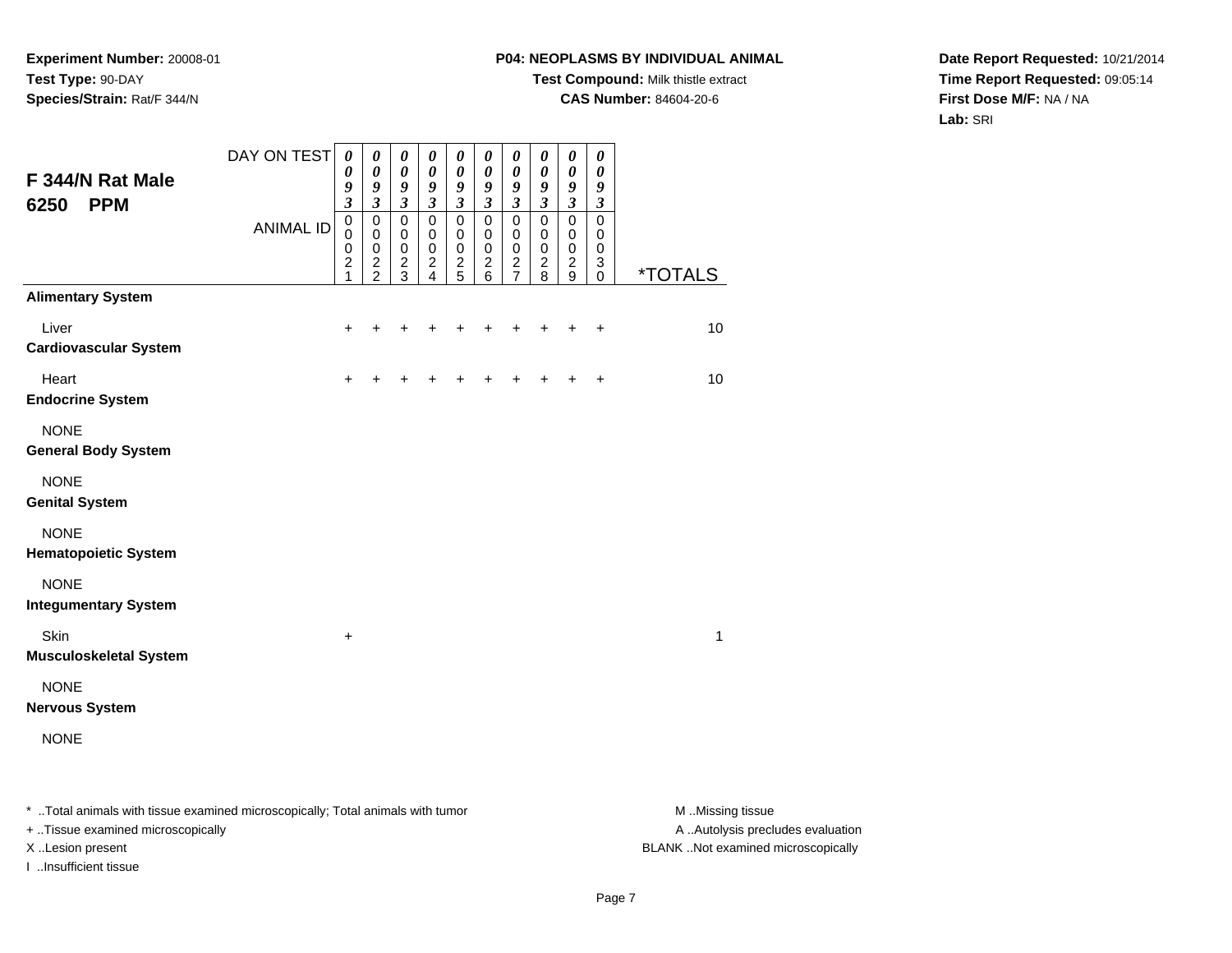## **P04: NEOPLASMS BY INDIVIDUAL ANIMAL**

**Test Compound:** Milk thistle extract

**CAS Number:** 84604-20-6

**Date Report Requested:** 10/21/2014**Time Report Requested:** 09:05:14**First Dose M/F:** NA / NA**Lab:** SRI

| F 344/N Rat Male<br><b>PPM</b><br>6250      | DAY ON TEST      | $\boldsymbol{\theta}$<br>0<br>9<br>3    | 0<br>0<br>9<br>3                                                    | 0<br>$\boldsymbol{\theta}$<br>9<br>3                   | 0<br>0<br>9<br>3                   | $\boldsymbol{\theta}$<br>$\boldsymbol{\theta}$<br>9<br>3                      | $\boldsymbol{\theta}$<br>$\boldsymbol{\theta}$<br>9<br>3 | 0<br>$\boldsymbol{\theta}$<br>9<br>3                                        | 0<br>$\boldsymbol{\theta}$<br>9<br>3                          | $\boldsymbol{\theta}$<br>$\boldsymbol{\theta}$<br>9<br>$\mathfrak{z}$ | 0<br>0<br>9<br>3             |                       |
|---------------------------------------------|------------------|-----------------------------------------|---------------------------------------------------------------------|--------------------------------------------------------|------------------------------------|-------------------------------------------------------------------------------|----------------------------------------------------------|-----------------------------------------------------------------------------|---------------------------------------------------------------|-----------------------------------------------------------------------|------------------------------|-----------------------|
|                                             | <b>ANIMAL ID</b> | $\mathbf 0$<br>0<br>0<br>$\overline{c}$ | 0<br>$\mathbf 0$<br>$\mathbf 0$<br>$\overline{2}$<br>$\mathfrak{p}$ | $\mathbf 0$<br>$\mathbf 0$<br>0<br>$\overline{c}$<br>3 | 0<br>0<br>0<br>$\overline{c}$<br>4 | $\mathbf 0$<br>$\mathbf 0$<br>$\mathbf 0$<br>$\overline{2}$<br>$\overline{5}$ | $\mathbf 0$<br>$\mathbf 0$<br>0<br>$\overline{c}$<br>6   | $\mathbf 0$<br>$\mathbf 0$<br>$\pmb{0}$<br>$\overline{c}$<br>$\overline{7}$ | $\Omega$<br>$\mathbf 0$<br>$\mathbf 0$<br>$\overline{c}$<br>8 | $\Omega$<br>$\mathbf 0$<br>$\pmb{0}$<br>$\overline{c}$<br>9           | 0<br>0<br>0<br>3<br>$\Omega$ | <i><b>*TOTALS</b></i> |
| <b>Respiratory System</b>                   |                  |                                         |                                                                     |                                                        |                                    |                                                                               |                                                          |                                                                             |                                                               |                                                                       |                              |                       |
| <b>NONE</b><br><b>Special Senses System</b> |                  |                                         |                                                                     |                                                        |                                    |                                                                               |                                                          |                                                                             |                                                               |                                                                       |                              |                       |
| <b>NONE</b><br><b>Urinary System</b>        |                  |                                         |                                                                     |                                                        |                                    |                                                                               |                                                          |                                                                             |                                                               |                                                                       |                              |                       |
| Kidney<br><b>SYSTEMIC LESIONS</b>           |                  | $\ddot{}$                               | +                                                                   | $\ddot{}$                                              | $\ddot{}$                          | $\ddot{}$                                                                     | $\ddot{}$                                                | $\ddot{}$                                                                   | $\ddot{}$                                                     | $\ddot{}$                                                             | $\ddot{}$                    | 10                    |
| Multiple Organ                              |                  | ÷                                       |                                                                     |                                                        |                                    | ٠                                                                             |                                                          |                                                                             |                                                               |                                                                       | +                            | 10                    |

\* ..Total animals with tissue examined microscopically; Total animals with tumor **M** . Missing tissue M ..Missing tissue

+ ..Tissue examined microscopically

I ..Insufficient tissue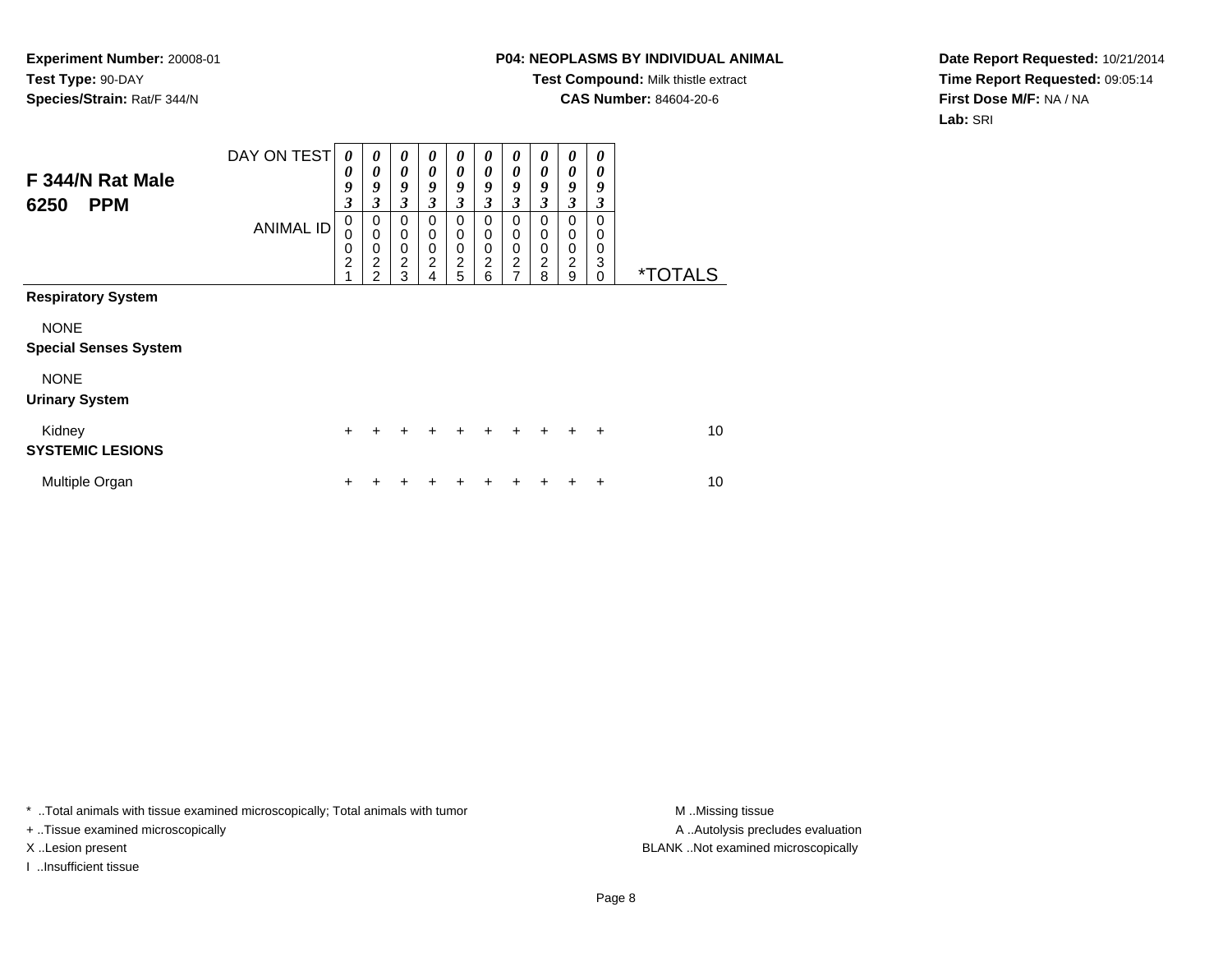# **P04: NEOPLASMS BY INDIVIDUAL ANIMAL**

**Test Compound:** Milk thistle extract

**CAS Number:** 84604-20-6

**Date Report Requested:** 10/21/2014**Time Report Requested:** 09:05:14**First Dose M/F:** NA / NA**Lab:** SRI

| F 344/N Rat Male<br>12500 PPM                                                  | DAY ON TEST      | $\boldsymbol{\theta}$<br>0<br>9<br>$\mathfrak{z}$ | $\boldsymbol{\theta}$<br>$\pmb{\theta}$<br>9<br>$\boldsymbol{\beta}$ | $\pmb{\theta}$<br>$\pmb{\theta}$<br>9<br>$\mathfrak{z}$                 | $\pmb{\theta}$<br>$\pmb{\theta}$<br>9<br>$\boldsymbol{\mathfrak{z}}$        | $\pmb{\theta}$<br>$\boldsymbol{\theta}$<br>9<br>$\boldsymbol{\beta}$ | $\boldsymbol{\theta}$<br>$\boldsymbol{\theta}$<br>9<br>$\boldsymbol{\beta}$ | $\pmb{\theta}$<br>$\boldsymbol{\theta}$<br>9<br>$\mathfrak{z}$ | $\pmb{\theta}$<br>0<br>9<br>$\boldsymbol{\mathfrak{z}}$         | $\pmb{\theta}$<br>$\pmb{\theta}$<br>9<br>$\mathfrak{z}$ | $\pmb{\theta}$<br>$\boldsymbol{\theta}$<br>9<br>$\boldsymbol{\beta}$ |                       |
|--------------------------------------------------------------------------------|------------------|---------------------------------------------------|----------------------------------------------------------------------|-------------------------------------------------------------------------|-----------------------------------------------------------------------------|----------------------------------------------------------------------|-----------------------------------------------------------------------------|----------------------------------------------------------------|-----------------------------------------------------------------|---------------------------------------------------------|----------------------------------------------------------------------|-----------------------|
|                                                                                | <b>ANIMAL ID</b> | $\mbox{O}$<br>0<br>$\,0\,$<br>3<br>1              | $\mathbf 0$<br>$\pmb{0}$<br>$\pmb{0}$<br>3<br>$\overline{2}$         | $\mathsf 0$<br>$\mathbf 0$<br>$\,0\,$<br>$\ensuremath{\mathsf{3}}$<br>3 | $\mathsf 0$<br>$\mathbf 0$<br>$\mathbf 0$<br>$\ensuremath{\mathsf{3}}$<br>4 | $\mathbf 0$<br>$\pmb{0}$<br>$\,0\,$<br>3<br>5                        | $\pmb{0}$<br>0<br>$\pmb{0}$<br>$\sqrt{3}$<br>$\,6$                          | $\pmb{0}$<br>0<br>$\,0\,$<br>3<br>7                            | $\mathsf 0$<br>0<br>$\pmb{0}$<br>$\ensuremath{\mathsf{3}}$<br>8 | $\mathsf 0$<br>0<br>$\mathbf 0$<br>3<br>9               | $\pmb{0}$<br>0<br>$\pmb{0}$<br>4<br>0                                | <i><b>*TOTALS</b></i> |
| <b>Alimentary System</b>                                                       |                  |                                                   |                                                                      |                                                                         |                                                                             |                                                                      |                                                                             |                                                                |                                                                 |                                                         |                                                                      |                       |
| Liver<br><b>Cardiovascular System</b>                                          |                  | $\ddot{}$                                         | $\ddot{}$                                                            | ٠                                                                       | +                                                                           | +                                                                    | +                                                                           | +                                                              | +                                                               | $\ddot{}$                                               | $\ddot{}$                                                            | 10                    |
| Heart<br><b>Endocrine System</b>                                               |                  | +                                                 |                                                                      |                                                                         |                                                                             |                                                                      |                                                                             |                                                                |                                                                 |                                                         | $\ddot{}$                                                            | 10                    |
| <b>NONE</b><br><b>General Body System</b>                                      |                  |                                                   |                                                                      |                                                                         |                                                                             |                                                                      |                                                                             |                                                                |                                                                 |                                                         |                                                                      |                       |
| <b>NONE</b><br><b>Genital System</b>                                           |                  |                                                   |                                                                      |                                                                         |                                                                             |                                                                      |                                                                             |                                                                |                                                                 |                                                         |                                                                      |                       |
| <b>NONE</b><br><b>Hematopoietic System</b>                                     |                  |                                                   |                                                                      |                                                                         |                                                                             |                                                                      |                                                                             |                                                                |                                                                 |                                                         |                                                                      |                       |
| <b>NONE</b><br><b>Integumentary System</b>                                     |                  |                                                   |                                                                      |                                                                         |                                                                             |                                                                      |                                                                             |                                                                |                                                                 |                                                         |                                                                      |                       |
| <b>NONE</b><br><b>Musculoskeletal System</b>                                   |                  |                                                   |                                                                      |                                                                         |                                                                             |                                                                      |                                                                             |                                                                |                                                                 |                                                         |                                                                      |                       |
| <b>NONE</b><br><b>Nervous System</b>                                           |                  |                                                   |                                                                      |                                                                         |                                                                             |                                                                      |                                                                             |                                                                |                                                                 |                                                         |                                                                      |                       |
| <b>NONE</b>                                                                    |                  |                                                   |                                                                      |                                                                         |                                                                             |                                                                      |                                                                             |                                                                |                                                                 |                                                         |                                                                      |                       |
| * Total animals with tissue examined microscopically; Total animals with tumor |                  |                                                   |                                                                      |                                                                         |                                                                             |                                                                      |                                                                             |                                                                |                                                                 |                                                         |                                                                      | M Missing tissue      |

+ ..Tissue examined microscopically

I ..Insufficient tissue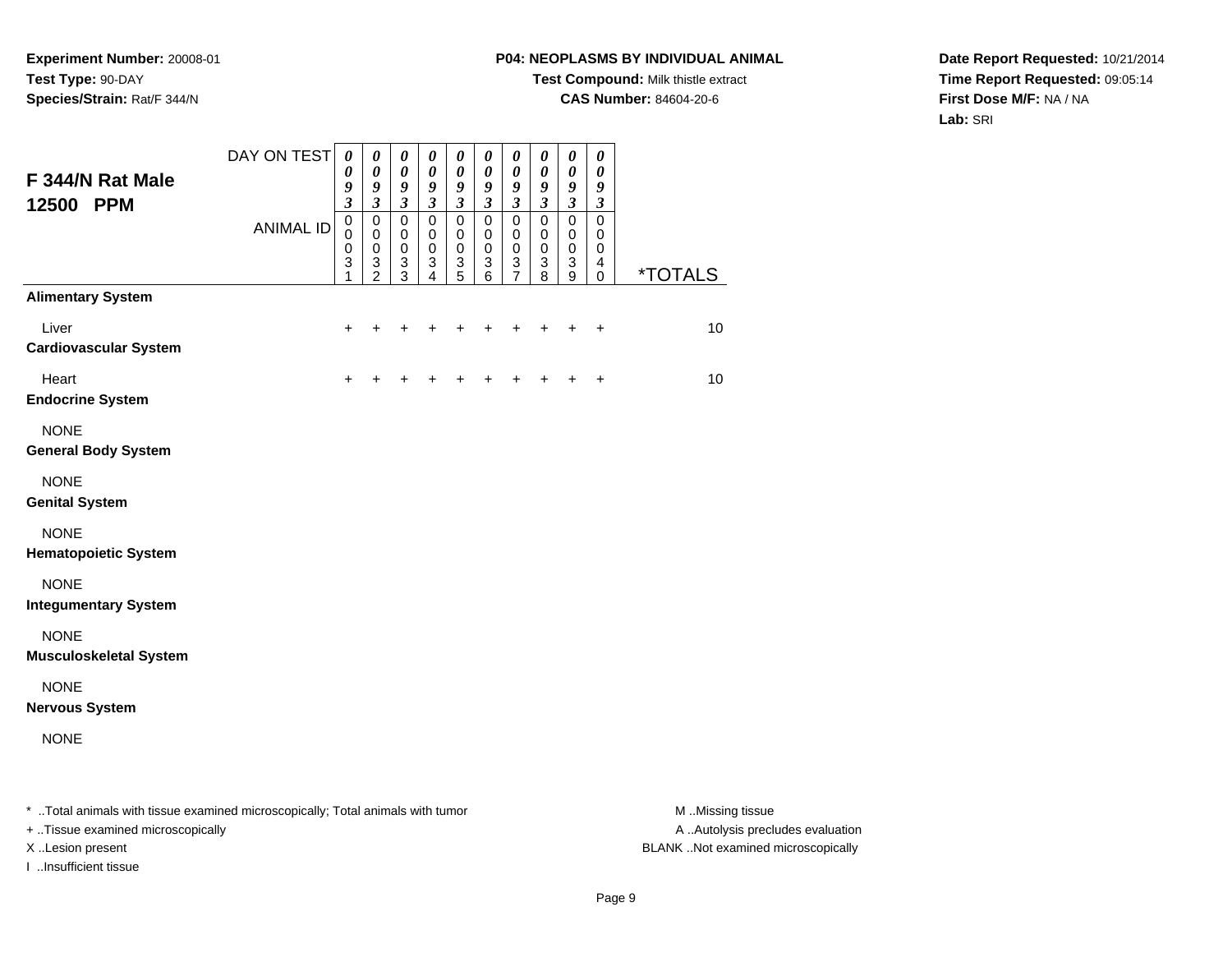## **P04: NEOPLASMS BY INDIVIDUAL ANIMAL**

**Test Compound:** Milk thistle extract

**CAS Number:** 84604-20-6

**Date Report Requested:** 10/21/2014**Time Report Requested:** 09:05:15**First Dose M/F:** NA / NA**Lab:** SRI

| F 344/N Rat Male<br>12500<br><b>PPM</b>                                  | DAY ON TEST<br><b>ANIMAL ID</b> | $\boldsymbol{\theta}$<br>0<br>9<br>3<br>0<br>0<br>0<br>3 | $\boldsymbol{\theta}$<br>0<br>9<br>3<br>0<br>$\mathbf 0$<br>$\mathbf 0$<br>3 | $\boldsymbol{\theta}$<br>$\boldsymbol{\theta}$<br>9<br>3<br>0<br>$\mathbf 0$<br>$\pmb{0}$<br>3 | 0<br>0<br>9<br>3<br>0<br>0<br>0<br>3 | $\boldsymbol{\theta}$<br>$\boldsymbol{\theta}$<br>9<br>3<br>0<br>0<br>$\pmb{0}$<br>3 | 0<br>$\boldsymbol{\theta}$<br>9<br>3<br>$\mathbf 0$<br>$\mathbf 0$<br>$\pmb{0}$<br>3 | 0<br>$\boldsymbol{\theta}$<br>9<br>$\mathfrak{z}$<br>0<br>$\mathbf 0$<br>$\,0\,$<br>$\mathbf{3}$ | 0<br>0<br>9<br>3<br>0<br>0<br>$\,0\,$<br>$\mathbf{3}$ | 0<br>0<br>9<br>3<br>0<br>0<br>0<br>3 | 0<br>0<br>9<br>3<br>0<br>0<br>0<br>4 |                       |
|--------------------------------------------------------------------------|---------------------------------|----------------------------------------------------------|------------------------------------------------------------------------------|------------------------------------------------------------------------------------------------|--------------------------------------|--------------------------------------------------------------------------------------|--------------------------------------------------------------------------------------|--------------------------------------------------------------------------------------------------|-------------------------------------------------------|--------------------------------------|--------------------------------------|-----------------------|
| <b>Respiratory System</b><br><b>NONE</b><br><b>Special Senses System</b> |                                 |                                                          | 2                                                                            | 3                                                                                              | 4                                    | 5                                                                                    | 6                                                                                    | 7                                                                                                | 8                                                     | 9                                    | 0                                    | <i><b>*TOTALS</b></i> |
| <b>NONE</b><br><b>Urinary System</b>                                     |                                 |                                                          |                                                                              |                                                                                                |                                      |                                                                                      |                                                                                      |                                                                                                  |                                                       |                                      |                                      |                       |
| Kidney<br><b>SYSTEMIC LESIONS</b>                                        |                                 | $\ddot{}$                                                | +                                                                            | $\ddot{}$                                                                                      | $\ddot{}$                            | $\ddot{}$                                                                            | $\ddot{}$                                                                            | $\ddot{}$                                                                                        | $\pm$                                                 | ÷                                    | $\ddot{}$                            | 10                    |
| Multiple Organ                                                           |                                 | ٠                                                        |                                                                              |                                                                                                |                                      | +                                                                                    |                                                                                      |                                                                                                  |                                                       |                                      | ٠                                    | 10                    |

\* ..Total animals with tissue examined microscopically; Total animals with tumor **M** . Missing tissue M ..Missing tissue

+ ..Tissue examined microscopically

I ..Insufficient tissue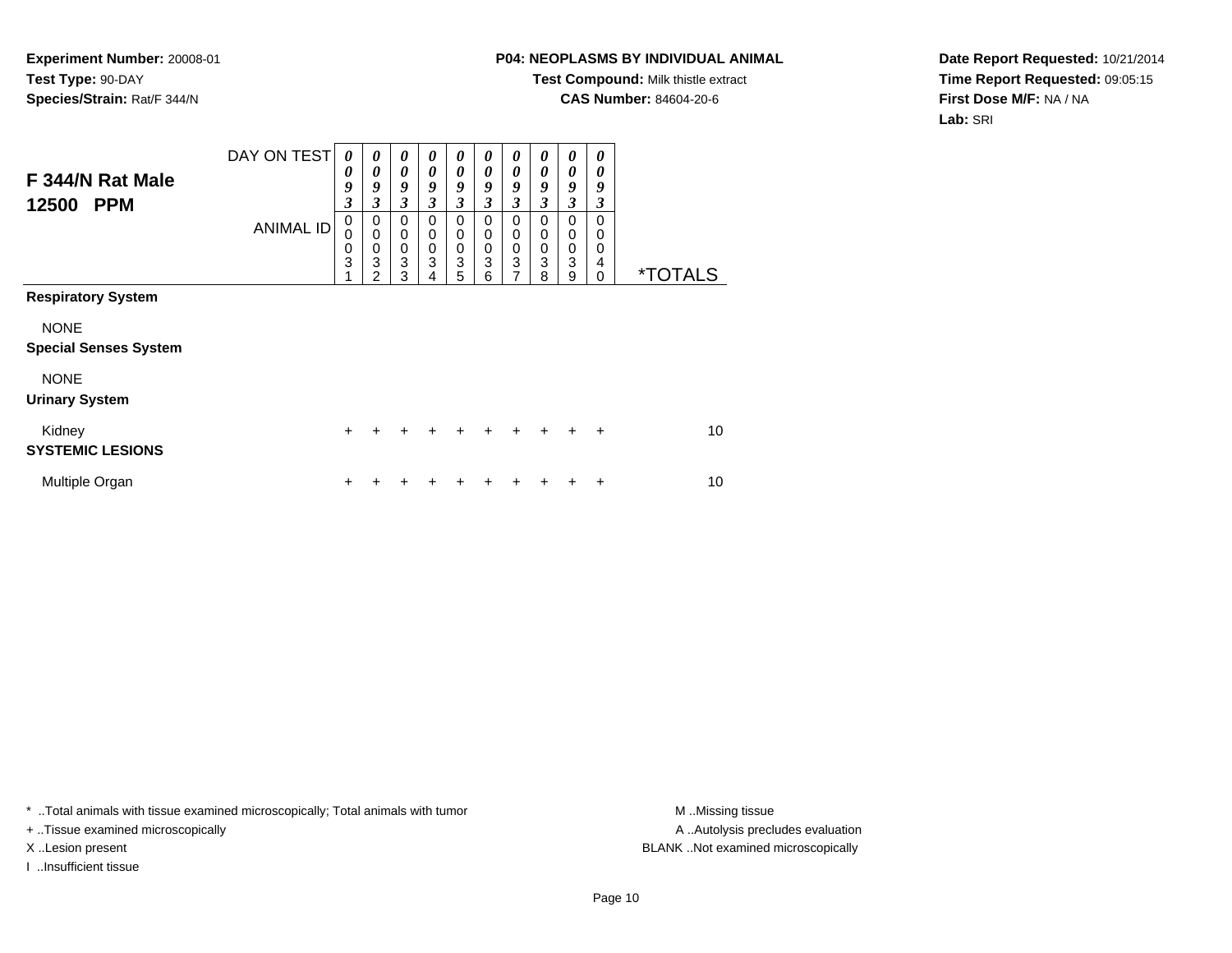# **P04: NEOPLASMS BY INDIVIDUAL ANIMAL**

**Test Compound:** Milk thistle extract

**CAS Number:** 84604-20-6

**Date Report Requested:** 10/21/2014**Time Report Requested:** 09:05:15**First Dose M/F:** NA / NA**Lab:** SRI

| F 344/N Rat Male<br>25000 PPM                                                  | DAY ON TEST      | $\boldsymbol{\theta}$<br>0<br>9<br>$\overline{\mathbf{3}}$ | $\boldsymbol{\theta}$<br>0<br>9<br>$\mathfrak{z}$  | $\pmb{\theta}$<br>0<br>9<br>$\boldsymbol{\mathfrak{z}}$ | $\pmb{\theta}$<br>0<br>9<br>$\boldsymbol{\mathfrak{z}}$ | $\pmb{\theta}$<br>0<br>9<br>$\boldsymbol{\mathfrak{z}}$         | $\boldsymbol{\theta}$<br>0<br>9<br>$\boldsymbol{\beta}$ | $\boldsymbol{\theta}$<br>0<br>9<br>$\mathfrak{z}$      | $\pmb{\theta}$<br>0<br>9<br>$\mathfrak{z}$                            | $\pmb{\theta}$<br>0<br>9<br>$\boldsymbol{\mathfrak{z}}$ | $\pmb{\theta}$<br>0<br>9<br>$\boldsymbol{\beta}$ |                       |
|--------------------------------------------------------------------------------|------------------|------------------------------------------------------------|----------------------------------------------------|---------------------------------------------------------|---------------------------------------------------------|-----------------------------------------------------------------|---------------------------------------------------------|--------------------------------------------------------|-----------------------------------------------------------------------|---------------------------------------------------------|--------------------------------------------------|-----------------------|
|                                                                                | <b>ANIMAL ID</b> | $\mathbf 0$<br>0<br>0<br>4<br>1                            | 0<br>$\pmb{0}$<br>$\pmb{0}$<br>4<br>$\overline{2}$ | $\pmb{0}$<br>$\mathbf 0$<br>$\mathbf 0$<br>4<br>3       | $\mathsf 0$<br>$\pmb{0}$<br>0<br>4<br>4                 | $\mathbf 0$<br>$\mathbf 0$<br>0<br>$\overline{\mathbf{4}}$<br>5 | $\pmb{0}$<br>$\pmb{0}$<br>0<br>4<br>6                   | $\mathbf 0$<br>$\mathbf 0$<br>0<br>$\overline{4}$<br>7 | $\pmb{0}$<br>$\mathbf 0$<br>$\pmb{0}$<br>$\overline{\mathbf{4}}$<br>8 | $\pmb{0}$<br>0<br>0<br>4<br>9                           | $\mathbf 0$<br>0<br>0<br>$\mathbf 5$<br>0        | <i><b>*TOTALS</b></i> |
| <b>Alimentary System</b>                                                       |                  |                                                            |                                                    |                                                         |                                                         |                                                                 |                                                         |                                                        |                                                                       |                                                         |                                                  |                       |
| Liver<br><b>Cardiovascular System</b>                                          |                  | +                                                          | ÷                                                  | ٠                                                       | +                                                       |                                                                 | ٠                                                       | +                                                      | +                                                                     | ÷                                                       | $\ddot{}$                                        | 10                    |
| Heart<br><b>Endocrine System</b>                                               |                  | +                                                          |                                                    |                                                         |                                                         |                                                                 |                                                         |                                                        |                                                                       |                                                         | $\ddot{}$                                        | 10                    |
| <b>NONE</b><br><b>General Body System</b>                                      |                  |                                                            |                                                    |                                                         |                                                         |                                                                 |                                                         |                                                        |                                                                       |                                                         |                                                  |                       |
| <b>NONE</b><br><b>Genital System</b>                                           |                  |                                                            |                                                    |                                                         |                                                         |                                                                 |                                                         |                                                        |                                                                       |                                                         |                                                  |                       |
| <b>NONE</b><br><b>Hematopoietic System</b>                                     |                  |                                                            |                                                    |                                                         |                                                         |                                                                 |                                                         |                                                        |                                                                       |                                                         |                                                  |                       |
| <b>NONE</b><br><b>Integumentary System</b>                                     |                  |                                                            |                                                    |                                                         |                                                         |                                                                 |                                                         |                                                        |                                                                       |                                                         |                                                  |                       |
| <b>NONE</b><br><b>Musculoskeletal System</b>                                   |                  |                                                            |                                                    |                                                         |                                                         |                                                                 |                                                         |                                                        |                                                                       |                                                         |                                                  |                       |
| <b>NONE</b><br><b>Nervous System</b>                                           |                  |                                                            |                                                    |                                                         |                                                         |                                                                 |                                                         |                                                        |                                                                       |                                                         |                                                  |                       |
| <b>NONE</b>                                                                    |                  |                                                            |                                                    |                                                         |                                                         |                                                                 |                                                         |                                                        |                                                                       |                                                         |                                                  |                       |
| * Total animals with tissue examined microscopically; Total animals with tumor |                  |                                                            |                                                    |                                                         |                                                         |                                                                 |                                                         |                                                        |                                                                       |                                                         |                                                  | M Missing tissue      |

+ ..Tissue examined microscopically

I ..Insufficient tissue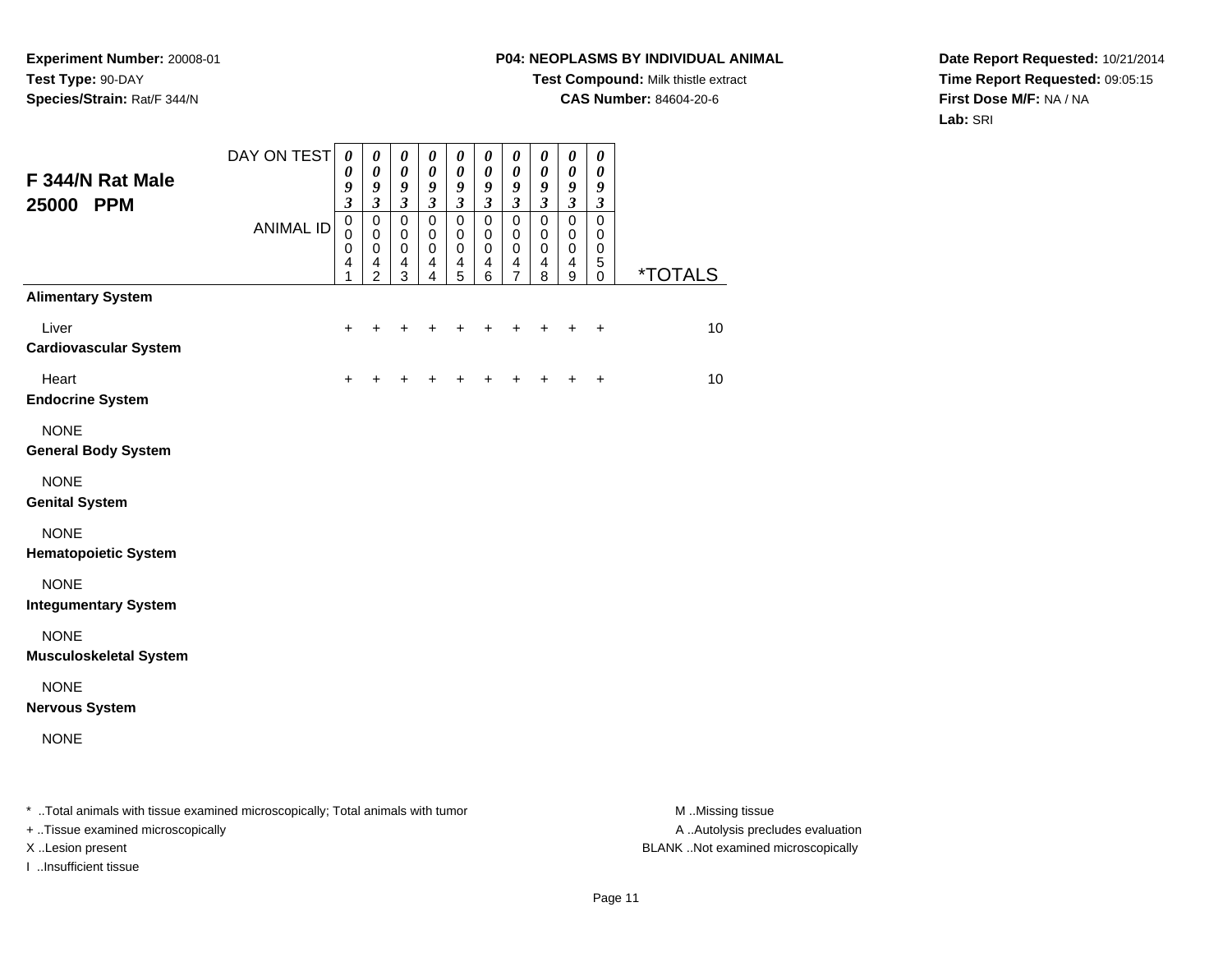# **P04: NEOPLASMS BY INDIVIDUAL ANIMAL**

**Test Compound:** Milk thistle extract

**CAS Number:** 84604-20-6

**Date Report Requested:** 10/21/2014**Time Report Requested:** 09:05:15**First Dose M/F:** NA / NA**Lab:** SRI

| F 344/N Rat Male<br><b>PPM</b><br>25000     | DAY ON TEST<br><b>ANIMAL ID</b> | $\boldsymbol{\theta}$<br>0<br>9<br>3<br>0<br>0<br>0<br>4 | 0<br>0<br>9<br>3<br>0<br>$\mathbf 0$<br>0<br>4<br>2 | 0<br>$\boldsymbol{\theta}$<br>9<br>$\mathfrak{z}$<br>$\mathbf 0$<br>$\mathbf 0$<br>$\mathbf 0$<br>4<br>3 | $\boldsymbol{\theta}$<br>0<br>9<br>3<br>$\Omega$<br>$\mathbf 0$<br>$\mathbf 0$<br>4<br>4 | $\boldsymbol{\theta}$<br>$\boldsymbol{\theta}$<br>9<br>$\mathfrak{z}$<br>0<br>$\mathbf 0$<br>$\mathbf 0$<br>$\overline{\mathbf{4}}$<br>5 | 0<br>0<br>9<br>3<br>0<br>0<br>0<br>4<br>6 | 0<br>0<br>9<br>3<br>0<br>0<br>0<br>4<br>7 | 0<br>0<br>9<br>3<br>0<br>0<br>0<br>4<br>8 | 0<br>0<br>9<br>$\overline{\mathbf{3}}$<br>0<br>$\mathbf 0$<br>0<br>4<br>9 | 0<br>0<br>9<br>3<br>0<br>0<br>0<br>5<br>0 | <i><b>*TOTALS</b></i> |
|---------------------------------------------|---------------------------------|----------------------------------------------------------|-----------------------------------------------------|----------------------------------------------------------------------------------------------------------|------------------------------------------------------------------------------------------|------------------------------------------------------------------------------------------------------------------------------------------|-------------------------------------------|-------------------------------------------|-------------------------------------------|---------------------------------------------------------------------------|-------------------------------------------|-----------------------|
| <b>Respiratory System</b>                   |                                 |                                                          |                                                     |                                                                                                          |                                                                                          |                                                                                                                                          |                                           |                                           |                                           |                                                                           |                                           |                       |
| <b>NONE</b><br><b>Special Senses System</b> |                                 |                                                          |                                                     |                                                                                                          |                                                                                          |                                                                                                                                          |                                           |                                           |                                           |                                                                           |                                           |                       |
| <b>NONE</b><br><b>Urinary System</b>        |                                 |                                                          |                                                     |                                                                                                          |                                                                                          |                                                                                                                                          |                                           |                                           |                                           |                                                                           |                                           |                       |
| Kidney<br><b>SYSTEMIC LESIONS</b>           |                                 | $\ddot{}$                                                | +                                                   | $\ddot{}$                                                                                                | $\ddot{}$                                                                                | $\ddot{}$                                                                                                                                | $\ddot{}$                                 | $\ddot{}$                                 | $\ddot{}$                                 | $\ddot{}$                                                                 | $\ddot{}$                                 | 10                    |
| Multiple Organ                              |                                 | ٠                                                        |                                                     |                                                                                                          |                                                                                          |                                                                                                                                          |                                           | ٠                                         |                                           |                                                                           | ÷                                         | 10                    |

\* ..Total animals with tissue examined microscopically; Total animals with tumor **M** . Missing tissue M ..Missing tissue

+ ..Tissue examined microscopically

I ..Insufficient tissue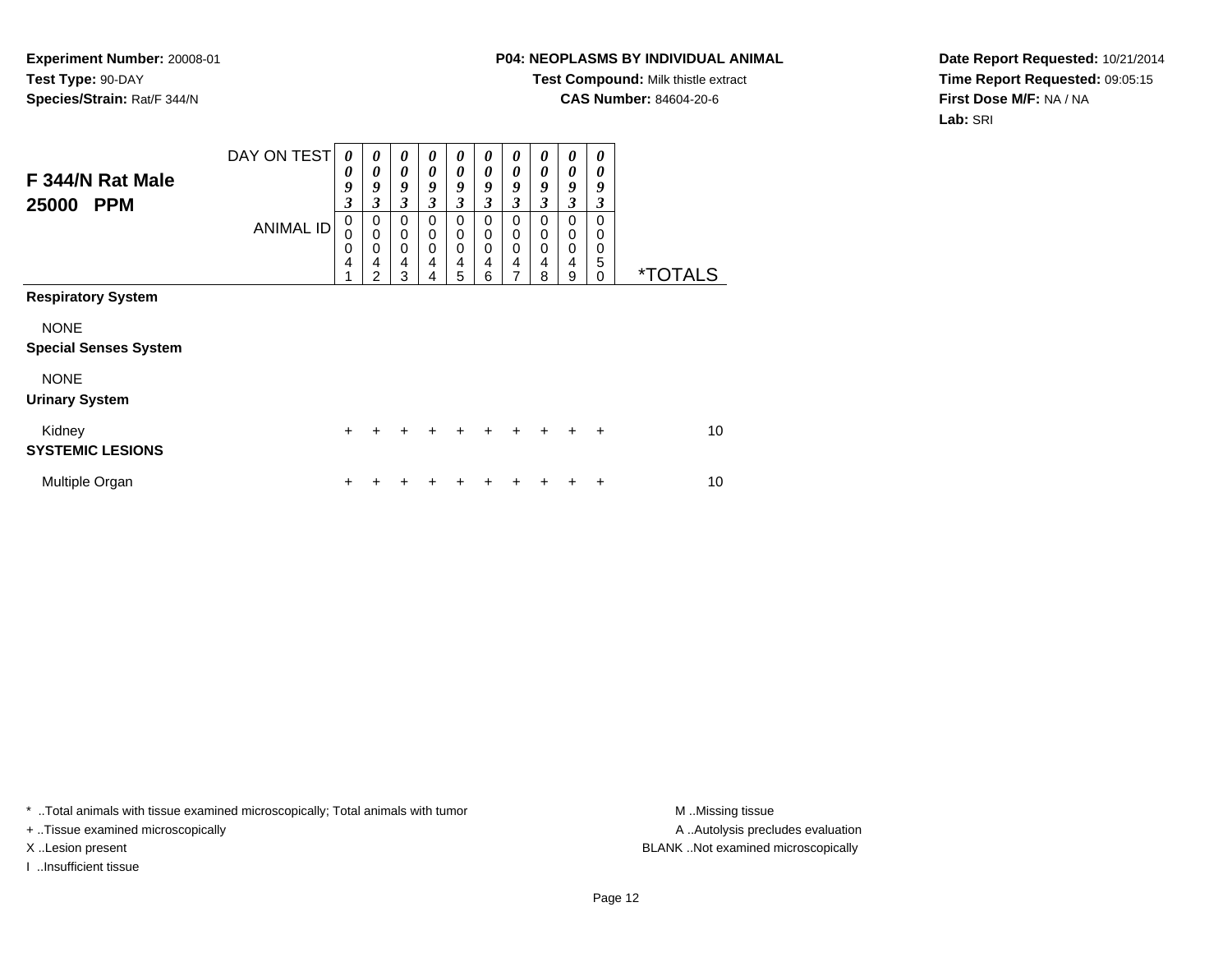# **P04: NEOPLASMS BY INDIVIDUAL ANIMAL**

**Test Compound:** Milk thistle extract

**CAS Number:** 84604-20-6

**Date Report Requested:** 10/21/2014**Time Report Requested:** 09:05:15**First Dose M/F:** NA / NA**Lab:** SRI

|                              | DAY ON TEST      | 0                       | 0                       | 0                          | 0                          | 0                       | 0                          | 0                | 0                          | 0                          | $\boldsymbol{\theta}$   |                       |
|------------------------------|------------------|-------------------------|-------------------------|----------------------------|----------------------------|-------------------------|----------------------------|------------------|----------------------------|----------------------------|-------------------------|-----------------------|
| F 344/N Rat Male             |                  | 0<br>9                  | 0<br>9                  | $\boldsymbol{\theta}$<br>9 | 0<br>9                     | 0<br>9                  | $\boldsymbol{\theta}$<br>9 | 0<br>9           | $\boldsymbol{\theta}$<br>9 | 0<br>9                     | 0<br>9                  |                       |
| 50000<br><b>PPM</b>          |                  | $\overline{\mathbf{3}}$ | $\overline{\mathbf{3}}$ | $\mathfrak{z}$             | $\overline{\mathbf{3}}$    | $\overline{\mathbf{3}}$ | $\overline{\mathbf{3}}$    | 3                | $\mathfrak{z}$             | $\mathfrak{z}$             | $\mathfrak{z}$          |                       |
|                              | <b>ANIMAL ID</b> | 0                       | $\mathbf 0$             | $\mathbf 0$                | $\mathbf 0$                | $\mathbf 0$             | $\Omega$                   | $\mathbf 0$      | $\mathbf 0$                | $\overline{0}$             | $\mathbf 0$             |                       |
|                              |                  | $\mathbf 0$<br>0        | $\Omega$<br>$\mathbf 0$ | $\mathbf 0$<br>$\mathbf 0$ | $\mathbf 0$<br>$\mathbf 0$ | 0<br>0                  | $\Omega$<br>$\mathbf 0$    | $\mathbf 0$<br>0 | $\mathbf 0$<br>$\mathbf 0$ | $\mathbf 0$<br>$\mathbf 0$ | $\Omega$<br>$\mathbf 0$ |                       |
|                              |                  | 5                       | 5                       | 5                          | 5                          | $\frac{5}{5}$           | 5                          | 5                | 5                          | 5                          | 6                       |                       |
| <b>Alimentary System</b>     |                  | 1                       | $\overline{2}$          | 3                          | 4                          |                         | 6                          | 7                | 8                          | 9                          | $\Omega$                | <i><b>*TOTALS</b></i> |
|                              |                  |                         |                         |                            |                            |                         |                            |                  |                            |                            |                         |                       |
| Esophagus                    |                  | $\pm$                   | +                       | +                          | +                          | +                       | +                          |                  |                            |                            | +                       | 10                    |
| Intestine Large, Cecum       |                  | +                       | +                       | +                          | +                          | +                       | +                          | +                | +                          | +                          | +                       | 10                    |
| Intestine Large, Colon       |                  | $\ddot{}$               | +                       | +                          | $\ddot{}$                  | +                       | $\ddot{}$                  | +                | $\ddot{}$                  | $\ddot{}$                  | $\ddot{}$               | 10                    |
| Intestine Large, Rectum      |                  | +                       | $\ddot{}$               | $\ddot{}$                  | $\ddot{}$                  | $\ddot{}$               | $\ddot{}$                  | $\ddot{}$        | $\ddot{}$                  | $\ddot{}$                  | $\ddot{}$               | 10                    |
| Intestine Small, Duodenum    |                  | $\ddot{}$               | $\ddot{}$               | $\ddot{}$                  | $\ddot{}$                  | $\ddot{}$               | $\ddot{}$                  | $\ddot{}$        | $\ddot{}$                  | $\ddot{}$                  | $\ddot{}$               | 10                    |
| Intestine Small, Ileum       |                  | +                       | $\ddot{}$               | +                          | $\ddot{}$                  | +                       | $\ddot{}$                  | $\ddot{}$        | $\ddot{}$                  | $\ddot{}$                  | $\ddot{}$               | 10                    |
| Intestine Small, Jejunum     |                  | +                       | +                       | +                          | $\ddot{}$                  | $\pm$                   | $\ddot{}$                  | +                | $\ddot{}$                  | $\ddot{}$                  | +                       | 10                    |
| Liver                        |                  | $\ddot{}$               | $\ddot{}$               | $\ddot{}$                  | $\ddot{}$                  | +                       | $\ddot{}$                  | $\ddot{}$        | $\ddot{}$                  | +                          | +                       | 10                    |
| Pancreas                     |                  | $\ddot{}$               | $\ddot{}$               | $\ddot{}$                  | $\ddot{}$                  | $\ddot{}$               | $\ddot{}$                  | $+$              | $+$                        | $\ddot{}$                  | $\ddot{}$               | 10                    |
| Salivary Glands              |                  | +                       | +                       | $\pm$                      | $\ddot{}$                  | $\pm$                   | $\pm$                      | +                | $\ddot{}$                  | $\pm$                      | +                       | 10                    |
| Stomach, Forestomach         |                  | $\ddot{}$               | $\ddot{}$               | +                          | $\ddot{}$                  | $+$                     | $\ddot{}$                  | $\ddot{}$        | $\ddot{}$                  | $\ddot{}$                  | $\ddot{}$               | 10                    |
| Stomach, Glandular           |                  | +                       | $\ddot{}$               | $\ddot{}$                  | $\ddot{}$                  | $\ddot{}$               | $\ddot{}$                  | $\ddot{}$        | $\ddot{}$                  | $\ddot{}$                  | $\ddot{}$               | 10                    |
| <b>Cardiovascular System</b> |                  |                         |                         |                            |                            |                         |                            |                  |                            |                            |                         |                       |
| Heart                        |                  | $\ddot{}$               |                         |                            |                            |                         |                            |                  |                            |                            | +                       | 10                    |
| <b>Endocrine System</b>      |                  |                         |                         |                            |                            |                         |                            |                  |                            |                            |                         |                       |
| <b>Adrenal Cortex</b>        |                  | +                       | +                       | +                          | ٠                          | ٠                       | +                          |                  |                            |                            | ٠                       | 10                    |
| Adrenal Medulla              |                  | +                       | +                       | +                          | $\pm$                      | +                       | +                          | +                | +                          | +                          | $\ddot{}$               | 10                    |
| Parathyroid Gland            |                  | +                       | $\ddot{}$               | $\ddot{}$                  | $\ddot{}$                  | +                       | $\ddot{}$                  | +                | $\ddot{}$                  | $\ddot{}$                  | $\ddot{}$               | 10                    |
| <b>Pituitary Gland</b>       |                  | +                       | +                       | +                          | $\ddot{}$                  | $\pm$                   | $\ddot{}$                  | $\ddot{}$        | $\ddot{}$                  | $\ddot{}$                  | +                       | 10                    |
| <b>Thyroid Gland</b>         |                  | $\ddot{}$               | +                       | $\ddot{}$                  | $\ddot{}$                  | $\ddot{}$               | $\ddot{}$                  | $\ddot{}$        | $\ddot{}$                  | $\ddot{}$                  | $\ddot{}$               | 10                    |

\* ..Total animals with tissue examined microscopically; Total animals with tumor **M** . Missing tissue M ..Missing tissue

+ ..Tissue examined microscopically

I ..Insufficient tissue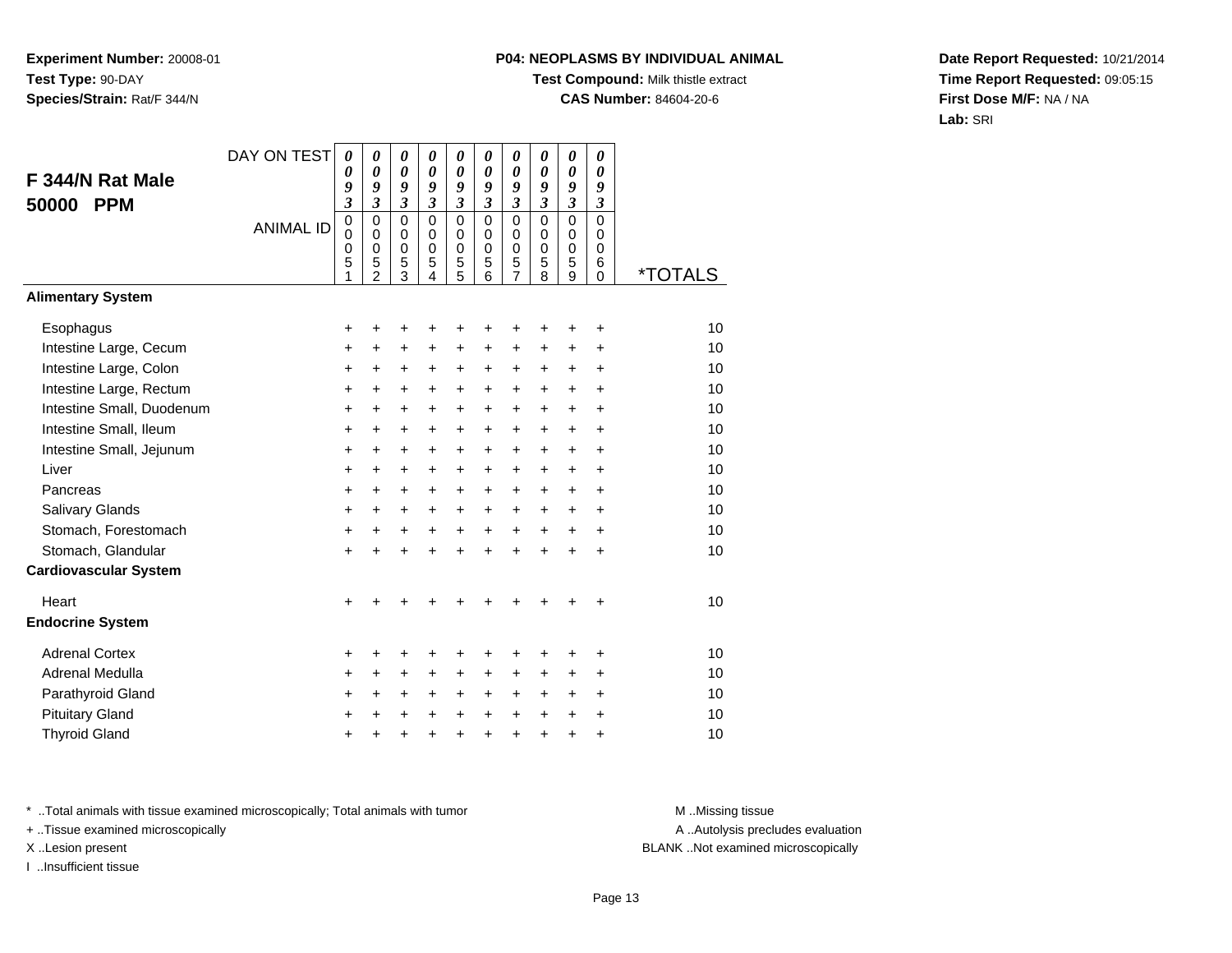## **P04: NEOPLASMS BY INDIVIDUAL ANIMAL**

**Test Compound:** Milk thistle extract

**CAS Number:** 84604-20-6

**Date Report Requested:** 10/21/2014**Time Report Requested:** 09:05:15**First Dose M/F:** NA / NA**Lab:** SRI

| F 344/N Rat Male<br>50000<br><b>PPM</b> | DAY ON TEST      | 0<br>0<br>9<br>$\mathfrak{z}$   | 0<br>$\boldsymbol{\theta}$<br>9<br>$\mathfrak{z}$            | 0<br>$\boldsymbol{\theta}$<br>9<br>$\mathfrak{z}$ | 0<br>$\boldsymbol{\theta}$<br>9<br>$\mathfrak{z}$ | 0<br>$\boldsymbol{\theta}$<br>9<br>$\mathfrak{z}$ | 0<br>$\boldsymbol{\theta}$<br>9<br>$\mathfrak{z}$   | $\boldsymbol{\theta}$<br>$\boldsymbol{\theta}$<br>9<br>$\mathfrak{z}$ | 0<br>$\boldsymbol{\theta}$<br>9<br>$\mathfrak{z}$ | $\boldsymbol{\theta}$<br>$\pmb{\theta}$<br>9<br>$\mathfrak{z}$ | $\boldsymbol{\theta}$<br>$\boldsymbol{\theta}$<br>9<br>$\mathfrak{z}$ |                       |
|-----------------------------------------|------------------|---------------------------------|--------------------------------------------------------------|---------------------------------------------------|---------------------------------------------------|---------------------------------------------------|-----------------------------------------------------|-----------------------------------------------------------------------|---------------------------------------------------|----------------------------------------------------------------|-----------------------------------------------------------------------|-----------------------|
|                                         | <b>ANIMAL ID</b> | $\mathbf 0$<br>0<br>0<br>5<br>1 | $\pmb{0}$<br>$\pmb{0}$<br>$\mathbf 0$<br>5<br>$\overline{2}$ | $\mathbf 0$<br>0<br>0<br>5<br>3                   | $\mathbf 0$<br>$\pmb{0}$<br>$\mathbf 0$<br>5<br>4 | $\mathbf 0$<br>$\pmb{0}$<br>$\mathbf 0$<br>5<br>5 | $\mathbf 0$<br>$\mathbf 0$<br>$\mathbf 0$<br>5<br>6 | $\mathbf 0$<br>$\pmb{0}$<br>$\mathbf 0$<br>5<br>$\overline{7}$        | $\mathbf 0$<br>0<br>$\mathbf 0$<br>5<br>8         | $\mathbf 0$<br>$\pmb{0}$<br>$\mathbf 0$<br>5<br>$\overline{9}$ | $\Omega$<br>$\mathbf 0$<br>$\mathbf 0$<br>6<br>$\mathbf 0$            | <i><b>*TOTALS</b></i> |
| <b>General Body System</b>              |                  |                                 |                                                              |                                                   |                                                   |                                                   |                                                     |                                                                       |                                                   |                                                                |                                                                       |                       |
| <b>NONE</b>                             |                  |                                 |                                                              |                                                   |                                                   |                                                   |                                                     |                                                                       |                                                   |                                                                |                                                                       |                       |
| <b>Genital System</b>                   |                  |                                 |                                                              |                                                   |                                                   |                                                   |                                                     |                                                                       |                                                   |                                                                |                                                                       |                       |
| Epididymis                              |                  | +                               | +                                                            | +                                                 | +                                                 | +                                                 | +                                                   | +                                                                     |                                                   | +                                                              | +                                                                     | 10                    |
| <b>Preputial Gland</b>                  |                  | +                               | +                                                            | +                                                 | +                                                 | +                                                 | +                                                   | +                                                                     | +                                                 | +                                                              | +                                                                     | 10                    |
| Prostate                                |                  | +                               | $\ddot{}$                                                    | $\ddot{}$                                         | $\ddot{}$                                         | $\ddot{}$                                         | $\ddot{}$                                           | $\ddot{}$                                                             | +                                                 | +                                                              | +                                                                     | 10                    |
| <b>Seminal Vesicle</b>                  |                  | $\ddot{}$                       | $\ddot{}$                                                    | $\ddot{}$                                         | $\ddot{}$                                         | $\ddot{}$                                         | $\ddot{}$                                           | $\ddot{}$                                                             | $\ddot{}$                                         | $\ddot{}$                                                      | $\ddot{}$                                                             | 10                    |
| <b>Testes</b>                           |                  | $\ddot{}$                       | +                                                            | $\ddot{}$                                         | +                                                 | $\ddot{}$                                         | $\ddot{}$                                           | $\ddot{}$                                                             |                                                   | $\ddot{}$                                                      | $\ddot{}$                                                             | 10                    |
| <b>Hematopoietic System</b>             |                  |                                 |                                                              |                                                   |                                                   |                                                   |                                                     |                                                                       |                                                   |                                                                |                                                                       |                       |
| <b>Bone Marrow</b>                      |                  | +                               | +                                                            | +                                                 | +                                                 | +                                                 | +                                                   | +                                                                     |                                                   | +                                                              | +                                                                     | 10                    |
| Lymph Node                              |                  |                                 | +                                                            |                                                   |                                                   |                                                   |                                                     |                                                                       |                                                   |                                                                |                                                                       | 1                     |
| Lymph Node, Mandibular                  |                  | M                               | M                                                            | M                                                 | M                                                 | M                                                 | M                                                   | M                                                                     | M                                                 | M                                                              | M                                                                     | $\mathbf 0$           |
| Lymph Node, Mesenteric                  |                  | +                               | $\ddot{}$                                                    | $\ddot{}$                                         | +                                                 | +                                                 | +                                                   | +                                                                     | $\ddot{}$                                         | +                                                              | $\ddot{}$                                                             | 10                    |
| Spleen                                  |                  | +                               | +                                                            | $\ddot{}$                                         | +                                                 | $\ddot{}$                                         | $\ddot{}$                                           | $\ddot{}$                                                             | +                                                 | +                                                              | +                                                                     | 10                    |
| Thymus                                  |                  | $\ddot{}$                       | $\ddot{}$                                                    | $\ddot{}$                                         | $\ddot{}$                                         | +                                                 | $\ddot{}$                                           | $\ddot{}$                                                             |                                                   | $\ddot{}$                                                      | $\ddot{}$                                                             | 10                    |
| <b>Integumentary System</b>             |                  |                                 |                                                              |                                                   |                                                   |                                                   |                                                     |                                                                       |                                                   |                                                                |                                                                       |                       |
| Mammary Gland                           |                  | +                               | +                                                            | +                                                 | +                                                 | +                                                 | +                                                   | +                                                                     | +                                                 | +                                                              | +                                                                     | 10                    |
| Skin                                    |                  | $\ddot{}$                       |                                                              | $\ddot{}$                                         | +                                                 | $\ddot{}$                                         | ÷                                                   | $\ddot{}$                                                             |                                                   | $\ddot{}$                                                      | $\ddot{}$                                                             | 10                    |
| <b>Musculoskeletal System</b>           |                  |                                 |                                                              |                                                   |                                                   |                                                   |                                                     |                                                                       |                                                   |                                                                |                                                                       |                       |
| <b>Bone</b>                             |                  | +                               |                                                              |                                                   |                                                   |                                                   |                                                     |                                                                       |                                                   |                                                                | +                                                                     | 10                    |

\* ..Total animals with tissue examined microscopically; Total animals with tumor **M** . Missing tissue M ..Missing tissue + ..Tissue examined microscopically X ..Lesion present BLANK ..Not examined microscopically

I ..Insufficient tissue

A ..Autolysis precludes evaluation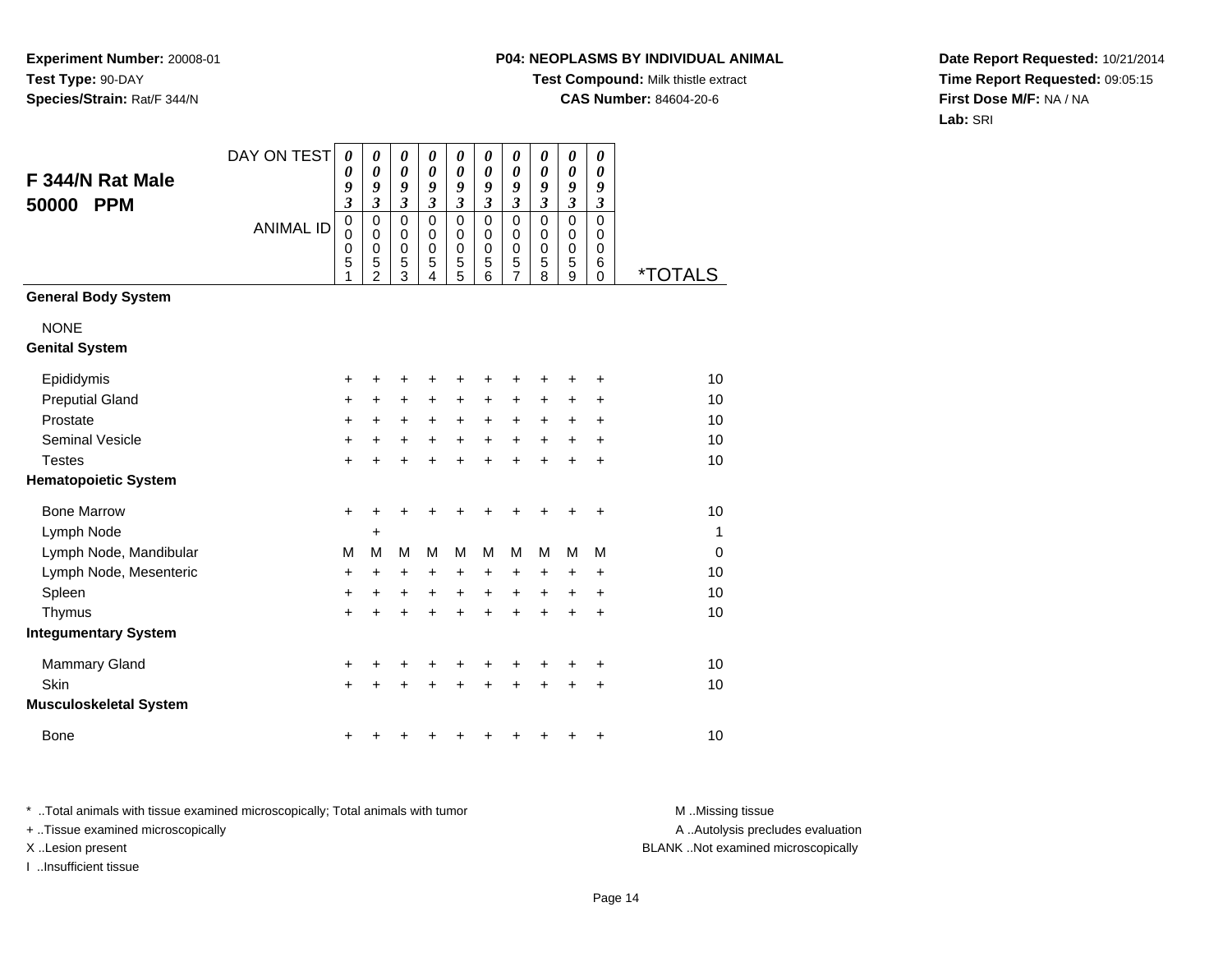### **P04: NEOPLASMS BY INDIVIDUAL ANIMAL**

**Test Compound:** Milk thistle extract

**CAS Number:** 84604-20-6

**Date Report Requested:** 10/21/2014**Time Report Requested:** 09:05:15**First Dose M/F:** NA / NA**Lab:** SRI

| F 344/N Rat Male<br>50000<br><b>PPM</b> | DAY ON TEST<br><b>ANIMAL ID</b> | $\boldsymbol{\theta}$<br>0<br>9<br>$\boldsymbol{\beta}$<br>$\mathbf 0$<br>$\mathbf 0$<br>0<br>5<br>1 | 0<br>0<br>9<br>3<br>$\mathbf 0$<br>0<br>0<br>5<br>2 | 0<br>$\boldsymbol{\theta}$<br>9<br>3<br>0<br>0<br>$\pmb{0}$<br>5<br>3 | 0<br>0<br>9<br>3<br>0<br>0<br>0<br>5<br>4 | 0<br>0<br>9<br>$\mathfrak{z}$<br>$\mathbf 0$<br>0<br>$\boldsymbol{0}$<br>5<br>5 | 0<br>0<br>9<br>$\mathfrak{z}$<br>$\mathbf 0$<br>0<br>$\mathbf 0$<br>5<br>6 | 0<br>0<br>9<br>$\mathfrak{z}$<br>$\mathbf 0$<br>0<br>$\mathbf 0$<br>5<br>7 | 0<br>$\boldsymbol{\theta}$<br>9<br>$\mathfrak{z}$<br>$\mathbf 0$<br>0<br>$\mathbf 0$<br>5<br>8 | 0<br>0<br>9<br>$\mathfrak{z}$<br>$\mathbf 0$<br>0<br>0<br>5<br>9 | 0<br>0<br>9<br>$\boldsymbol{\mathfrak{z}}$<br>$\mathbf 0$<br>0<br>0<br>6<br>$\Omega$ | <i><b>*TOTALS</b></i>      |
|-----------------------------------------|---------------------------------|------------------------------------------------------------------------------------------------------|-----------------------------------------------------|-----------------------------------------------------------------------|-------------------------------------------|---------------------------------------------------------------------------------|----------------------------------------------------------------------------|----------------------------------------------------------------------------|------------------------------------------------------------------------------------------------|------------------------------------------------------------------|--------------------------------------------------------------------------------------|----------------------------|
| <b>Nervous System</b>                   |                                 |                                                                                                      |                                                     |                                                                       |                                           |                                                                                 |                                                                            |                                                                            |                                                                                                |                                                                  |                                                                                      |                            |
| <b>Brain</b>                            |                                 | +                                                                                                    |                                                     |                                                                       |                                           |                                                                                 |                                                                            |                                                                            |                                                                                                |                                                                  | $\ddot{}$                                                                            | 10                         |
| <b>Respiratory System</b>               |                                 |                                                                                                      |                                                     |                                                                       |                                           |                                                                                 |                                                                            |                                                                            |                                                                                                |                                                                  |                                                                                      |                            |
| Lung                                    |                                 | +                                                                                                    |                                                     |                                                                       |                                           |                                                                                 |                                                                            |                                                                            | +                                                                                              | +                                                                | ٠                                                                                    | 10                         |
| <b>Nose</b>                             |                                 | +                                                                                                    | +                                                   | $\ddot{}$                                                             | $\ddot{}$                                 | $\ddot{}$                                                                       | $\ddot{}$                                                                  | $\ddot{}$                                                                  | +                                                                                              | +                                                                | +                                                                                    | 10                         |
| Trachea                                 |                                 | $\ddot{}$                                                                                            |                                                     | +                                                                     | +                                         | $\ddot{}$                                                                       | $\ddot{}$                                                                  | +                                                                          | $\ddot{}$                                                                                      | +                                                                | +                                                                                    | 10                         |
| <b>Special Senses System</b>            |                                 |                                                                                                      |                                                     |                                                                       |                                           |                                                                                 |                                                                            |                                                                            |                                                                                                |                                                                  |                                                                                      |                            |
| Eye                                     |                                 | +                                                                                                    |                                                     |                                                                       |                                           |                                                                                 |                                                                            |                                                                            | ٠                                                                                              | +                                                                | ÷                                                                                    | 10                         |
| <b>Harderian Gland</b>                  |                                 | +                                                                                                    |                                                     | $\ddot{}$                                                             |                                           | $\ddot{}$                                                                       | $\ddot{}$                                                                  | $\ddot{}$                                                                  | $\ddot{}$                                                                                      | +                                                                | $\ddot{}$                                                                            | 10                         |
| <b>Lacrimal Gland</b>                   |                                 |                                                                                                      |                                                     |                                                                       |                                           |                                                                                 |                                                                            |                                                                            |                                                                                                | +                                                                |                                                                                      | 1                          |
| <b>Urinary System</b>                   |                                 |                                                                                                      |                                                     |                                                                       |                                           |                                                                                 |                                                                            |                                                                            |                                                                                                |                                                                  |                                                                                      |                            |
| Kidney                                  |                                 | +                                                                                                    |                                                     |                                                                       |                                           |                                                                                 |                                                                            |                                                                            | +                                                                                              | +                                                                | +                                                                                    | 10                         |
| <b>Urinary Bladder</b>                  |                                 | $\ddot{}$                                                                                            | +                                                   | +                                                                     | +                                         |                                                                                 | +                                                                          | +                                                                          | +                                                                                              | +                                                                | $\ddot{}$                                                                            | 10                         |
| <b>SYSTEMIC LESIONS</b>                 |                                 |                                                                                                      |                                                     |                                                                       |                                           |                                                                                 |                                                                            |                                                                            |                                                                                                |                                                                  |                                                                                      |                            |
| Multiple Organ                          |                                 | +                                                                                                    |                                                     |                                                                       |                                           |                                                                                 |                                                                            |                                                                            |                                                                                                |                                                                  | +                                                                                    | 10                         |
|                                         |                                 |                                                                                                      |                                                     |                                                                       |                                           |                                                                                 |                                                                            |                                                                            |                                                                                                |                                                                  |                                                                                      | ***<br>***END OF MALE DATA |

\* ..Total animals with tissue examined microscopically; Total animals with tumor **M** . Missing tissue M ..Missing tissue

+ ..Tissue examined microscopically

I ..Insufficient tissue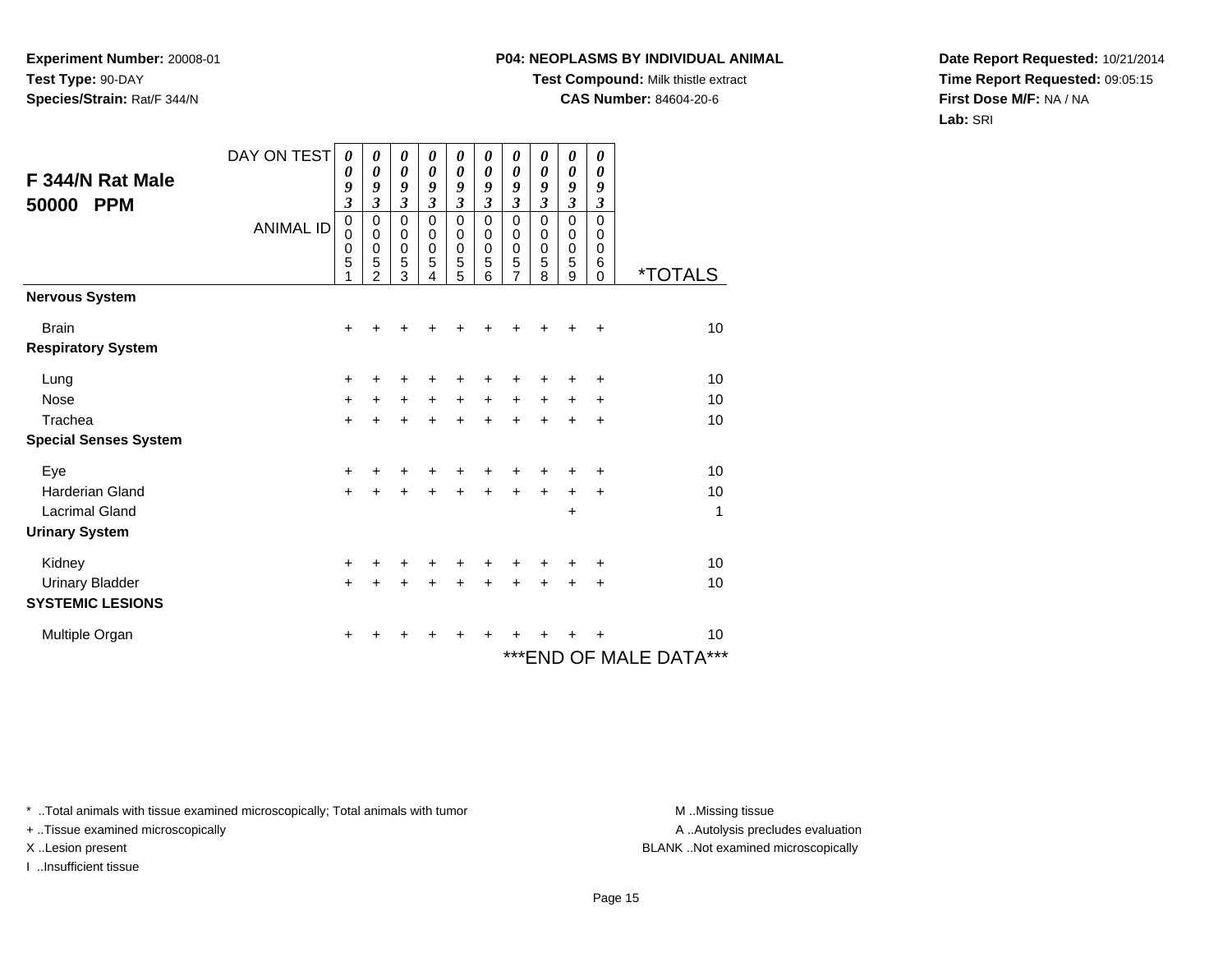## **P04: NEOPLASMS BY INDIVIDUAL ANIMAL**

**Test Compound:** Milk thistle extract

**CAS Number:** 84604-20-6

**Date Report Requested:** 10/21/2014**Time Report Requested:** 09:05:15**First Dose M/F:** NA / NA**Lab:** SRI

| <b>F344/N Rat Female</b><br><b>PPM</b><br>0 | DAY ON TEST      | 0<br>0<br>9<br>3                          | $\boldsymbol{\theta}$<br>$\boldsymbol{\theta}$<br>9<br>$\mathfrak{z}$ | 0<br>$\boldsymbol{\theta}$<br>9<br>$\mathfrak{z}$     | 0<br>$\boldsymbol{\theta}$<br>9<br>$\mathfrak{z}$             | $\boldsymbol{\theta}$<br>0<br>9<br>$\boldsymbol{\mathfrak{z}}$ | 0<br>0<br>9<br>$\mathfrak{z}$              | 0<br>$\boldsymbol{\theta}$<br>9<br>$\mathfrak{z}$              | 0<br>$\boldsymbol{\theta}$<br>9<br>$\mathfrak{z}$ | $\boldsymbol{\theta}$<br>$\boldsymbol{\theta}$<br>9<br>$\boldsymbol{\mathfrak{z}}$ | 0<br>0<br>9<br>$\boldsymbol{\beta}$              |                       |
|---------------------------------------------|------------------|-------------------------------------------|-----------------------------------------------------------------------|-------------------------------------------------------|---------------------------------------------------------------|----------------------------------------------------------------|--------------------------------------------|----------------------------------------------------------------|---------------------------------------------------|------------------------------------------------------------------------------------|--------------------------------------------------|-----------------------|
|                                             | <b>ANIMAL ID</b> | $\mathbf 0$<br>$\mathbf 0$<br>0<br>6<br>1 | $\mathbf 0$<br>$\mathbf 0$<br>$\mathbf 0$<br>6<br>$\overline{2}$      | $\mathbf 0$<br>$\pmb{0}$<br>$\mathbf 0$<br>$\,6$<br>3 | $\Omega$<br>$\mathbf 0$<br>$\mathbf 0$<br>6<br>$\overline{4}$ | $\mathbf 0$<br>0<br>$\mathbf 0$<br>6<br>5                      | $\Omega$<br>$\Omega$<br>$\Omega$<br>6<br>6 | $\mathbf 0$<br>$\mathbf 0$<br>$\pmb{0}$<br>6<br>$\overline{7}$ | $\mathbf 0$<br>0<br>$\mathbf 0$<br>6<br>8         | $\mathsf 0$<br>$\mathbf 0$<br>$\mathbf 0$<br>6<br>9                                | $\mathbf 0$<br>0<br>$\mathbf 0$<br>7<br>$\Omega$ | <i><b>*TOTALS</b></i> |
| <b>Alimentary System</b>                    |                  |                                           |                                                                       |                                                       |                                                               |                                                                |                                            |                                                                |                                                   |                                                                                    |                                                  |                       |
| Esophagus                                   |                  | +                                         | +                                                                     | ٠                                                     | +                                                             | +                                                              | +                                          | +                                                              | +                                                 | +                                                                                  | +                                                | 10                    |
| Intestine Large, Cecum                      |                  | +                                         | +                                                                     | $\ddot{}$                                             | $\ddot{}$                                                     | $\ddot{}$                                                      | $\ddot{}$                                  | +                                                              | $\ddot{}$                                         | +                                                                                  | +                                                | 10                    |
| Intestine Large, Colon                      |                  | +                                         | +                                                                     | +                                                     | +                                                             | +                                                              | +                                          | +                                                              | $\ddot{}$                                         | $\ddot{}$                                                                          | $\ddot{}$                                        | 10                    |
| Intestine Large, Rectum                     |                  | +                                         | $\ddot{}$                                                             | $\ddot{}$                                             | $\ddot{}$                                                     | $\ddot{}$                                                      | +                                          | $\ddot{}$                                                      | $\ddot{}$                                         | $\ddot{}$                                                                          | $\ddot{}$                                        | 10                    |
| Intestine Small, Duodenum                   |                  | $\ddot{}$                                 | $\ddot{}$                                                             | $\ddot{}$                                             | $\ddot{}$                                                     | +                                                              | +                                          | $\ddot{}$                                                      | $\ddot{}$                                         | $\ddot{}$                                                                          | $\ddot{}$                                        | 10                    |
| Intestine Small, Ileum                      |                  | +                                         | $\ddot{}$                                                             | $\ddot{}$                                             | $\ddot{}$                                                     | +                                                              | +                                          | $\ddot{}$                                                      | $\ddot{}$                                         | $\ddot{}$                                                                          | $\ddot{}$                                        | 10                    |
| Intestine Small, Jejunum                    |                  | +                                         | +                                                                     | $\ddot{}$                                             | +                                                             | +                                                              | $\ddot{}$                                  | $\ddot{}$                                                      | $\ddot{}$                                         | $\ddot{}$                                                                          | $\ddot{}$                                        | 10                    |
| Liver                                       |                  | +                                         | $\ddot{}$                                                             | $\ddot{}$                                             | $\ddot{}$                                                     | $\ddot{}$                                                      | $\ddot{}$                                  | $\ddot{}$                                                      | $\ddot{}$                                         | $\ddot{}$                                                                          | $\ddot{}$                                        | 10                    |
| Pancreas                                    |                  | $\ddot{}$                                 | $\ddot{}$                                                             | $\ddot{}$                                             | $\ddot{}$                                                     | +                                                              | $\ddot{}$                                  | $\ddot{}$                                                      | $\ddot{}$                                         | $\ddot{}$                                                                          | $\ddot{}$                                        | 10                    |
| Salivary Glands                             |                  | +                                         | +                                                                     | +                                                     | +                                                             | +                                                              | +                                          | +                                                              | $\ddot{}$                                         | $\ddot{}$                                                                          | $\pm$                                            | 10                    |
| Stomach, Forestomach                        |                  | $\ddot{}$                                 | $\ddot{}$                                                             | $\ddot{}$                                             | $\ddot{}$                                                     | $\ddot{}$                                                      | $+$                                        | $\ddot{}$                                                      | $+$                                               | $\ddot{}$                                                                          | $\ddot{}$                                        | 10                    |
| Stomach, Glandular                          |                  | +                                         | $\ddot{}$                                                             | $\ddot{}$                                             | $\ddot{}$                                                     | $\ddot{}$                                                      | $\ddot{}$                                  | $\ddot{}$                                                      | $\ddot{}$                                         | $\ddot{}$                                                                          | $\ddot{}$                                        | 10                    |
| Tooth                                       |                  |                                           |                                                                       |                                                       | +                                                             |                                                                |                                            |                                                                |                                                   |                                                                                    |                                                  | 1                     |
| <b>Cardiovascular System</b>                |                  |                                           |                                                                       |                                                       |                                                               |                                                                |                                            |                                                                |                                                   |                                                                                    |                                                  |                       |
| Heart                                       |                  | +                                         |                                                                       |                                                       |                                                               |                                                                |                                            | ٠                                                              |                                                   |                                                                                    | +                                                | 10                    |
| <b>Endocrine System</b>                     |                  |                                           |                                                                       |                                                       |                                                               |                                                                |                                            |                                                                |                                                   |                                                                                    |                                                  |                       |
| <b>Adrenal Cortex</b>                       |                  | +                                         |                                                                       |                                                       |                                                               | +                                                              | +                                          | +                                                              |                                                   | +                                                                                  | +                                                | 10                    |
| Adrenal Medulla                             |                  | +                                         | $\ddot{}$                                                             | $\ddot{}$                                             | $\ddot{}$                                                     | +                                                              | $\ddot{}$                                  | $\ddot{}$                                                      | $\ddot{}$                                         | $\ddot{}$                                                                          | $\ddot{}$                                        | 10                    |
| Parathyroid Gland                           |                  | +                                         | +                                                                     |                                                       |                                                               | +                                                              | +                                          | $\ddot{}$                                                      | $\ddot{}$                                         | $\pm$                                                                              | +                                                | 10                    |
| <b>Pituitary Gland</b>                      |                  | +                                         | +                                                                     | +                                                     | Ŧ.                                                            | +                                                              | $\ddot{}$                                  | +                                                              | $\ddot{}$                                         | $\ddot{}$                                                                          | $\ddot{}$                                        | 10                    |

\* ..Total animals with tissue examined microscopically; Total animals with tumor **M** . Missing tissue M ..Missing tissue

+ ..Tissue examined microscopically

I ..Insufficient tissue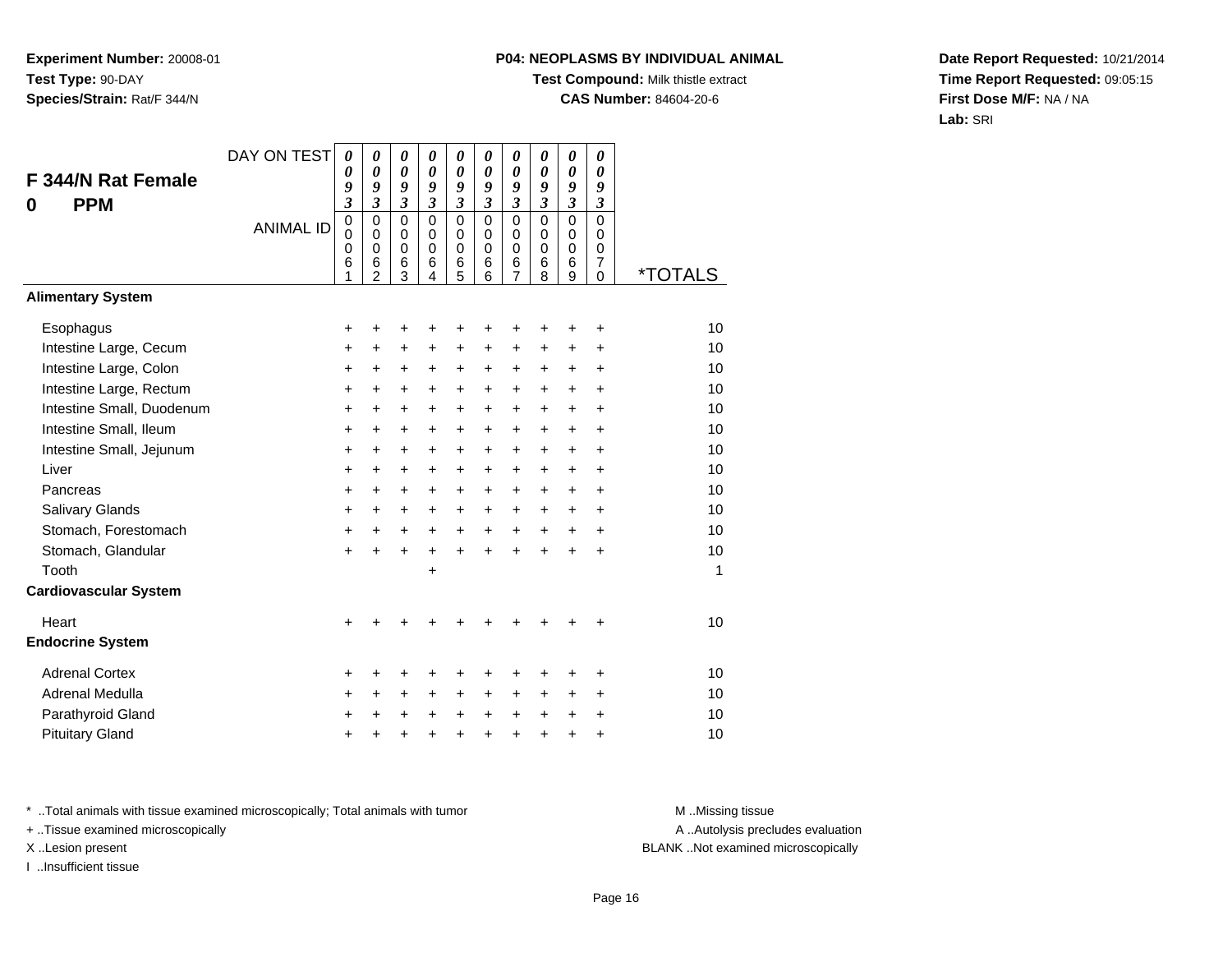### **P04: NEOPLASMS BY INDIVIDUAL ANIMAL**

**Test Compound:** Milk thistle extract

**CAS Number:** 84604-20-6

**Date Report Requested:** 10/21/2014**Time Report Requested:** 09:05:15**First Dose M/F:** NA / NA**Lab:** SRI

| <b>F 344/N Rat Female</b><br><b>PPM</b><br>0 | DAY ON TEST<br><b>ANIMAL ID</b> | 0<br>0<br>9<br>$\overline{\mathbf{3}}$<br>$\mathbf 0$<br>0<br>$\mathbf 0$<br>6<br>1 | 0<br>0<br>9<br>$\overline{\mathbf{3}}$<br>$\mathbf 0$<br>0<br>$\mathbf 0$<br>6<br>$\overline{2}$ | 0<br>$\boldsymbol{\theta}$<br>9<br>$\overline{\mathbf{3}}$<br>$\mathbf 0$<br>0<br>$\mathbf 0$<br>$\,6$<br>3 | 0<br>$\boldsymbol{\theta}$<br>9<br>$\mathfrak{z}$<br>$\pmb{0}$<br>0<br>$\mathbf 0$<br>6<br>4 | 0<br>$\boldsymbol{\theta}$<br>9<br>$\overline{\mathbf{3}}$<br>$\mathbf 0$<br>0<br>$\mathbf 0$<br>$\,6$<br>5 | 0<br>$\boldsymbol{\theta}$<br>9<br>$\mathfrak{z}$<br>$\mathbf 0$<br>0<br>$\mathbf 0$<br>6<br>6 | 0<br>$\boldsymbol{\theta}$<br>9<br>$\mathfrak{z}$<br>$\mathbf 0$<br>0<br>$\mathbf 0$<br>6<br>$\overline{7}$ | 0<br>$\boldsymbol{\theta}$<br>9<br>$\mathfrak{z}$<br>$\mathbf 0$<br>0<br>$\pmb{0}$<br>$\,6$<br>8 | 0<br>$\boldsymbol{\theta}$<br>9<br>$\mathfrak{z}$<br>$\mathbf 0$<br>0<br>$\mathbf 0$<br>$\,6$<br>$\boldsymbol{9}$ | 0<br>$\theta$<br>9<br>$\boldsymbol{\mathfrak{z}}$<br>$\mathbf 0$<br>0<br>$\mathbf 0$<br>$\overline{7}$<br>0 | *TOTALS        |
|----------------------------------------------|---------------------------------|-------------------------------------------------------------------------------------|--------------------------------------------------------------------------------------------------|-------------------------------------------------------------------------------------------------------------|----------------------------------------------------------------------------------------------|-------------------------------------------------------------------------------------------------------------|------------------------------------------------------------------------------------------------|-------------------------------------------------------------------------------------------------------------|--------------------------------------------------------------------------------------------------|-------------------------------------------------------------------------------------------------------------------|-------------------------------------------------------------------------------------------------------------|----------------|
| <b>Thyroid Gland</b>                         |                                 | $\ddot{}$                                                                           | $\ddot{}$                                                                                        | +                                                                                                           | $\ddot{}$                                                                                    | $\ddot{}$                                                                                                   | $\ddot{}$                                                                                      | $\ddot{}$                                                                                                   | $\ddot{}$                                                                                        | $\ddot{}$                                                                                                         | $\ddot{}$                                                                                                   | 10             |
| <b>General Body System</b>                   |                                 |                                                                                     |                                                                                                  |                                                                                                             |                                                                                              |                                                                                                             |                                                                                                |                                                                                                             |                                                                                                  |                                                                                                                   |                                                                                                             |                |
| <b>NONE</b>                                  |                                 |                                                                                     |                                                                                                  |                                                                                                             |                                                                                              |                                                                                                             |                                                                                                |                                                                                                             |                                                                                                  |                                                                                                                   |                                                                                                             |                |
| <b>Genital System</b>                        |                                 |                                                                                     |                                                                                                  |                                                                                                             |                                                                                              |                                                                                                             |                                                                                                |                                                                                                             |                                                                                                  |                                                                                                                   |                                                                                                             |                |
| <b>Clitoral Gland</b>                        |                                 | +                                                                                   | +                                                                                                | +                                                                                                           | +                                                                                            | +                                                                                                           | +                                                                                              | +                                                                                                           |                                                                                                  | +                                                                                                                 | +                                                                                                           | 10             |
| Ovary                                        |                                 | +                                                                                   | +                                                                                                | +                                                                                                           | +                                                                                            | +                                                                                                           | +                                                                                              | +                                                                                                           | +                                                                                                | +                                                                                                                 | +                                                                                                           | 10             |
| <b>Uterus</b>                                |                                 | +                                                                                   | $\ddot{}$                                                                                        | +                                                                                                           | +                                                                                            | +                                                                                                           | +                                                                                              | +                                                                                                           |                                                                                                  | +                                                                                                                 | +                                                                                                           | 10             |
| <b>Hematopoietic System</b>                  |                                 |                                                                                     |                                                                                                  |                                                                                                             |                                                                                              |                                                                                                             |                                                                                                |                                                                                                             |                                                                                                  |                                                                                                                   |                                                                                                             |                |
| <b>Bone Marrow</b>                           |                                 | $\ddot{}$                                                                           | +                                                                                                | +                                                                                                           | +                                                                                            | +                                                                                                           | +                                                                                              | +                                                                                                           | ٠                                                                                                | ٠                                                                                                                 | +                                                                                                           | 10             |
| Lymph Node                                   |                                 |                                                                                     |                                                                                                  |                                                                                                             | $\ddot{}$                                                                                    |                                                                                                             |                                                                                                |                                                                                                             |                                                                                                  |                                                                                                                   |                                                                                                             | 1              |
| Lymph Node, Mandibular                       |                                 | M                                                                                   | M                                                                                                | M                                                                                                           | M                                                                                            | M                                                                                                           | M                                                                                              | $\ddot{}$                                                                                                   | м                                                                                                | $\ddot{}$                                                                                                         | M                                                                                                           | $\overline{2}$ |
| Lymph Node, Mesenteric                       |                                 | +                                                                                   | +                                                                                                | +                                                                                                           | $\ddot{}$                                                                                    | +                                                                                                           | +                                                                                              | +                                                                                                           | +                                                                                                | +                                                                                                                 | +                                                                                                           | 10             |
| Spleen                                       |                                 | +                                                                                   | +                                                                                                | +                                                                                                           | $\ddot{}$                                                                                    | +                                                                                                           | $\ddot{}$                                                                                      | $\ddot{}$                                                                                                   | $\ddot{}$                                                                                        | +                                                                                                                 | +                                                                                                           | 10             |
| Thymus                                       |                                 | +                                                                                   | +                                                                                                | $\ddot{}$                                                                                                   | +                                                                                            | +                                                                                                           | $\ddot{}$                                                                                      | $\ddot{}$                                                                                                   | $\ddot{}$                                                                                        | $\ddot{}$                                                                                                         | +                                                                                                           | 10             |
| <b>Integumentary System</b>                  |                                 |                                                                                     |                                                                                                  |                                                                                                             |                                                                                              |                                                                                                             |                                                                                                |                                                                                                             |                                                                                                  |                                                                                                                   |                                                                                                             |                |
| <b>Mammary Gland</b>                         |                                 | +                                                                                   | +                                                                                                | +                                                                                                           | ٠                                                                                            | +                                                                                                           | +                                                                                              | +                                                                                                           |                                                                                                  | +                                                                                                                 | +                                                                                                           | 10             |
| Skin                                         |                                 | +                                                                                   | +                                                                                                | +                                                                                                           | $\pm$                                                                                        | +                                                                                                           | +                                                                                              | +                                                                                                           | +                                                                                                | $\ddot{}$                                                                                                         | +                                                                                                           | 10             |
| <b>Musculoskeletal System</b>                |                                 |                                                                                     |                                                                                                  |                                                                                                             |                                                                                              |                                                                                                             |                                                                                                |                                                                                                             |                                                                                                  |                                                                                                                   |                                                                                                             |                |
| <b>Bone</b>                                  |                                 | +                                                                                   | ٠                                                                                                |                                                                                                             |                                                                                              | ٠                                                                                                           |                                                                                                |                                                                                                             |                                                                                                  | +                                                                                                                 | +                                                                                                           | 10             |

\* ..Total animals with tissue examined microscopically; Total animals with tumor **M** . Missing tissue M ..Missing tissue

+ ..Tissue examined microscopically

I ..Insufficient tissue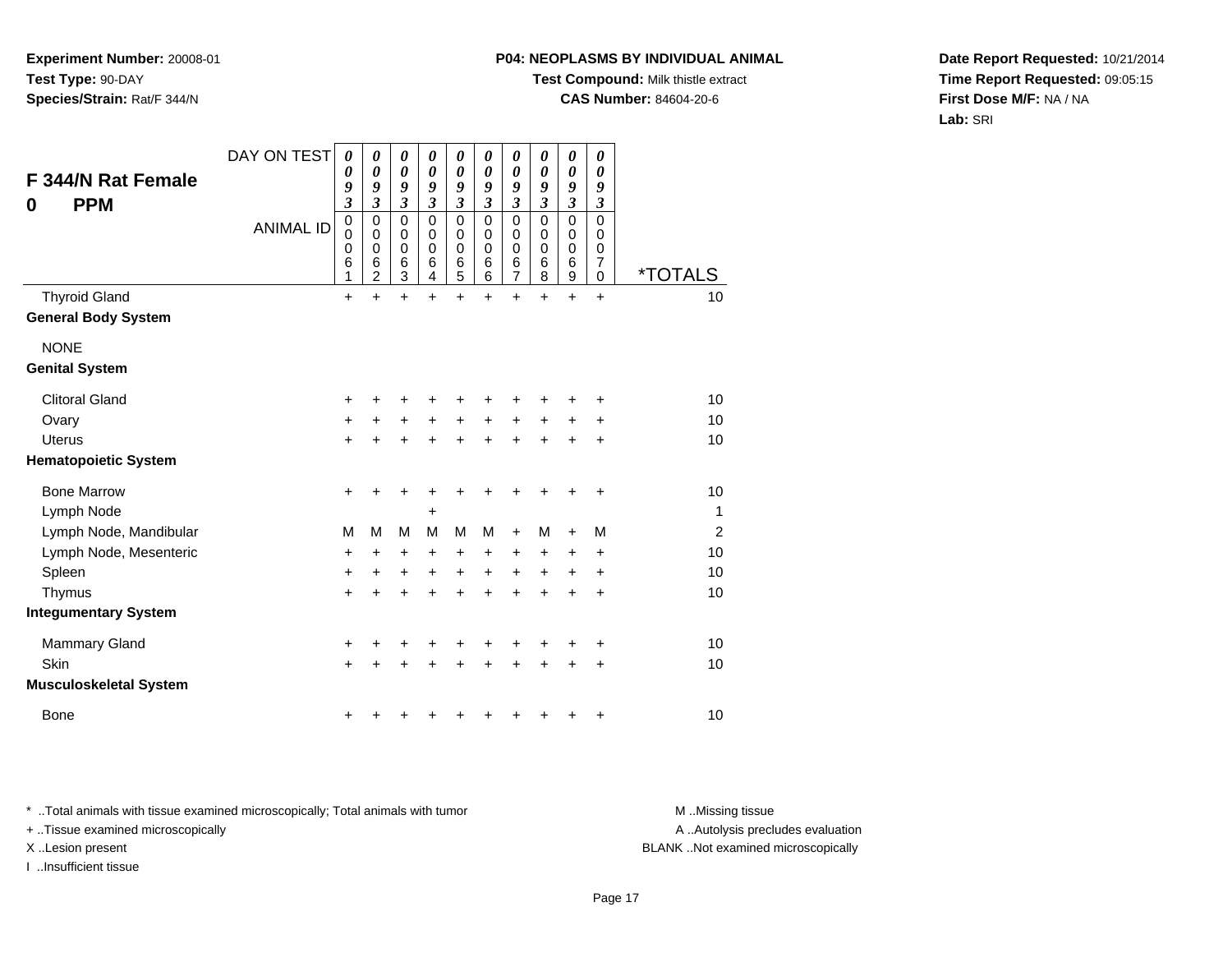### **P04: NEOPLASMS BY INDIVIDUAL ANIMAL**

**Test Compound:** Milk thistle extract

**CAS Number:** 84604-20-6

**Date Report Requested:** 10/21/2014**Time Report Requested:** 09:05:15**First Dose M/F:** NA / NA**Lab:** SRI

| F 344/N Rat Female<br><b>PPM</b><br>0     | DAY ON TEST<br><b>ANIMAL ID</b> | 0<br>0<br>9<br>$\mathfrak{z}$<br>$\mathbf 0$<br>$\mathbf 0$<br>0<br>$6\phantom{1}6$<br>1 | 0<br>0<br>9<br>3<br>0<br>$\mathbf 0$<br>0<br>6<br>$\mathfrak{p}$ | 0<br>0<br>9<br>$\mathfrak{z}$<br>$\mathbf 0$<br>0<br>$\mathbf 0$<br>6<br>3 | 0<br>0<br>9<br>$\boldsymbol{\beta}$<br>$\mathbf 0$<br>$\Omega$<br>0<br>6<br>4 | 0<br>0<br>9<br>$\overline{\mathbf{3}}$<br>$\mathsf 0$<br>0<br>0<br>$\,6$<br>5 | 0<br>0<br>9<br>3<br>0<br>0<br>0<br>6<br>6 | 0<br>0<br>9<br>$\overline{\mathbf{3}}$<br>0<br>0<br>0<br>6<br>$\overline{7}$ | 0<br>$\boldsymbol{\theta}$<br>9<br>$\mathfrak{z}$<br>$\Omega$<br>$\mathbf 0$<br>$\mathbf 0$<br>$6\phantom{1}6$<br>8 | 0<br>$\boldsymbol{\theta}$<br>9<br>$\mathfrak{z}$<br>$\mathbf 0$<br>$\mathbf 0$<br>$\mathbf 0$<br>$6\phantom{1}6$<br>9 | 0<br>0<br>9<br>$\mathfrak{z}$<br>$\Omega$<br>$\mathbf 0$<br>0<br>$\overline{7}$<br>$\Omega$ | <i><b>*TOTALS</b></i> |
|-------------------------------------------|---------------------------------|------------------------------------------------------------------------------------------|------------------------------------------------------------------|----------------------------------------------------------------------------|-------------------------------------------------------------------------------|-------------------------------------------------------------------------------|-------------------------------------------|------------------------------------------------------------------------------|---------------------------------------------------------------------------------------------------------------------|------------------------------------------------------------------------------------------------------------------------|---------------------------------------------------------------------------------------------|-----------------------|
| <b>Nervous System</b>                     |                                 |                                                                                          |                                                                  |                                                                            |                                                                               |                                                                               |                                           |                                                                              |                                                                                                                     |                                                                                                                        |                                                                                             |                       |
| <b>Brain</b><br><b>Respiratory System</b> |                                 | $\pm$                                                                                    |                                                                  | ٠                                                                          |                                                                               |                                                                               |                                           |                                                                              |                                                                                                                     |                                                                                                                        | ÷                                                                                           | 10                    |
| Lung                                      |                                 | $\pm$                                                                                    |                                                                  | +                                                                          |                                                                               |                                                                               |                                           |                                                                              |                                                                                                                     |                                                                                                                        | ٠                                                                                           | 10                    |
| <b>Nose</b>                               |                                 | $+$                                                                                      | $\ddot{}$                                                        | $\ddot{}$                                                                  | $\ddot{}$                                                                     | $\ddot{}$                                                                     | $\ddot{}$                                 | +                                                                            | $\ddot{}$                                                                                                           | $\ddot{}$                                                                                                              | ÷                                                                                           | 10                    |
| Trachea                                   |                                 | $+$                                                                                      | ÷                                                                | $\ddot{}$                                                                  | ÷                                                                             | $\ddot{}$                                                                     | $\ddot{}$                                 | $\ddot{}$                                                                    | $\ddot{}$                                                                                                           | $\ddot{}$                                                                                                              | +                                                                                           | 10                    |
| <b>Special Senses System</b>              |                                 |                                                                                          |                                                                  |                                                                            |                                                                               |                                                                               |                                           |                                                                              |                                                                                                                     |                                                                                                                        |                                                                                             |                       |
| Eye                                       |                                 | +                                                                                        |                                                                  | +                                                                          |                                                                               |                                                                               |                                           |                                                                              |                                                                                                                     |                                                                                                                        | +                                                                                           | 10                    |
| Harderian Gland                           |                                 | $\ddot{}$                                                                                | ÷                                                                | $\ddot{}$                                                                  | $\ddot{}$                                                                     | $\ddot{}$                                                                     | $\ddot{}$                                 | $\ddot{}$                                                                    | $\ddot{}$                                                                                                           | $\ddot{}$                                                                                                              | $\ddot{}$                                                                                   | 10                    |
| <b>Urinary System</b>                     |                                 |                                                                                          |                                                                  |                                                                            |                                                                               |                                                                               |                                           |                                                                              |                                                                                                                     |                                                                                                                        |                                                                                             |                       |
| Kidney                                    |                                 | $\ddot{}$                                                                                |                                                                  | +                                                                          |                                                                               | +                                                                             |                                           |                                                                              |                                                                                                                     |                                                                                                                        | $\ddot{}$                                                                                   | 10                    |
| <b>Urinary Bladder</b>                    |                                 | $+$                                                                                      | +                                                                | $\ddot{}$                                                                  | $\ddot{}$                                                                     | $\ddot{}$                                                                     | $\ddot{}$                                 | $\ddot{}$                                                                    | $\ddot{}$                                                                                                           | $\ddot{}$                                                                                                              | ÷                                                                                           | 10                    |
| <b>SYSTEMIC LESIONS</b>                   |                                 |                                                                                          |                                                                  |                                                                            |                                                                               |                                                                               |                                           |                                                                              |                                                                                                                     |                                                                                                                        |                                                                                             |                       |
| Multiple Organ                            |                                 | ٠                                                                                        |                                                                  |                                                                            |                                                                               |                                                                               |                                           |                                                                              |                                                                                                                     |                                                                                                                        | +                                                                                           | 10                    |

\* ..Total animals with tissue examined microscopically; Total animals with tumor **M** . Missing tissue M ..Missing tissue

+ ..Tissue examined microscopically

I ..Insufficient tissue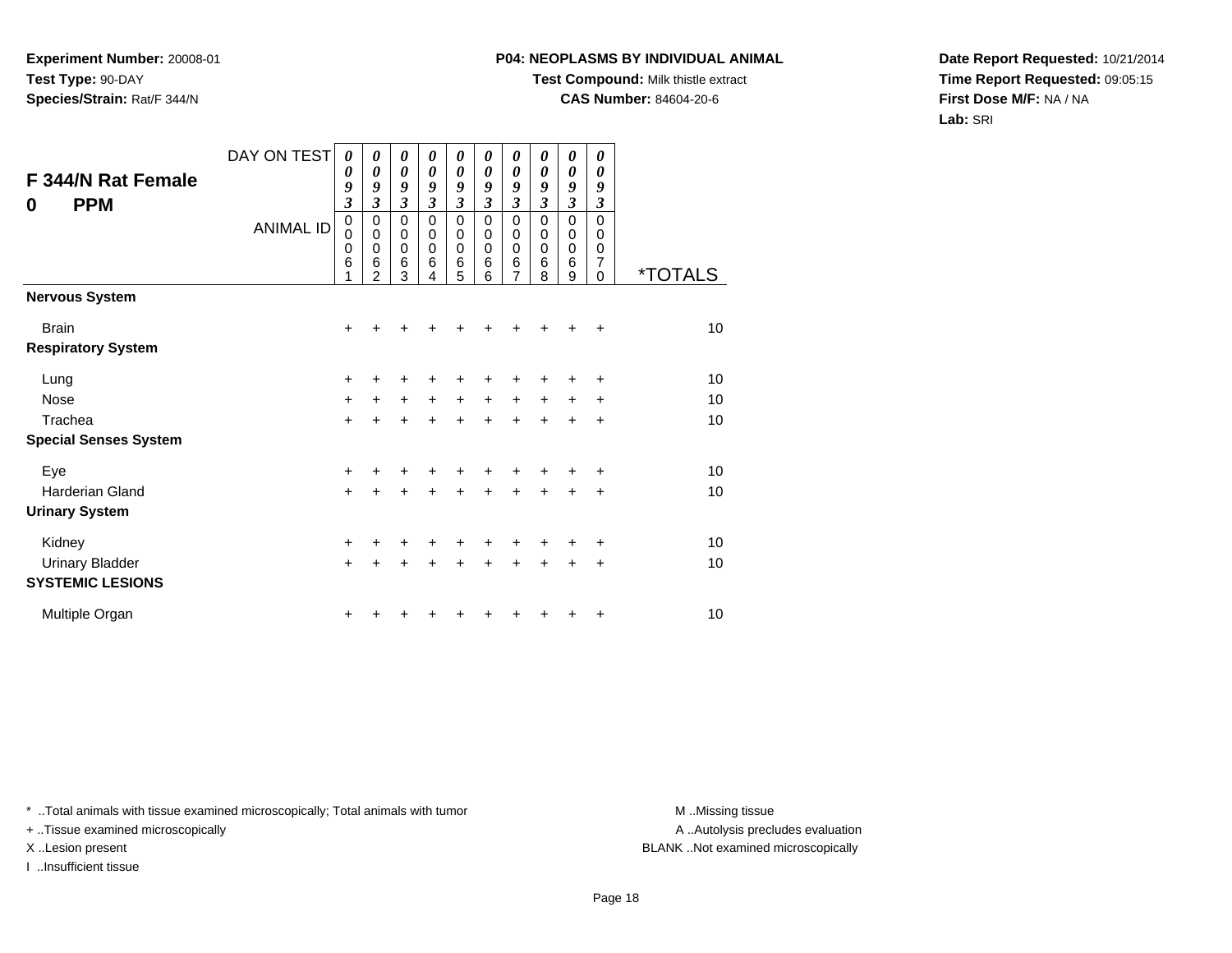## **P04: NEOPLASMS BY INDIVIDUAL ANIMAL**

**Test Compound:** Milk thistle extract

**CAS Number:** 84604-20-6

**Date Report Requested:** 10/21/2014**Time Report Requested:** 09:05:15**First Dose M/F:** NA / NA**Lab:** SRI

|                               | DAY ON TEST      | $\boldsymbol{\theta}$       | 0                           | $\boldsymbol{\theta}$       | $\boldsymbol{\theta}$                     | 0                                         | $\boldsymbol{\theta}$              | $\boldsymbol{\theta}$                     | $\pmb{\theta}$                     | $\pmb{\theta}$                     | $\boldsymbol{\theta}$       |                       |
|-------------------------------|------------------|-----------------------------|-----------------------------|-----------------------------|-------------------------------------------|-------------------------------------------|------------------------------------|-------------------------------------------|------------------------------------|------------------------------------|-----------------------------|-----------------------|
| F 344/N Rat Female            |                  | $\boldsymbol{\theta}$<br>9  | $\pmb{\theta}$<br>9         | $\boldsymbol{\theta}$<br>9  | $\boldsymbol{\theta}$<br>$\boldsymbol{g}$ | $\boldsymbol{\theta}$<br>$\boldsymbol{g}$ | $\pmb{\theta}$<br>$\boldsymbol{g}$ | $\boldsymbol{\theta}$<br>$\boldsymbol{g}$ | $\pmb{\theta}$<br>$\boldsymbol{g}$ | $\pmb{\theta}$<br>$\boldsymbol{g}$ | 0<br>9                      |                       |
| <b>PPM</b><br>3125            |                  | $\overline{\mathbf{3}}$     | $\overline{\mathbf{3}}$     | $\mathfrak{z}$              | $\mathfrak{z}$                            | $\mathfrak{z}$                            | $\mathfrak{z}$                     | $\mathfrak{z}$                            | $\mathfrak{z}$                     | $\overline{\mathbf{3}}$            | $\boldsymbol{\mathfrak{z}}$ |                       |
|                               | <b>ANIMAL ID</b> | $\pmb{0}$<br>$\pmb{0}$      | $\pmb{0}$<br>$\mathbf 0$    | $\pmb{0}$<br>$\mathbf 0$    | $\pmb{0}$<br>$\mathbf 0$                  | $\mathsf 0$<br>$\mathbf 0$                | $\mathbf 0$<br>$\pmb{0}$           | $\pmb{0}$<br>$\pmb{0}$                    | $\pmb{0}$<br>$\mathbf 0$           | $\pmb{0}$<br>$\mathbf 0$           | 0<br>$\mathbf 0$            |                       |
|                               |                  | $\pmb{0}$<br>$\overline{7}$ | $\pmb{0}$<br>$\overline{7}$ | $\pmb{0}$<br>$\overline{7}$ | $\mathbf 0$<br>$\overline{7}$             | $\mathbf 0$<br>$\overline{7}$             | $\mathbf 0$<br>$\overline{7}$      | $\pmb{0}$<br>$\overline{7}$               | $\,0\,$<br>$\boldsymbol{7}$        | $\mathbf 0$<br>$\overline{7}$      | 0<br>8                      |                       |
|                               |                  | 1                           | $\overline{2}$              | 3                           | 4                                         | 5                                         | 6                                  | 7                                         | 8                                  | 9                                  | 0                           | <i><b>*TOTALS</b></i> |
| <b>Alimentary System</b>      |                  |                             |                             |                             |                                           |                                           |                                    |                                           |                                    |                                    |                             |                       |
| Liver                         |                  | $\ddot{}$                   | ٠                           | +                           | $\ddot{}$                                 | +                                         | +                                  | +                                         | $\ddot{}$                          | +                                  | +                           | 10                    |
| Salivary Glands               |                  | $+$                         | $+$                         | $\ddot{+}$                  | $\ddot{+}$                                | $+$                                       | $+$                                | $+$                                       | $\ddot{+}$                         | $\ddot{+}$                         | $\ddot{}$                   | 10                    |
| <b>Cardiovascular System</b>  |                  |                             |                             |                             |                                           |                                           |                                    |                                           |                                    |                                    |                             |                       |
| <b>NONE</b>                   |                  |                             |                             |                             |                                           |                                           |                                    |                                           |                                    |                                    |                             |                       |
| <b>Endocrine System</b>       |                  |                             |                             |                             |                                           |                                           |                                    |                                           |                                    |                                    |                             |                       |
| <b>NONE</b>                   |                  |                             |                             |                             |                                           |                                           |                                    |                                           |                                    |                                    |                             |                       |
| <b>General Body System</b>    |                  |                             |                             |                             |                                           |                                           |                                    |                                           |                                    |                                    |                             |                       |
| <b>NONE</b>                   |                  |                             |                             |                             |                                           |                                           |                                    |                                           |                                    |                                    |                             |                       |
| <b>Genital System</b>         |                  |                             |                             |                             |                                           |                                           |                                    |                                           |                                    |                                    |                             |                       |
| <b>Clitoral Gland</b>         |                  |                             |                             |                             |                                           |                                           |                                    |                                           |                                    |                                    | +                           | 1                     |
| <b>Uterus</b>                 |                  |                             |                             |                             |                                           | $\ddot{}$                                 |                                    |                                           |                                    |                                    |                             | 1                     |
| <b>Hematopoietic System</b>   |                  |                             |                             |                             |                                           |                                           |                                    |                                           |                                    |                                    |                             |                       |
| <b>NONE</b>                   |                  |                             |                             |                             |                                           |                                           |                                    |                                           |                                    |                                    |                             |                       |
| <b>Integumentary System</b>   |                  |                             |                             |                             |                                           |                                           |                                    |                                           |                                    |                                    |                             |                       |
| <b>NONE</b>                   |                  |                             |                             |                             |                                           |                                           |                                    |                                           |                                    |                                    |                             |                       |
| <b>Musculoskeletal System</b> |                  |                             |                             |                             |                                           |                                           |                                    |                                           |                                    |                                    |                             |                       |
| <b>NONE</b>                   |                  |                             |                             |                             |                                           |                                           |                                    |                                           |                                    |                                    |                             |                       |
|                               |                  |                             |                             |                             |                                           |                                           |                                    |                                           |                                    |                                    |                             |                       |
|                               |                  |                             |                             |                             |                                           |                                           |                                    |                                           |                                    |                                    |                             |                       |

\* ..Total animals with tissue examined microscopically; Total animals with tumor **M** . Missing tissue M ..Missing tissue

+ ..Tissue examined microscopically

I ..Insufficient tissue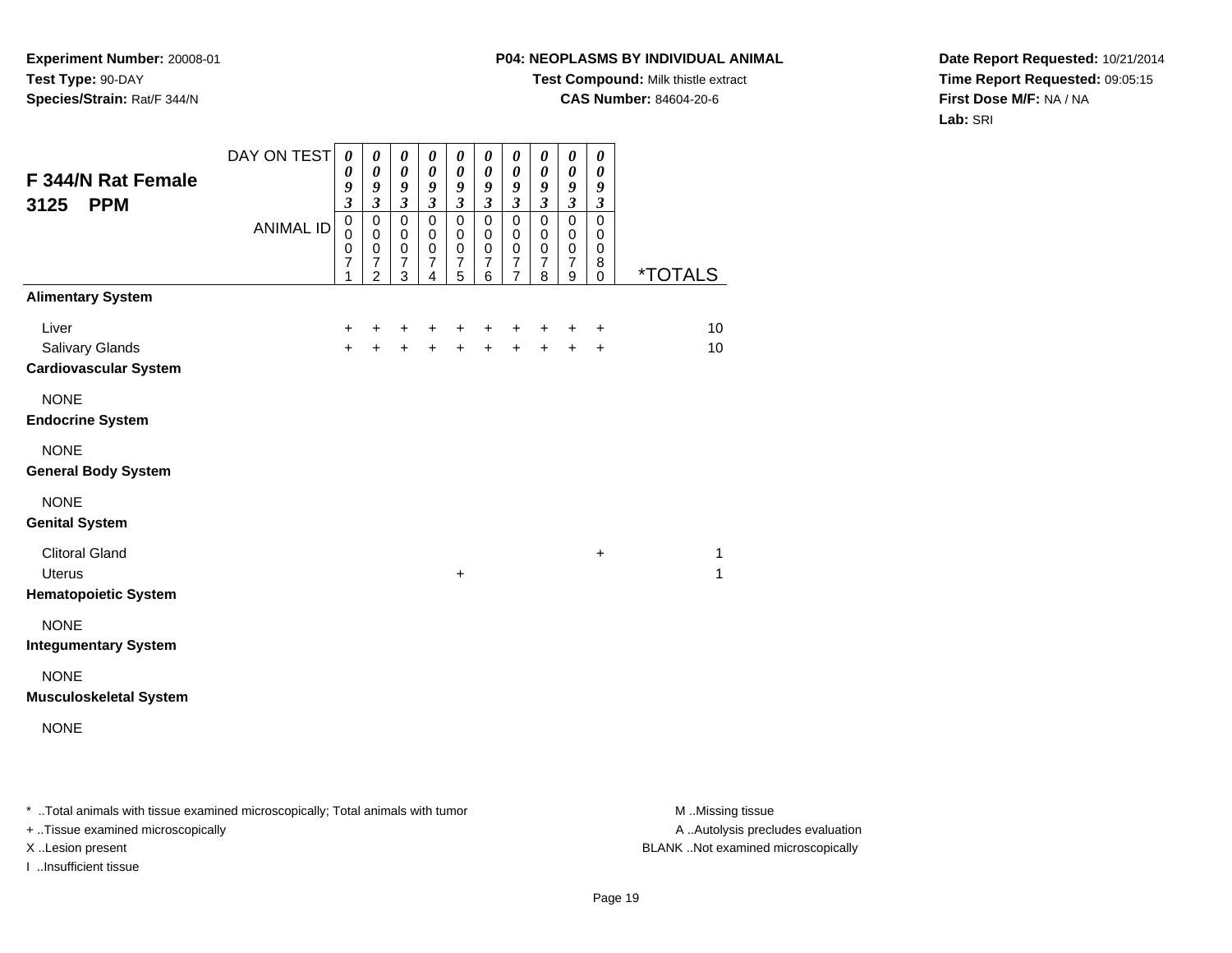### **P04: NEOPLASMS BY INDIVIDUAL ANIMAL**

**Test Compound:** Milk thistle extract

**CAS Number:** 84604-20-6

**Date Report Requested:** 10/21/2014**Time Report Requested:** 09:05:15**First Dose M/F:** NA / NA**Lab:** SRI

| F 344/N Rat Female<br><b>PPM</b><br>3125    | DAY ON TEST<br><b>ANIMAL ID</b> | 0<br>$\boldsymbol{\theta}$<br>9<br>$\boldsymbol{\beta}$<br>$\pmb{0}$<br>$\mathbf 0$<br>$\pmb{0}$<br>7<br>$\overline{1}$ | 0<br>0<br>9<br>$\boldsymbol{\beta}$<br>0<br>$\mathbf 0$<br>$\boldsymbol{0}$<br>7<br>$\overline{2}$ | 0<br>$\boldsymbol{\theta}$<br>9<br>$\boldsymbol{\beta}$<br>0<br>$\mathbf 0$<br>$\mathbf 0$<br>7<br>3 | 0<br>0<br>9<br>3<br>0<br>0<br>$\mathbf 0$<br>7<br>4 | 0<br>0<br>9<br>3<br>$\mathbf 0$<br>0<br>0<br>7<br>5 | 0<br>0<br>9<br>3<br>$\Omega$<br>0<br>$\mathbf 0$<br>$\overline{7}$<br>6 | 0<br>$\boldsymbol{\theta}$<br>9<br>3<br>$\pmb{0}$<br>0<br>$\pmb{0}$<br>$\overline{7}$<br>$\overline{7}$ | 0<br>$\boldsymbol{\theta}$<br>9<br>3<br>$\mathbf 0$<br>0<br>$\mathbf 0$<br>$\overline{7}$<br>8 | 0<br>$\boldsymbol{\theta}$<br>9<br>3<br>0<br>0<br>0<br>7<br>9 | $\boldsymbol{\theta}$<br>0<br>9<br>3<br>0<br>0<br>$\mathbf 0$<br>8<br>$\mathbf 0$ | <i><b>*TOTALS</b></i> |
|---------------------------------------------|---------------------------------|-------------------------------------------------------------------------------------------------------------------------|----------------------------------------------------------------------------------------------------|------------------------------------------------------------------------------------------------------|-----------------------------------------------------|-----------------------------------------------------|-------------------------------------------------------------------------|---------------------------------------------------------------------------------------------------------|------------------------------------------------------------------------------------------------|---------------------------------------------------------------|-----------------------------------------------------------------------------------|-----------------------|
| <b>Nervous System</b>                       |                                 |                                                                                                                         |                                                                                                    |                                                                                                      |                                                     |                                                     |                                                                         |                                                                                                         |                                                                                                |                                                               |                                                                                   |                       |
| <b>NONE</b><br><b>Respiratory System</b>    |                                 |                                                                                                                         |                                                                                                    |                                                                                                      |                                                     |                                                     |                                                                         |                                                                                                         |                                                                                                |                                                               |                                                                                   |                       |
| <b>NONE</b><br><b>Special Senses System</b> |                                 |                                                                                                                         |                                                                                                    |                                                                                                      |                                                     |                                                     |                                                                         |                                                                                                         |                                                                                                |                                                               |                                                                                   |                       |
| <b>NONE</b><br><b>Urinary System</b>        |                                 |                                                                                                                         |                                                                                                    |                                                                                                      |                                                     |                                                     |                                                                         |                                                                                                         |                                                                                                |                                                               |                                                                                   |                       |
| <b>NONE</b><br><b>SYSTEMIC LESIONS</b>      |                                 |                                                                                                                         |                                                                                                    |                                                                                                      |                                                     |                                                     |                                                                         |                                                                                                         |                                                                                                |                                                               |                                                                                   |                       |
| Multiple Organ                              |                                 | +                                                                                                                       |                                                                                                    |                                                                                                      |                                                     |                                                     |                                                                         |                                                                                                         | +                                                                                              | +                                                             | +                                                                                 | 10                    |

\* ..Total animals with tissue examined microscopically; Total animals with tumor **M** . Missing tissue M ..Missing tissue

+ ..Tissue examined microscopically

I ..Insufficient tissue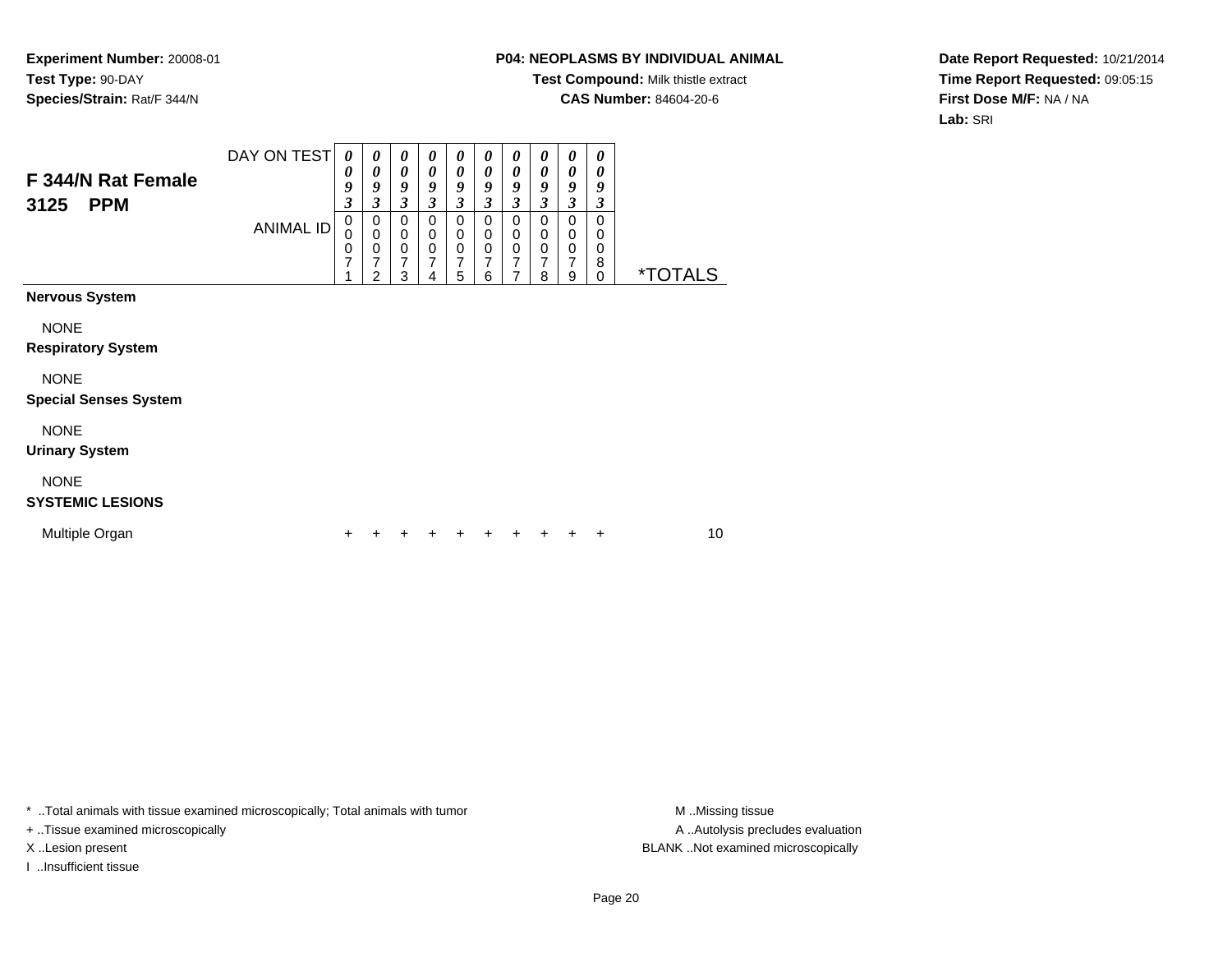## **P04: NEOPLASMS BY INDIVIDUAL ANIMAL**

**Test Compound:** Milk thistle extract

**CAS Number:** 84604-20-6

**Date Report Requested:** 10/21/2014**Time Report Requested:** 09:05:15**First Dose M/F:** NA / NA**Lab:** SRI

| F 344/N Rat Female<br><b>PPM</b><br>6250                 | DAY ON TEST<br><b>ANIMAL ID</b> | $\boldsymbol{\theta}$<br>$\boldsymbol{\theta}$<br>9<br>$\boldsymbol{\mathfrak{z}}$<br>$\pmb{0}$<br>$\mathbf 0$<br>$\pmb{0}$<br>8<br>1 | $\boldsymbol{\theta}$<br>$\boldsymbol{\theta}$<br>$\boldsymbol{g}$<br>$\mathfrak{z}$<br>$\mathbf 0$<br>$\pmb{0}$<br>$\pmb{0}$<br>8<br>$\overline{2}$ | $\boldsymbol{\theta}$<br>$\boldsymbol{\theta}$<br>9<br>$\boldsymbol{\beta}$<br>$\mathbf 0$<br>$\mathbf 0$<br>$\pmb{0}$<br>$\bf 8$<br>3 | $\boldsymbol{\theta}$<br>$\boldsymbol{\theta}$<br>9<br>$\boldsymbol{\beta}$<br>$\mathbf 0$<br>0<br>$\pmb{0}$<br>8<br>4 | $\pmb{\theta}$<br>$\boldsymbol{\theta}$<br>9<br>$\boldsymbol{\mathfrak{z}}$<br>0<br>0<br>$\pmb{0}$<br>$\frac{8}{5}$ | $\boldsymbol{\theta}$<br>$\boldsymbol{\theta}$<br>9<br>$\boldsymbol{\beta}$<br>$\mathbf 0$<br>$\mathbf 0$<br>$\mathbf 0$<br>8<br>6 | 0<br>$\boldsymbol{\theta}$<br>9<br>$\boldsymbol{\beta}$<br>$\pmb{0}$<br>$\,0\,$<br>$\mathbf 0$<br>$\bf8$<br>$\overline{7}$ | $\boldsymbol{\theta}$<br>$\boldsymbol{\theta}$<br>9<br>$\mathfrak{z}$<br>$\mathbf 0$<br>$\mathbf 0$<br>$\mathbf 0$<br>8<br>8 | $\boldsymbol{\theta}$<br>$\boldsymbol{\theta}$<br>9<br>$\boldsymbol{\beta}$<br>$\pmb{0}$<br>$\pmb{0}$<br>$\pmb{0}$<br>8<br>9 | 0<br>$\pmb{\theta}$<br>9<br>$\boldsymbol{\beta}$<br>0<br>0<br>$\mathbf 0$<br>9<br>$\mathbf 0$ | <i><b>*TOTALS</b></i> |
|----------------------------------------------------------|---------------------------------|---------------------------------------------------------------------------------------------------------------------------------------|------------------------------------------------------------------------------------------------------------------------------------------------------|----------------------------------------------------------------------------------------------------------------------------------------|------------------------------------------------------------------------------------------------------------------------|---------------------------------------------------------------------------------------------------------------------|------------------------------------------------------------------------------------------------------------------------------------|----------------------------------------------------------------------------------------------------------------------------|------------------------------------------------------------------------------------------------------------------------------|------------------------------------------------------------------------------------------------------------------------------|-----------------------------------------------------------------------------------------------|-----------------------|
| <b>Alimentary System</b>                                 |                                 |                                                                                                                                       |                                                                                                                                                      |                                                                                                                                        |                                                                                                                        |                                                                                                                     |                                                                                                                                    |                                                                                                                            |                                                                                                                              |                                                                                                                              |                                                                                               |                       |
| Liver<br>Salivary Glands<br><b>Cardiovascular System</b> |                                 | +<br>$\ddot{}$                                                                                                                        | ٠                                                                                                                                                    | +<br>$\ddot{}$                                                                                                                         | $\ddot{}$                                                                                                              | +<br>$\ddot{}$                                                                                                      | +<br>$\ddot{+}$                                                                                                                    | +<br>$\ddot{}$                                                                                                             | +<br>$\ddot{}$                                                                                                               | +<br>$+$                                                                                                                     | $\ddot{}$<br>$\ddot{}$                                                                        | 10<br>10              |
| <b>NONE</b><br><b>Endocrine System</b>                   |                                 |                                                                                                                                       |                                                                                                                                                      |                                                                                                                                        |                                                                                                                        |                                                                                                                     |                                                                                                                                    |                                                                                                                            |                                                                                                                              |                                                                                                                              |                                                                                               |                       |
| <b>NONE</b><br><b>General Body System</b>                |                                 |                                                                                                                                       |                                                                                                                                                      |                                                                                                                                        |                                                                                                                        |                                                                                                                     |                                                                                                                                    |                                                                                                                            |                                                                                                                              |                                                                                                                              |                                                                                               |                       |
| <b>NONE</b><br><b>Genital System</b>                     |                                 |                                                                                                                                       |                                                                                                                                                      |                                                                                                                                        |                                                                                                                        |                                                                                                                     |                                                                                                                                    |                                                                                                                            |                                                                                                                              |                                                                                                                              |                                                                                               |                       |
| <b>Clitoral Gland</b><br><b>Hematopoietic System</b>     |                                 |                                                                                                                                       |                                                                                                                                                      |                                                                                                                                        |                                                                                                                        |                                                                                                                     |                                                                                                                                    |                                                                                                                            | +                                                                                                                            |                                                                                                                              |                                                                                               | 1                     |
| Lymph Node<br><b>Integumentary System</b>                |                                 |                                                                                                                                       |                                                                                                                                                      |                                                                                                                                        | $\ddot{}$                                                                                                              | $\div$                                                                                                              |                                                                                                                                    |                                                                                                                            |                                                                                                                              |                                                                                                                              |                                                                                               | 2                     |
| <b>NONE</b><br><b>Musculoskeletal System</b>             |                                 |                                                                                                                                       |                                                                                                                                                      |                                                                                                                                        |                                                                                                                        |                                                                                                                     |                                                                                                                                    |                                                                                                                            |                                                                                                                              |                                                                                                                              |                                                                                               |                       |
| <b>NONE</b><br><b>Nervous System</b>                     |                                 |                                                                                                                                       |                                                                                                                                                      |                                                                                                                                        |                                                                                                                        |                                                                                                                     |                                                                                                                                    |                                                                                                                            |                                                                                                                              |                                                                                                                              |                                                                                               |                       |

\* ..Total animals with tissue examined microscopically; Total animals with tumor **M** . Missing tissue M ..Missing tissue

+ ..Tissue examined microscopically

I ..Insufficient tissue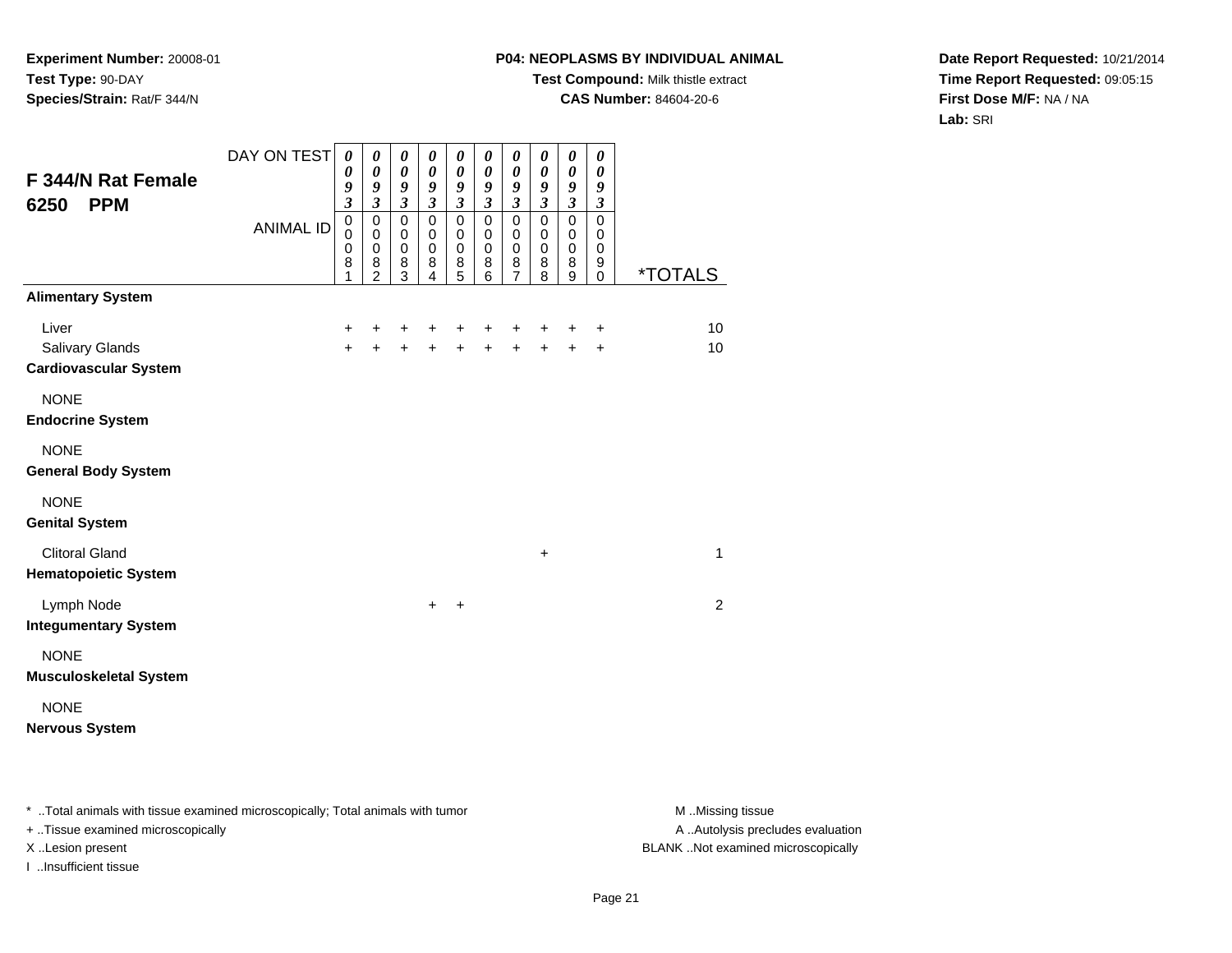### **P04: NEOPLASMS BY INDIVIDUAL ANIMAL**

**Test Compound:** Milk thistle extract

**CAS Number:** 84604-20-6

**Date Report Requested:** 10/21/2014**Time Report Requested:** 09:05:15**First Dose M/F:** NA / NA**Lab:** SRI

| F 344/N Rat Female<br><b>PPM</b><br>6250    | DAY ON TEST<br>ANIMAL ID | 0<br>0<br>9<br>3<br>0<br>0<br>$\mathbf 0$<br>8 | 0<br>0<br>9<br>3<br>0<br>0<br>0<br>8<br>2 | $\boldsymbol{\theta}$<br>0<br>9<br>3<br>0<br>0<br>$\pmb{0}$<br>8<br>3 | 0<br>0<br>9<br>3<br>0<br>0<br>0<br>8<br>4 | 0<br>0<br>9<br>3<br>0<br>0<br>0<br>8<br>5 | 0<br>0<br>9<br>3<br>0<br>0<br>0<br>8<br>6 | 0<br>0<br>9<br>$\mathfrak{z}$<br>0<br>0<br>$\mathbf 0$<br>8<br>7 | 0<br>0<br>9<br>3<br>0<br>0<br>0<br>8<br>8 | 0<br>0<br>9<br>3<br>0<br>0<br>$\boldsymbol{0}$<br>8<br>9 | 0<br>0<br>9<br>3<br>0<br>0<br>0<br>9<br>$\Omega$ | <i><b>*TOTALS</b></i> |
|---------------------------------------------|--------------------------|------------------------------------------------|-------------------------------------------|-----------------------------------------------------------------------|-------------------------------------------|-------------------------------------------|-------------------------------------------|------------------------------------------------------------------|-------------------------------------------|----------------------------------------------------------|--------------------------------------------------|-----------------------|
| <b>NONE</b><br><b>Respiratory System</b>    |                          |                                                |                                           |                                                                       |                                           |                                           |                                           |                                                                  |                                           |                                                          |                                                  |                       |
| <b>NONE</b><br><b>Special Senses System</b> |                          |                                                |                                           |                                                                       |                                           |                                           |                                           |                                                                  |                                           |                                                          |                                                  |                       |
| <b>NONE</b><br><b>Urinary System</b>        |                          |                                                |                                           |                                                                       |                                           |                                           |                                           |                                                                  |                                           |                                                          |                                                  |                       |
| <b>NONE</b><br><b>SYSTEMIC LESIONS</b>      |                          |                                                |                                           |                                                                       |                                           |                                           |                                           |                                                                  |                                           |                                                          |                                                  |                       |
| Multiple Organ                              |                          |                                                |                                           |                                                                       |                                           |                                           |                                           |                                                                  |                                           |                                                          |                                                  | 10                    |

\* ..Total animals with tissue examined microscopically; Total animals with tumor **M** . Missing tissue M ..Missing tissue

+ ..Tissue examined microscopically

I ..Insufficient tissue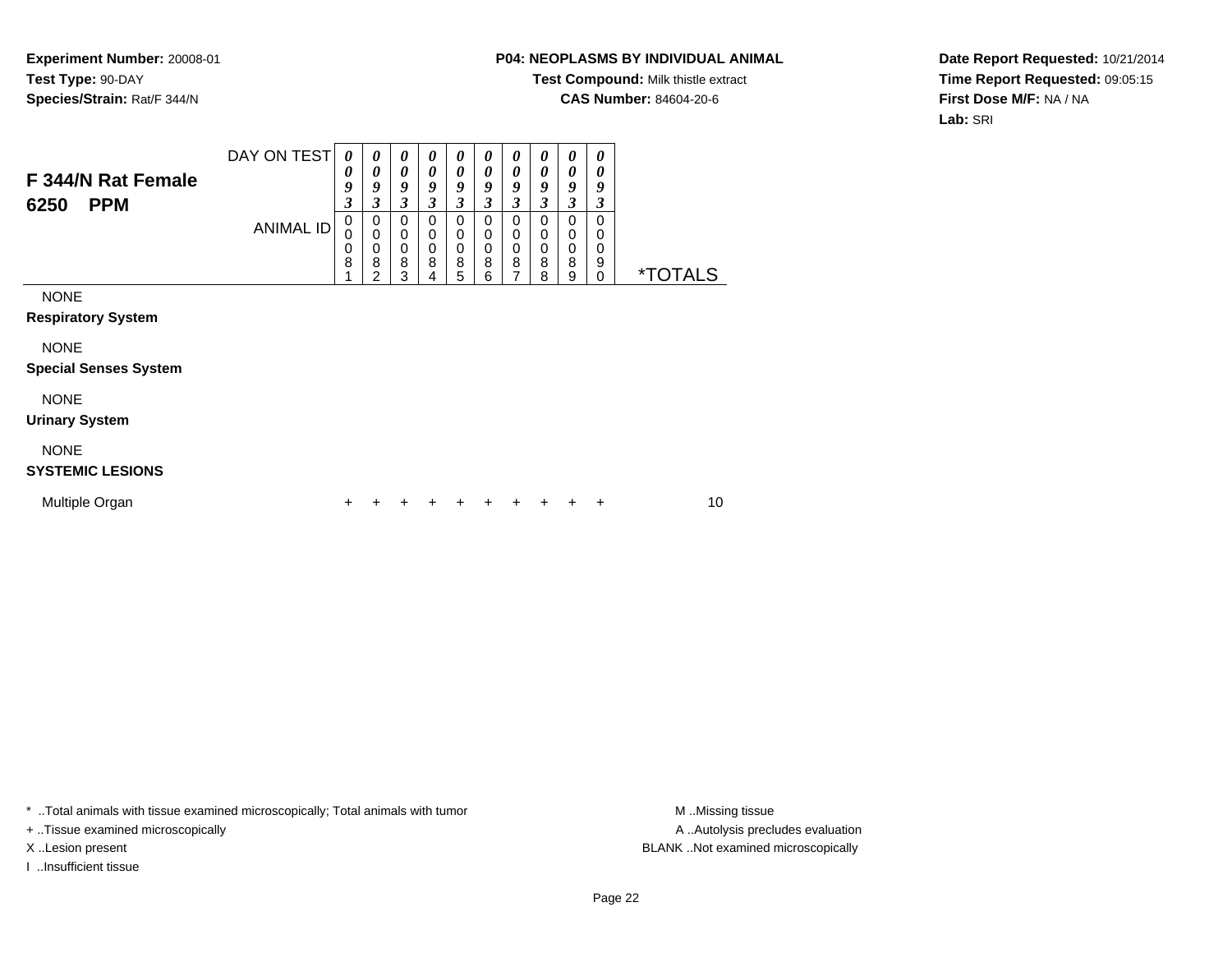## **P04: NEOPLASMS BY INDIVIDUAL ANIMAL**

**Test Compound:** Milk thistle extract

**CAS Number:** 84604-20-6

**Date Report Requested:** 10/21/2014**Time Report Requested:** 09:05:15**First Dose M/F:** NA / NA**Lab:** SRI

| <b>F 344/N Rat Female</b><br>12500 PPM                                | DAY ON TEST<br><b>ANIMAL ID</b> | $\boldsymbol{\theta}$<br>$\boldsymbol{\theta}$<br>9<br>$\mathfrak{z}$<br>$\mathbf 0$<br>$\pmb{0}$<br>$\mathbf 0$<br>$\boldsymbol{9}$<br>1 | 0<br>0<br>9<br>$\mathfrak{z}$<br>$\pmb{0}$<br>$\pmb{0}$<br>$\mathbf 0$<br>$\boldsymbol{9}$<br>$\overline{2}$ | $\pmb{\theta}$<br>$\boldsymbol{\theta}$<br>$\boldsymbol{g}$<br>$\mathfrak{z}$<br>$\pmb{0}$<br>$\mathbf 0$<br>$\pmb{0}$<br>$\boldsymbol{9}$<br>3 | 0<br>0<br>9<br>$\mathfrak{z}$<br>$\mathbf 0$<br>0<br>$\mathbf 0$<br>$\boldsymbol{9}$<br>4 | $\pmb{\theta}$<br>0<br>9<br>$\boldsymbol{\beta}$<br>$\mathbf 0$<br>$\pmb{0}$<br>$\pmb{0}$<br>$\boldsymbol{9}$<br>$\overline{5}$ | 0<br>0<br>9<br>$\boldsymbol{\beta}$<br>$\mathbf 0$<br>$\pmb{0}$<br>0<br>$\boldsymbol{9}$<br>6 | 0<br>0<br>9<br>$\boldsymbol{\beta}$<br>$\mathbf 0$<br>0<br>0<br>9<br>$\overline{7}$ | 0<br>$\boldsymbol{\theta}$<br>9<br>$\boldsymbol{\beta}$<br>$\mathbf 0$<br>0<br>$\mathbf 0$<br>$\boldsymbol{9}$<br>8 | 0<br>0<br>9<br>3<br>$\mathbf 0$<br>0<br>$\pmb{0}$<br>$\boldsymbol{9}$<br>9 | 0<br>0<br>9<br>$\boldsymbol{\beta}$<br>0<br>0<br>1<br>0<br>0 | *TOTALS             |
|-----------------------------------------------------------------------|---------------------------------|-------------------------------------------------------------------------------------------------------------------------------------------|--------------------------------------------------------------------------------------------------------------|-------------------------------------------------------------------------------------------------------------------------------------------------|-------------------------------------------------------------------------------------------|---------------------------------------------------------------------------------------------------------------------------------|-----------------------------------------------------------------------------------------------|-------------------------------------------------------------------------------------|---------------------------------------------------------------------------------------------------------------------|----------------------------------------------------------------------------|--------------------------------------------------------------|---------------------|
| <b>Alimentary System</b>                                              |                                 |                                                                                                                                           |                                                                                                              |                                                                                                                                                 |                                                                                           |                                                                                                                                 |                                                                                               |                                                                                     |                                                                                                                     |                                                                            |                                                              |                     |
| Liver<br>Salivary Glands<br><b>Cardiovascular System</b>              |                                 | $\ddot{}$<br>$+$                                                                                                                          | +<br>$+$                                                                                                     | $\pm$<br>$+$                                                                                                                                    | +                                                                                         | $\ddot{}$<br>$\ddot{+}$                                                                                                         | +<br>$\ddot{}$                                                                                | +<br>$\ddot{+}$                                                                     | +<br>$+$                                                                                                            | +<br>$+$                                                                   | $\ddot{}$<br>$+$                                             | 10<br>10            |
| <b>NONE</b><br><b>Endocrine System</b>                                |                                 |                                                                                                                                           |                                                                                                              |                                                                                                                                                 |                                                                                           |                                                                                                                                 |                                                                                               |                                                                                     |                                                                                                                     |                                                                            |                                                              |                     |
| <b>NONE</b><br><b>General Body System</b>                             |                                 |                                                                                                                                           |                                                                                                              |                                                                                                                                                 |                                                                                           |                                                                                                                                 |                                                                                               |                                                                                     |                                                                                                                     |                                                                            |                                                              |                     |
| <b>NONE</b><br><b>Genital System</b>                                  |                                 |                                                                                                                                           |                                                                                                              |                                                                                                                                                 |                                                                                           |                                                                                                                                 |                                                                                               |                                                                                     |                                                                                                                     |                                                                            |                                                              |                     |
| <b>Clitoral Gland</b><br><b>Uterus</b><br><b>Hematopoietic System</b> |                                 |                                                                                                                                           |                                                                                                              |                                                                                                                                                 |                                                                                           | $\ddot{}$                                                                                                                       | $\ddot{}$                                                                                     |                                                                                     |                                                                                                                     | $\ddot{}$                                                                  |                                                              | 1<br>$\overline{2}$ |
| Lymph Node<br><b>Integumentary System</b>                             |                                 |                                                                                                                                           |                                                                                                              |                                                                                                                                                 |                                                                                           |                                                                                                                                 | +                                                                                             |                                                                                     |                                                                                                                     |                                                                            |                                                              | 1                   |
| <b>NONE</b><br><b>Musculoskeletal System</b>                          |                                 |                                                                                                                                           |                                                                                                              |                                                                                                                                                 |                                                                                           |                                                                                                                                 |                                                                                               |                                                                                     |                                                                                                                     |                                                                            |                                                              |                     |
| <b>NONE</b>                                                           |                                 |                                                                                                                                           |                                                                                                              |                                                                                                                                                 |                                                                                           |                                                                                                                                 |                                                                                               |                                                                                     |                                                                                                                     |                                                                            |                                                              |                     |

\* ..Total animals with tissue examined microscopically; Total animals with tumor **M** . Missing tissue M ..Missing tissue

+ ..Tissue examined microscopically

I ..Insufficient tissue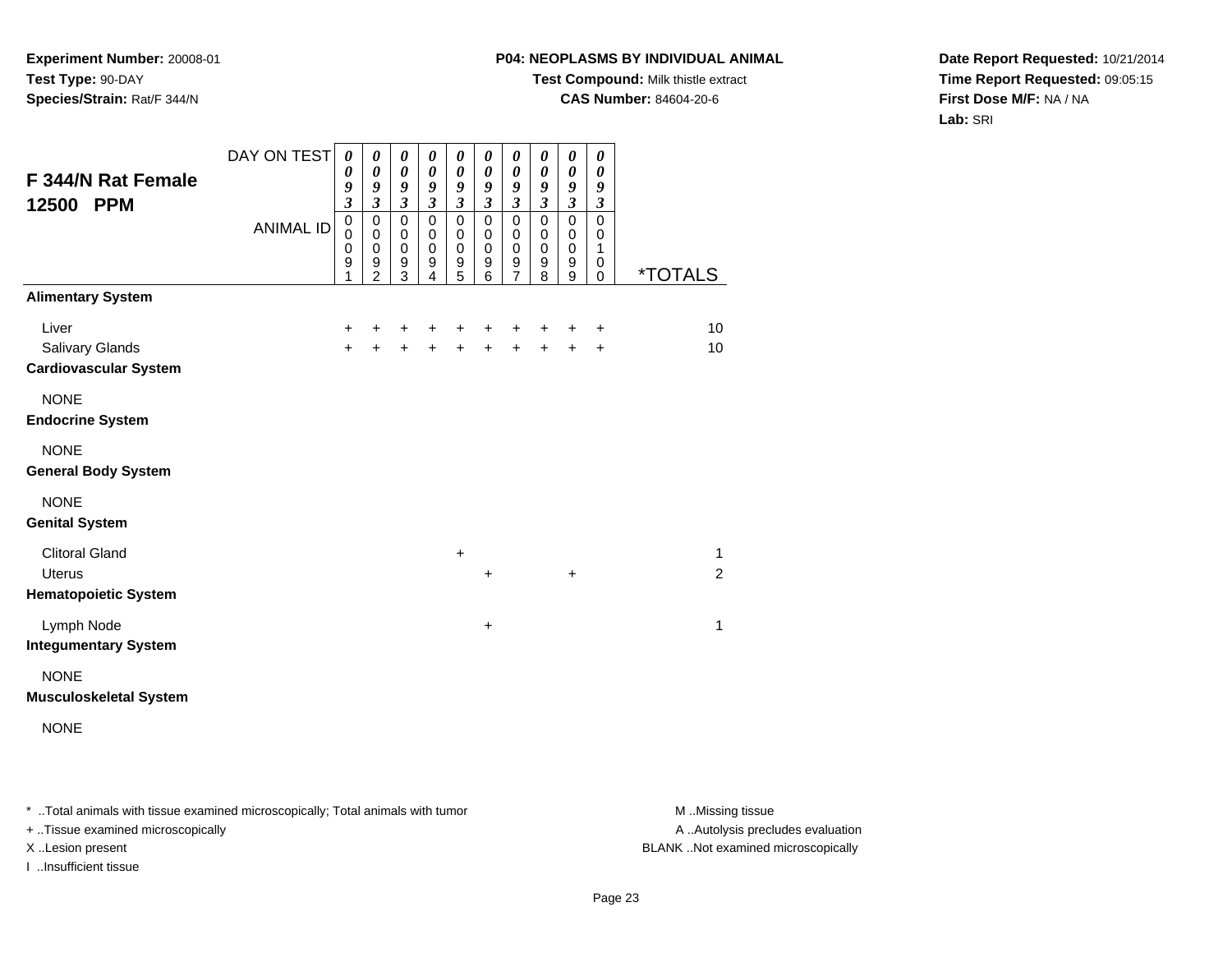### **P04: NEOPLASMS BY INDIVIDUAL ANIMAL**

**Test Compound:** Milk thistle extract

**CAS Number:** 84604-20-6

**Date Report Requested:** 10/21/2014**Time Report Requested:** 09:05:15**First Dose M/F:** NA / NA**Lab:** SRI

| <b>F 344/N Rat Female</b><br>12500<br><b>PPM</b> | DAY ON TEST<br><b>ANIMAL ID</b> | 0<br>0<br>9<br>3<br>0<br>$\pmb{0}$<br>0<br>9 | 0<br>0<br>9<br>3<br>0<br>$\mathbf 0$<br>$\pmb{0}$<br>9<br>2 | 0<br>$\boldsymbol{\theta}$<br>9<br>3<br>$\mathbf 0$<br>$\pmb{0}$<br>$\mathbf 0$<br>9<br>3 | $\boldsymbol{\theta}$<br>$\boldsymbol{\theta}$<br>9<br>3<br>$\Omega$<br>0<br>$\mathbf 0$<br>9<br>4 | 0<br>0<br>9<br>3<br>$\mathbf 0$<br>$\pmb{0}$<br>$\mathbf 0$<br>9<br>5 | $\boldsymbol{\theta}$<br>$\boldsymbol{\theta}$<br>9<br>$\mathfrak{z}$<br>0<br>$\pmb{0}$<br>$\mathbf 0$<br>$\boldsymbol{9}$<br>6 | 0<br>$\boldsymbol{\theta}$<br>9<br>3<br>0<br>0<br>$\mathbf 0$<br>9<br>$\overline{7}$ | 0<br>$\boldsymbol{\theta}$<br>9<br>3<br>0<br>0<br>$\pmb{0}$<br>$\boldsymbol{9}$<br>8 | 0<br>$\theta$<br>9<br>3<br>$\mathbf 0$<br>0<br>$\mathbf 0$<br>9<br>9 | 0<br>0<br>9<br>3<br>$\mathbf 0$<br>0<br>1<br>0<br>$\mathbf 0$ | <i><b>*TOTALS</b></i> |    |
|--------------------------------------------------|---------------------------------|----------------------------------------------|-------------------------------------------------------------|-------------------------------------------------------------------------------------------|----------------------------------------------------------------------------------------------------|-----------------------------------------------------------------------|---------------------------------------------------------------------------------------------------------------------------------|--------------------------------------------------------------------------------------|--------------------------------------------------------------------------------------|----------------------------------------------------------------------|---------------------------------------------------------------|-----------------------|----|
| <b>Nervous System</b>                            |                                 |                                              |                                                             |                                                                                           |                                                                                                    |                                                                       |                                                                                                                                 |                                                                                      |                                                                                      |                                                                      |                                                               |                       |    |
| <b>NONE</b><br><b>Respiratory System</b>         |                                 |                                              |                                                             |                                                                                           |                                                                                                    |                                                                       |                                                                                                                                 |                                                                                      |                                                                                      |                                                                      |                                                               |                       |    |
| <b>NONE</b><br><b>Special Senses System</b>      |                                 |                                              |                                                             |                                                                                           |                                                                                                    |                                                                       |                                                                                                                                 |                                                                                      |                                                                                      |                                                                      |                                                               |                       |    |
| <b>NONE</b><br><b>Urinary System</b>             |                                 |                                              |                                                             |                                                                                           |                                                                                                    |                                                                       |                                                                                                                                 |                                                                                      |                                                                                      |                                                                      |                                                               |                       |    |
| <b>NONE</b><br><b>SYSTEMIC LESIONS</b>           |                                 |                                              |                                                             |                                                                                           |                                                                                                    |                                                                       |                                                                                                                                 |                                                                                      |                                                                                      |                                                                      |                                                               |                       |    |
| Multiple Organ                                   |                                 | +                                            |                                                             |                                                                                           |                                                                                                    |                                                                       | +                                                                                                                               |                                                                                      |                                                                                      |                                                                      | +                                                             |                       | 10 |

\* ..Total animals with tissue examined microscopically; Total animals with tumor **M** . Missing tissue M ..Missing tissue

+ ..Tissue examined microscopically

I ..Insufficient tissue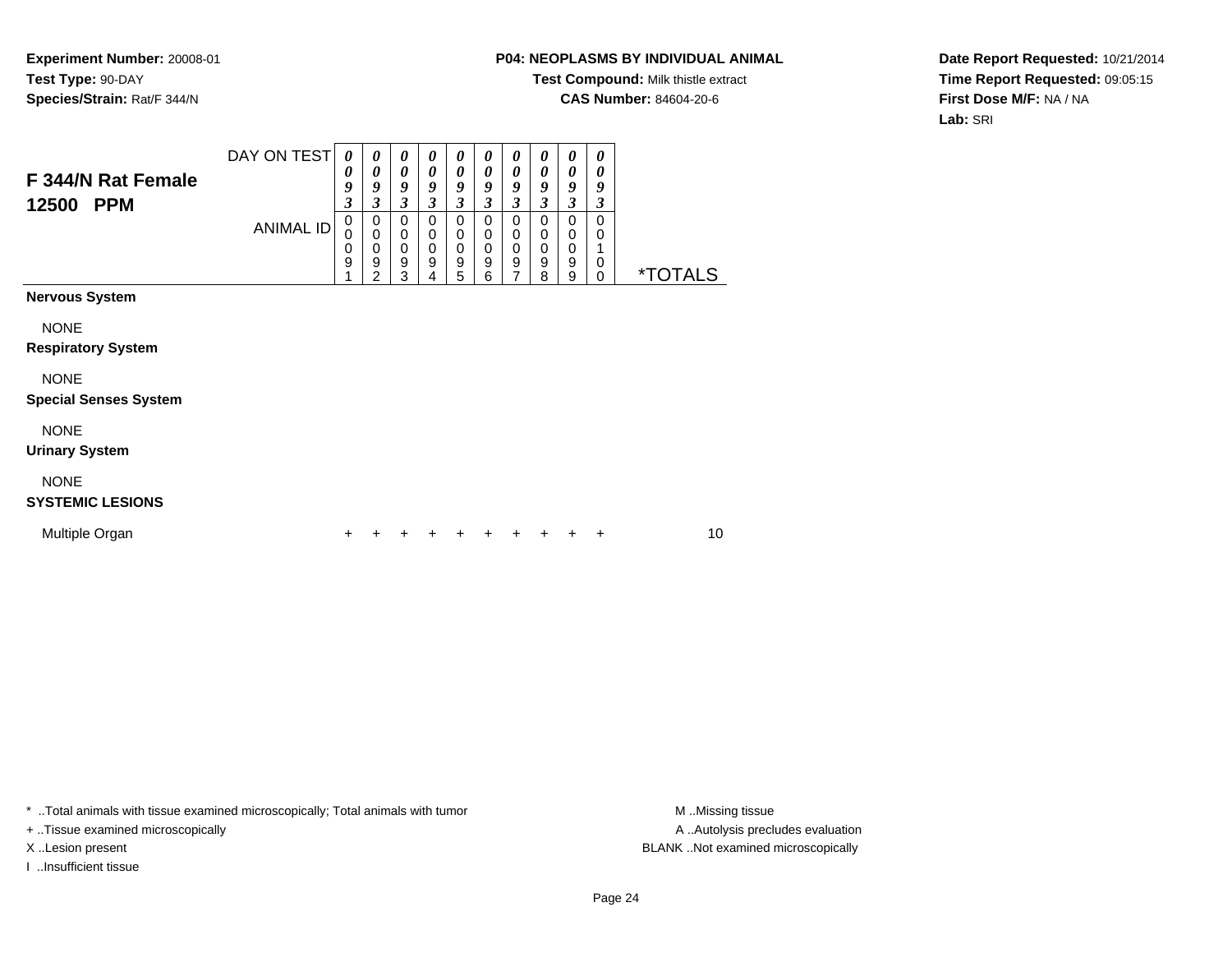## **P04: NEOPLASMS BY INDIVIDUAL ANIMAL**

**Test Compound:** Milk thistle extract

**CAS Number:** 84604-20-6

**Date Report Requested:** 10/21/2014**Time Report Requested:** 09:05:15**First Dose M/F:** NA / NA**Lab:** SRI

| F 344/N Rat Female<br>25000 PPM                          | DAY ON TEST<br><b>ANIMAL ID</b> | $\boldsymbol{\theta}$<br>$\boldsymbol{\theta}$<br>9<br>$\mathfrak{z}$<br>$\overline{0}$<br>0<br>1<br>0<br>1 | $\boldsymbol{\theta}$<br>$\pmb{\theta}$<br>$\boldsymbol{9}$<br>$\mathfrak{z}$<br>$\mathsf 0$<br>0<br>$\mathbf{1}$<br>0<br>$\overline{2}$ | $\pmb{\theta}$<br>$\boldsymbol{\theta}$<br>9<br>$\mathfrak{z}$<br>$\overline{0}$<br>$\mathbf 0$<br>$\mathbf{1}$<br>$\,0\,$<br>3 | $\boldsymbol{\theta}$<br>$\boldsymbol{\theta}$<br>9<br>$\mathfrak{z}$<br>$\overline{0}$<br>0<br>$\mathbf{1}$<br>0<br>4 | 0<br>$\pmb{\theta}$<br>9<br>$\mathfrak{z}$<br>$\overline{0}$<br>$\mathbf 0$<br>$\mathbf 1$<br>$\pmb{0}$<br>5 | $\boldsymbol{\theta}$<br>$\pmb{\theta}$<br>9<br>$\mathfrak{z}$<br>$\overline{0}$<br>$\mathbf 0$<br>$\mathbf{1}$<br>$\mathbf 0$<br>6 | $\boldsymbol{\theta}$<br>$\pmb{\theta}$<br>9<br>$\mathfrak{z}$<br>$\overline{0}$<br>$\mathbf 0$<br>1<br>$\pmb{0}$<br>7 | $\pmb{\theta}$<br>$\boldsymbol{\theta}$<br>9<br>$\mathfrak{z}$<br>$\mathbf 0$<br>0<br>$\mathbf{1}$<br>$\pmb{0}$<br>8 | $\boldsymbol{\theta}$<br>$\pmb{\theta}$<br>$\boldsymbol{g}$<br>$\boldsymbol{\beta}$<br>$\overline{0}$<br>0<br>$\mathbf{1}$<br>0<br>9 | $\pmb{\theta}$<br>$\pmb{\theta}$<br>9<br>$\boldsymbol{\beta}$<br>$\overline{0}$<br>0<br>$\mathbf{1}$<br>1<br>0 | <i><b>*TOTALS</b></i> |
|----------------------------------------------------------|---------------------------------|-------------------------------------------------------------------------------------------------------------|------------------------------------------------------------------------------------------------------------------------------------------|---------------------------------------------------------------------------------------------------------------------------------|------------------------------------------------------------------------------------------------------------------------|--------------------------------------------------------------------------------------------------------------|-------------------------------------------------------------------------------------------------------------------------------------|------------------------------------------------------------------------------------------------------------------------|----------------------------------------------------------------------------------------------------------------------|--------------------------------------------------------------------------------------------------------------------------------------|----------------------------------------------------------------------------------------------------------------|-----------------------|
| <b>Alimentary System</b>                                 |                                 |                                                                                                             |                                                                                                                                          |                                                                                                                                 |                                                                                                                        |                                                                                                              |                                                                                                                                     |                                                                                                                        |                                                                                                                      |                                                                                                                                      |                                                                                                                |                       |
| Liver<br>Salivary Glands<br><b>Cardiovascular System</b> |                                 | $+$                                                                                                         | +<br>$\ddot{}$                                                                                                                           | $\ddot{}$                                                                                                                       | +<br>$+$                                                                                                               | $\ddot{}$                                                                                                    | $\ddot{}$<br>$+$                                                                                                                    | $\ddot{}$<br>$+$                                                                                                       | $\ddot{}$<br>$+$                                                                                                     | +<br>$\ddot{+}$                                                                                                                      | $\ddot{}$<br>$+$                                                                                               | 10<br>$\overline{7}$  |
| <b>NONE</b><br><b>Endocrine System</b>                   |                                 |                                                                                                             |                                                                                                                                          |                                                                                                                                 |                                                                                                                        |                                                                                                              |                                                                                                                                     |                                                                                                                        |                                                                                                                      |                                                                                                                                      |                                                                                                                |                       |
| <b>NONE</b><br><b>General Body System</b>                |                                 |                                                                                                             |                                                                                                                                          |                                                                                                                                 |                                                                                                                        |                                                                                                              |                                                                                                                                     |                                                                                                                        |                                                                                                                      |                                                                                                                                      |                                                                                                                |                       |
| <b>NONE</b><br><b>Genital System</b>                     |                                 |                                                                                                             |                                                                                                                                          |                                                                                                                                 |                                                                                                                        |                                                                                                              |                                                                                                                                     |                                                                                                                        |                                                                                                                      |                                                                                                                                      |                                                                                                                |                       |
| <b>NONE</b><br><b>Hematopoietic System</b>               |                                 |                                                                                                             |                                                                                                                                          |                                                                                                                                 |                                                                                                                        |                                                                                                              |                                                                                                                                     |                                                                                                                        |                                                                                                                      |                                                                                                                                      |                                                                                                                |                       |
| <b>NONE</b><br><b>Integumentary System</b>               |                                 |                                                                                                             |                                                                                                                                          |                                                                                                                                 |                                                                                                                        |                                                                                                              |                                                                                                                                     |                                                                                                                        |                                                                                                                      |                                                                                                                                      |                                                                                                                |                       |
| <b>NONE</b><br><b>Musculoskeletal System</b>             |                                 |                                                                                                             |                                                                                                                                          |                                                                                                                                 |                                                                                                                        |                                                                                                              |                                                                                                                                     |                                                                                                                        |                                                                                                                      |                                                                                                                                      |                                                                                                                |                       |
| <b>NONE</b><br><b>Nervous System</b>                     |                                 |                                                                                                             |                                                                                                                                          |                                                                                                                                 |                                                                                                                        |                                                                                                              |                                                                                                                                     |                                                                                                                        |                                                                                                                      |                                                                                                                                      |                                                                                                                |                       |
|                                                          |                                 |                                                                                                             |                                                                                                                                          |                                                                                                                                 |                                                                                                                        |                                                                                                              |                                                                                                                                     |                                                                                                                        |                                                                                                                      |                                                                                                                                      |                                                                                                                |                       |

\* ..Total animals with tissue examined microscopically; Total animals with tumor **M** . Missing tissue M ..Missing tissue

+ ..Tissue examined microscopically

I ..Insufficient tissue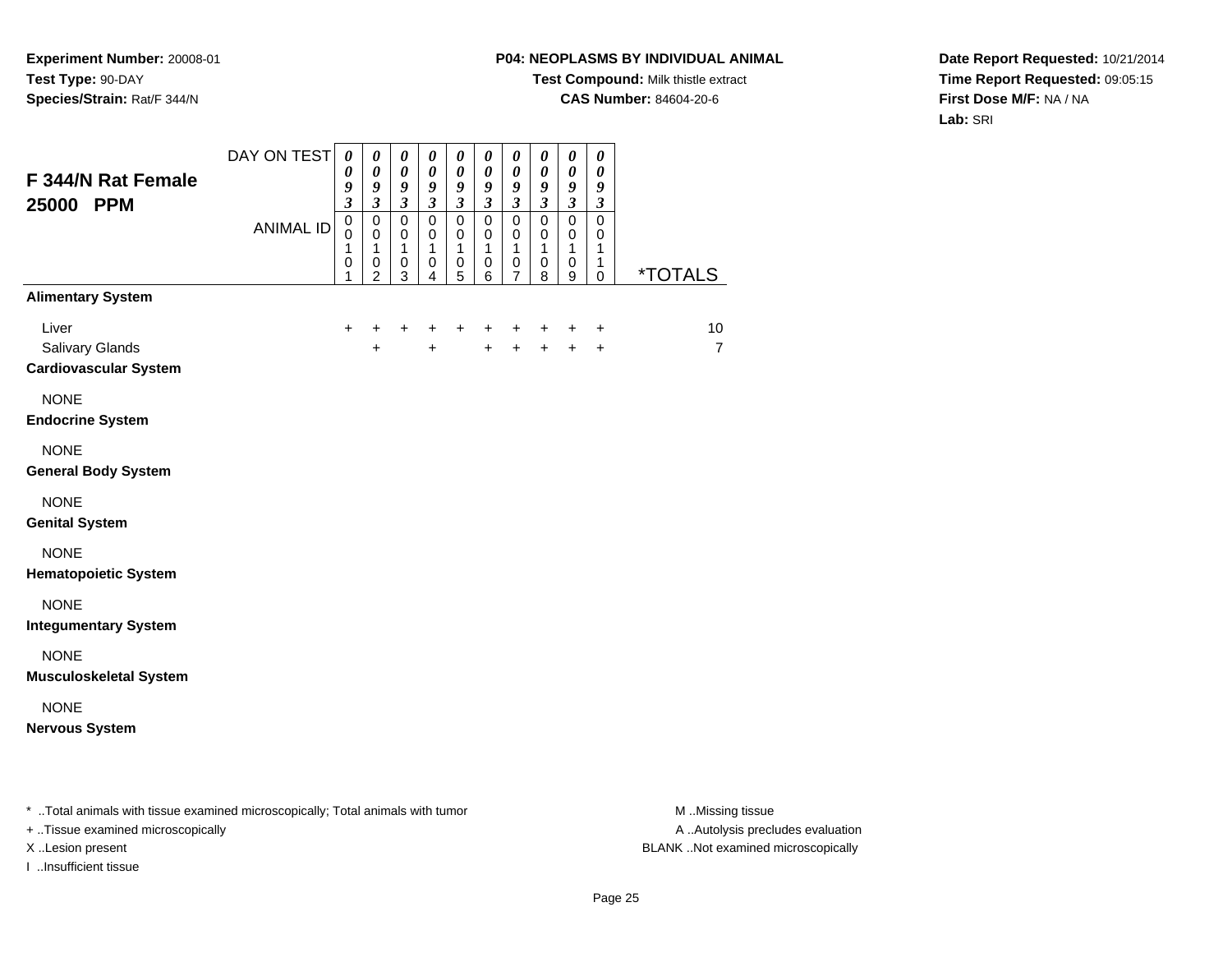### **P04: NEOPLASMS BY INDIVIDUAL ANIMAL**

**Test Compound:** Milk thistle extract

**CAS Number:** 84604-20-6

**Date Report Requested:** 10/21/2014**Time Report Requested:** 09:05:15**First Dose M/F:** NA / NA**Lab:** SRI

| F 344/N Rat Female<br>25000<br><b>PPM</b>   | DAY ON TEST<br><b>ANIMAL ID</b> | 0<br>0<br>9<br>$\mathfrak{z}$<br>$\mathbf 0$<br>$\Omega$<br>$\mathbf 0$ | 0<br>0<br>9<br>$\mathfrak{z}$<br>$\pmb{0}$<br>$\mathbf 0$<br>$\mathbf 0$<br>$\overline{2}$ | 0<br>$\boldsymbol{\theta}$<br>9<br>$\boldsymbol{\beta}$<br>$\mathbf 0$<br>$\mathbf 0$<br>$\mathbf 0$<br>3 | 0<br>0<br>9<br>$\boldsymbol{\beta}$<br>$\mathbf 0$<br>0<br>$\mathbf 0$<br>4 | 0<br>0<br>9<br>$\boldsymbol{\mathfrak{z}}$<br>$\mathbf 0$<br>0<br>1<br>$\mathbf 0$<br>5 | 0<br>0<br>9<br>3<br>$\Omega$<br>0<br>$\mathbf 0$<br>6 | 0<br>0<br>9<br>3<br>$\mathbf 0$<br>0<br>$\mathbf 0$<br>7 | 0<br>0<br>9<br>3<br>$\Omega$<br>0<br>0<br>8 | 0<br>0<br>9<br>$\overline{\mathbf{3}}$<br>$\mathbf 0$<br>0<br>0<br>9 | 0<br>0<br>9<br>3<br>$\Omega$<br>0<br>0 | <i><b>*TOTALS</b></i> |
|---------------------------------------------|---------------------------------|-------------------------------------------------------------------------|--------------------------------------------------------------------------------------------|-----------------------------------------------------------------------------------------------------------|-----------------------------------------------------------------------------|-----------------------------------------------------------------------------------------|-------------------------------------------------------|----------------------------------------------------------|---------------------------------------------|----------------------------------------------------------------------|----------------------------------------|-----------------------|
| <b>NONE</b><br><b>Respiratory System</b>    |                                 |                                                                         |                                                                                            |                                                                                                           |                                                                             |                                                                                         |                                                       |                                                          |                                             |                                                                      |                                        |                       |
| <b>NONE</b><br><b>Special Senses System</b> |                                 |                                                                         |                                                                                            |                                                                                                           |                                                                             |                                                                                         |                                                       |                                                          |                                             |                                                                      |                                        |                       |
| <b>NONE</b><br><b>Urinary System</b>        |                                 |                                                                         |                                                                                            |                                                                                                           |                                                                             |                                                                                         |                                                       |                                                          |                                             |                                                                      |                                        |                       |
| <b>NONE</b><br><b>SYSTEMIC LESIONS</b>      |                                 |                                                                         |                                                                                            |                                                                                                           |                                                                             |                                                                                         |                                                       |                                                          |                                             |                                                                      |                                        |                       |
| Multiple Organ                              |                                 | ٠                                                                       |                                                                                            |                                                                                                           |                                                                             |                                                                                         |                                                       | ٠                                                        | ٠                                           | ٠                                                                    | ٠                                      | 10                    |

\* ..Total animals with tissue examined microscopically; Total animals with tumor **M** . Missing tissue M ..Missing tissue

+ ..Tissue examined microscopically

I ..Insufficient tissue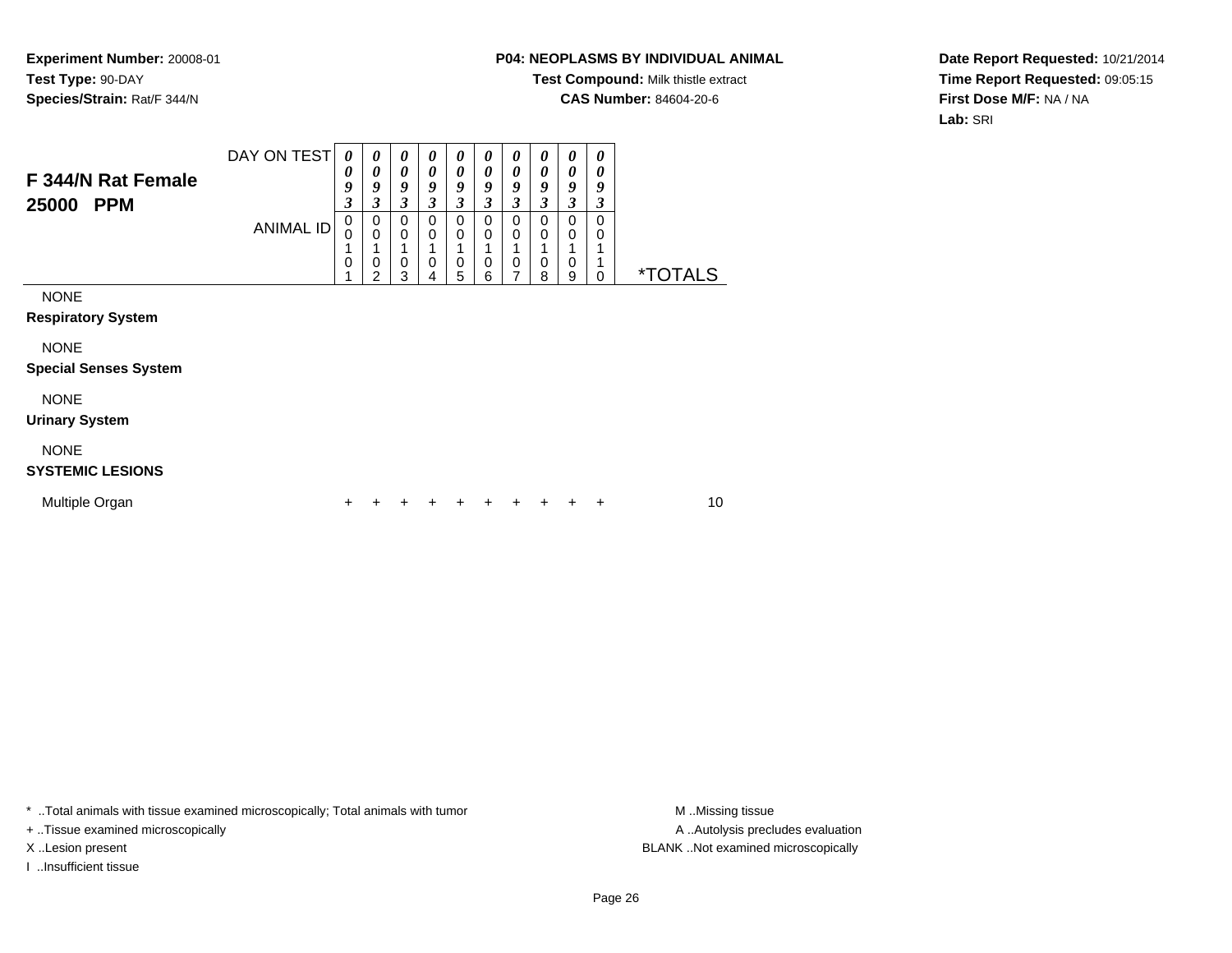# **P04: NEOPLASMS BY INDIVIDUAL ANIMAL**

**Test Compound:** Milk thistle extract

**CAS Number:** 84604-20-6

**Date Report Requested:** 10/21/2014**Time Report Requested:** 09:05:15**First Dose M/F:** NA / NA**Lab:** SRI

| F 344/N Rat Female<br><b>PPM</b><br>50000 | DAY ON TEST<br><b>ANIMAL ID</b> | 0<br>0<br>9<br>$\overline{\mathbf{3}}$<br>$\pmb{0}$<br>$\Omega$<br>1<br>1<br>1 | 0<br>0<br>9<br>$\mathfrak{z}$<br>$\mathbf 0$<br>$\Omega$<br>1<br>1<br>$\overline{2}$ | 0<br>$\boldsymbol{\theta}$<br>9<br>$\boldsymbol{\beta}$<br>$\overline{0}$<br>$\Omega$<br>1<br>1<br>3 | $\boldsymbol{\theta}$<br>0<br>9<br>3<br>$\mathbf 0$<br>$\Omega$<br>1<br>1<br>4 | 0<br>0<br>9<br>3<br>$\overline{0}$<br>0<br>1<br>1<br>5 | 0<br>$\boldsymbol{\theta}$<br>9<br>$\boldsymbol{\mathfrak{z}}$<br>$\overline{0}$<br>$\Omega$<br>1<br>1<br>6 | 0<br>$\boldsymbol{\theta}$<br>9<br>3<br>$\Omega$<br>0<br>1<br>1<br>7 | $\boldsymbol{\theta}$<br>0<br>9<br>$\mathfrak{z}$<br>$\mathbf 0$<br>$\Omega$<br>1<br>1<br>8 | 0<br>0<br>9<br>$\mathfrak{z}$<br>$\mathbf 0$<br>0<br>1<br>1<br>9 | 0<br>0<br>9<br>$\boldsymbol{\beta}$<br>$\mathbf 0$<br>$\Omega$<br>1<br>$\overline{c}$<br>0 | <i><b>*TOTALS</b></i> |
|-------------------------------------------|---------------------------------|--------------------------------------------------------------------------------|--------------------------------------------------------------------------------------|------------------------------------------------------------------------------------------------------|--------------------------------------------------------------------------------|--------------------------------------------------------|-------------------------------------------------------------------------------------------------------------|----------------------------------------------------------------------|---------------------------------------------------------------------------------------------|------------------------------------------------------------------|--------------------------------------------------------------------------------------------|-----------------------|
| <b>Alimentary System</b>                  |                                 |                                                                                |                                                                                      |                                                                                                      |                                                                                |                                                        |                                                                                                             |                                                                      |                                                                                             |                                                                  |                                                                                            |                       |
| Esophagus                                 |                                 | +                                                                              | $\ddot{}$                                                                            | $\ddot{}$                                                                                            | М                                                                              | $\ddot{}$                                              | +                                                                                                           | +                                                                    | ٠                                                                                           | +                                                                | $\ddot{}$                                                                                  | 9                     |
| Intestine Large, Cecum                    |                                 | +                                                                              | +                                                                                    | +                                                                                                    | $\pm$                                                                          | +                                                      | +                                                                                                           | $\ddot{}$                                                            | $\ddot{}$                                                                                   | $\pm$                                                            | $\ddot{}$                                                                                  | 10                    |
| Intestine Large, Colon                    |                                 | +                                                                              | +                                                                                    | +                                                                                                    | $\ddot{}$                                                                      | $\ddot{}$                                              | $\ddot{}$                                                                                                   | $\ddot{}$                                                            | $\ddot{}$                                                                                   | $\ddot{}$                                                        | $\ddot{}$                                                                                  | 10                    |
| Intestine Large, Rectum                   |                                 | +                                                                              | +                                                                                    | $\ddot{}$                                                                                            | $\ddot{}$                                                                      | $\ddot{}$                                              | $\ddot{}$                                                                                                   | $\ddot{}$                                                            | $+$                                                                                         | $\ddot{}$                                                        | $\ddot{}$                                                                                  | 10                    |
| Intestine Small, Duodenum                 |                                 | +                                                                              | $\ddot{}$                                                                            | $\ddot{}$                                                                                            | $\ddot{}$                                                                      | $\ddot{}$                                              | $\ddot{}$                                                                                                   | $\ddot{}$                                                            | $\ddot{}$                                                                                   | $\ddot{}$                                                        | $\ddot{}$                                                                                  | 10                    |
| Intestine Small, Ileum                    |                                 | +                                                                              | $\ddot{}$                                                                            | $\ddot{}$                                                                                            | $\ddot{}$                                                                      | $+$                                                    | $\ddot{}$                                                                                                   | $\ddot{}$                                                            | $\ddot{}$                                                                                   | $\ddot{}$                                                        | $\ddot{}$                                                                                  | 10                    |
| Intestine Small, Jejunum                  |                                 | +                                                                              | $\ddot{}$                                                                            | $\ddot{}$                                                                                            | $\ddot{}$                                                                      | $\ddot{}$                                              | +                                                                                                           | $\ddot{}$                                                            | $\ddot{}$                                                                                   | $\ddot{}$                                                        | $\ddot{}$                                                                                  | 10                    |
| Liver                                     |                                 | +                                                                              | +                                                                                    | +                                                                                                    | $\ddot{}$                                                                      | $\ddot{}$                                              | +                                                                                                           | $\ddot{}$                                                            | $\ddot{}$                                                                                   | $\ddot{}$                                                        | $\ddot{}$                                                                                  | 10                    |
| Pancreas                                  |                                 | +                                                                              | $\ddot{}$                                                                            | $\ddot{}$                                                                                            | $\ddot{}$                                                                      | $+$                                                    | $\ddot{}$                                                                                                   | $\ddot{}$                                                            | $+$                                                                                         | $+$                                                              | $\ddot{}$                                                                                  | 10                    |
| Salivary Glands                           |                                 | +                                                                              | +                                                                                    | +                                                                                                    | $\ddot{}$                                                                      | $\ddot{}$                                              | +                                                                                                           | +                                                                    | +                                                                                           | +                                                                | $\ddot{}$                                                                                  | 10                    |
| Stomach, Forestomach                      |                                 | +                                                                              | $\ddot{}$                                                                            | +                                                                                                    | $\ddot{}$                                                                      | $\ddot{}$                                              | $\ddot{}$                                                                                                   | $\ddot{}$                                                            | $\ddot{}$                                                                                   | $+$                                                              | $\ddot{}$                                                                                  | 10                    |
| Stomach, Glandular                        |                                 | $\ddot{}$                                                                      | $\ddot{}$                                                                            | $\ddot{}$                                                                                            | $+$                                                                            | $+$                                                    | $\ddot{}$                                                                                                   | $\ddot{}$                                                            | $\ddot{}$                                                                                   | $\ddot{}$                                                        | $\ddot{}$                                                                                  | 10                    |
| <b>Cardiovascular System</b>              |                                 |                                                                                |                                                                                      |                                                                                                      |                                                                                |                                                        |                                                                                                             |                                                                      |                                                                                             |                                                                  |                                                                                            |                       |
| Heart                                     |                                 | $\ddot{}$                                                                      |                                                                                      |                                                                                                      |                                                                                |                                                        |                                                                                                             |                                                                      |                                                                                             |                                                                  | +                                                                                          | 10                    |
| <b>Endocrine System</b>                   |                                 |                                                                                |                                                                                      |                                                                                                      |                                                                                |                                                        |                                                                                                             |                                                                      |                                                                                             |                                                                  |                                                                                            |                       |
| <b>Adrenal Cortex</b>                     |                                 | +                                                                              | +                                                                                    | +                                                                                                    | +                                                                              | $\ddot{}$                                              | ٠                                                                                                           | ٠                                                                    | ٠                                                                                           | ٠                                                                | $\ddot{}$                                                                                  | 10                    |
| Adrenal Medulla                           |                                 | $\ddot{}$                                                                      | +                                                                                    | +                                                                                                    | $\ddot{}$                                                                      | $\ddot{}$                                              | $\ddot{}$                                                                                                   | $\ddot{}$                                                            | $\ddot{}$                                                                                   | $\ddot{}$                                                        | $\ddot{}$                                                                                  | 10                    |
| Parathyroid Gland                         |                                 | +                                                                              | +                                                                                    | +                                                                                                    | $\ddot{}$                                                                      | $\ddot{}$                                              | $\ddot{}$                                                                                                   | +                                                                    | $\ddot{}$                                                                                   | $\ddot{}$                                                        | $\ddot{}$                                                                                  | 10                    |
| <b>Pituitary Gland</b>                    |                                 | L                                                                              | $\ddot{}$                                                                            | $\ddot{}$                                                                                            | $\ddot{}$                                                                      | $\ddot{}$                                              | $\ddot{}$                                                                                                   | $\ddot{}$                                                            | $\ddot{}$                                                                                   | $\ddot{}$                                                        | $\ddot{}$                                                                                  | 9                     |
| <b>Thyroid Gland</b>                      |                                 | +                                                                              | +                                                                                    | +                                                                                                    | $\ddot{}$                                                                      | $\ddot{}$                                              | +                                                                                                           | $\ddot{}$                                                            | $\ddot{}$                                                                                   | $\ddot{}$                                                        | +                                                                                          | 10                    |

\* ..Total animals with tissue examined microscopically; Total animals with tumor **M** . Missing tissue M ..Missing tissue

+ ..Tissue examined microscopically

I ..Insufficient tissue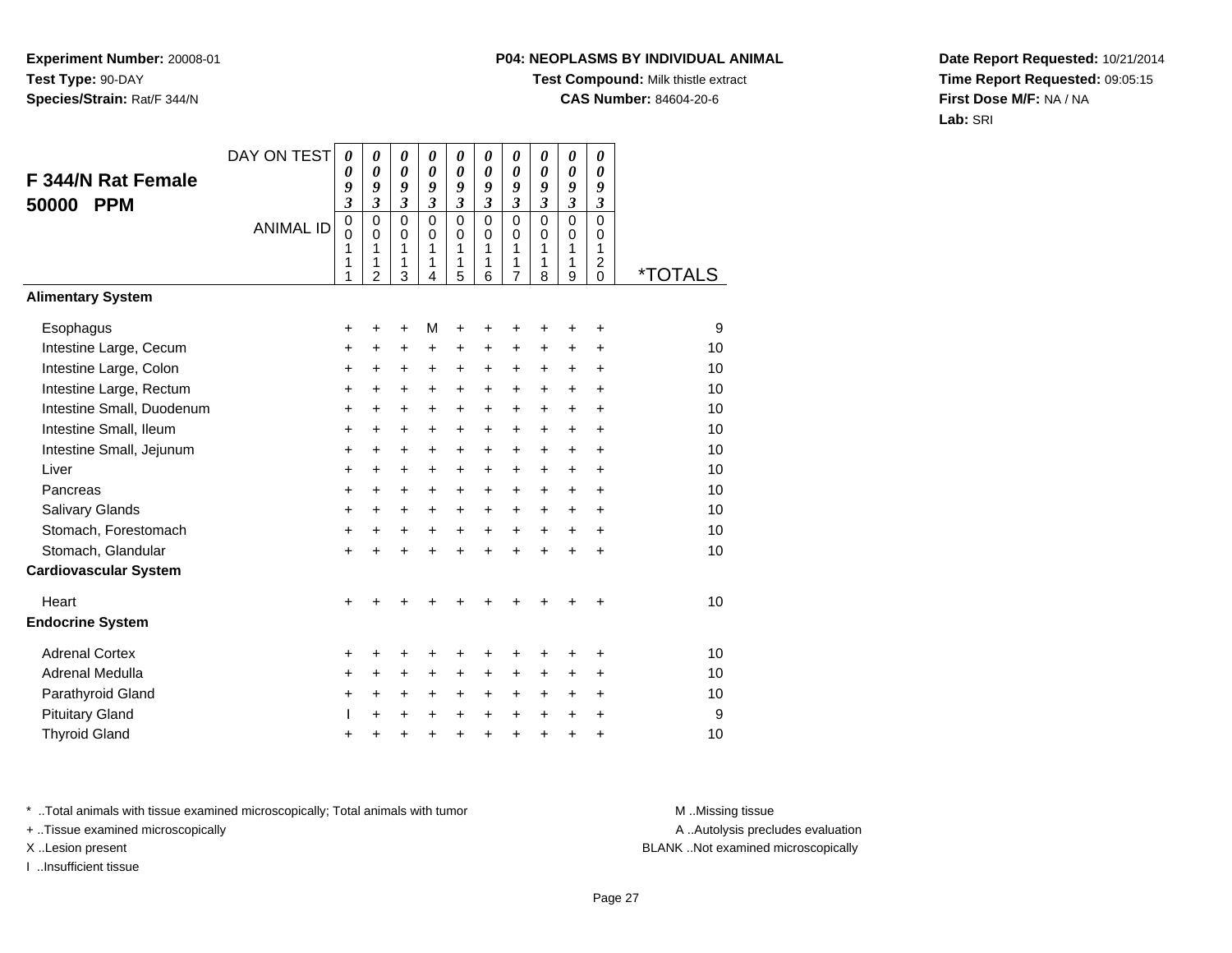# **P04: NEOPLASMS BY INDIVIDUAL ANIMAL**

**Test Compound:** Milk thistle extract

**CAS Number:** 84604-20-6

**Date Report Requested:** 10/21/2014**Time Report Requested:** 09:05:15**First Dose M/F:** NA / NA**Lab:** SRI

| F 344/N Rat Female<br>50000<br><b>PPM</b> | DAY ON TEST<br><b>ANIMAL ID</b> | 0<br>$\boldsymbol{\theta}$<br>9<br>$\boldsymbol{\beta}$<br>$\mathbf 0$<br>0<br>1<br>1<br>1 | 0<br>$\boldsymbol{\theta}$<br>9<br>$\mathfrak{z}$<br>$\mathbf 0$<br>0<br>1<br>1<br>$\overline{2}$ | 0<br>0<br>9<br>$\boldsymbol{\beta}$<br>$\mathbf 0$<br>$\mathbf 0$<br>1<br>1<br>3 | 0<br>0<br>9<br>$\mathfrak{z}$<br>$\mathbf 0$<br>0<br>1<br>1<br>4 | 0<br>$\boldsymbol{\theta}$<br>9<br>$\boldsymbol{\beta}$<br>$\mathbf 0$<br>0<br>1<br>$\mathbf{1}$<br>5 | 0<br>$\boldsymbol{\theta}$<br>9<br>$\mathfrak{z}$<br>$\mathbf 0$<br>0<br>1<br>1<br>6 | $\pmb{\theta}$<br>0<br>9<br>$\boldsymbol{\mathfrak{z}}$<br>$\mathbf 0$<br>0<br>1<br>1<br>$\overline{7}$ | 0<br>0<br>9<br>$\mathfrak{z}$<br>$\mathbf 0$<br>0<br>1<br>1<br>8 | $\boldsymbol{\theta}$<br>$\boldsymbol{\theta}$<br>9<br>$\boldsymbol{\beta}$<br>$\mathbf 0$<br>0<br>1<br>1<br>9 | 0<br>0<br>9<br>$\boldsymbol{\beta}$<br>$\mathbf 0$<br>0<br>1<br>$\overline{2}$<br>$\mathbf 0$ | <i><b>*TOTALS</b></i> |
|-------------------------------------------|---------------------------------|--------------------------------------------------------------------------------------------|---------------------------------------------------------------------------------------------------|----------------------------------------------------------------------------------|------------------------------------------------------------------|-------------------------------------------------------------------------------------------------------|--------------------------------------------------------------------------------------|---------------------------------------------------------------------------------------------------------|------------------------------------------------------------------|----------------------------------------------------------------------------------------------------------------|-----------------------------------------------------------------------------------------------|-----------------------|
| <b>General Body System</b>                |                                 |                                                                                            |                                                                                                   |                                                                                  |                                                                  |                                                                                                       |                                                                                      |                                                                                                         |                                                                  |                                                                                                                |                                                                                               |                       |
| <b>NONE</b><br><b>Genital System</b>      |                                 |                                                                                            |                                                                                                   |                                                                                  |                                                                  |                                                                                                       |                                                                                      |                                                                                                         |                                                                  |                                                                                                                |                                                                                               |                       |
| <b>Clitoral Gland</b>                     |                                 | $\ddot{}$                                                                                  |                                                                                                   | ٠                                                                                | ٠                                                                | +                                                                                                     | ٠                                                                                    | ٠                                                                                                       | ٠                                                                |                                                                                                                |                                                                                               | 10                    |
| Ovary                                     |                                 | +                                                                                          | $\ddot{}$                                                                                         | $\ddot{}$                                                                        | $\ddot{}$                                                        | $\ddot{}$                                                                                             | $+$                                                                                  | $+$                                                                                                     | $+$                                                              | $\ddot{}$                                                                                                      | $\ddot{}$                                                                                     | 10                    |
| <b>Uterus</b>                             |                                 | $\ddot{}$                                                                                  |                                                                                                   | +                                                                                | $\ddot{}$                                                        | $\ddot{}$                                                                                             | $\ddot{}$                                                                            | $\ddot{}$                                                                                               | $\ddot{}$                                                        | $\ddot{}$                                                                                                      | $\ddot{}$                                                                                     | 10                    |
| <b>Hematopoietic System</b>               |                                 |                                                                                            |                                                                                                   |                                                                                  |                                                                  |                                                                                                       |                                                                                      |                                                                                                         |                                                                  |                                                                                                                |                                                                                               |                       |
| <b>Bone Marrow</b>                        |                                 | $\ddot{}$                                                                                  | +                                                                                                 | +                                                                                | +                                                                | +                                                                                                     | +                                                                                    | +                                                                                                       | +                                                                | +                                                                                                              | $\ddot{}$                                                                                     | 10                    |
| Lymph Node, Mandibular                    |                                 | M                                                                                          | M                                                                                                 | M                                                                                | M                                                                | $\ddot{}$                                                                                             | м                                                                                    | M                                                                                                       | M                                                                | M                                                                                                              | M                                                                                             | $\mathbf{1}$          |
| Lymph Node, Mesenteric                    |                                 | +                                                                                          | $\ddot{}$                                                                                         | $\ddot{}$                                                                        | $\ddot{}$                                                        | $\ddot{}$                                                                                             | $\ddot{}$                                                                            | $\ddot{}$                                                                                               | +                                                                | $\ddot{}$                                                                                                      | $\ddot{}$                                                                                     | 10                    |
| Spleen                                    |                                 | +                                                                                          | $\ddot{}$                                                                                         | $\ddot{}$                                                                        | $\ddot{}$                                                        | $\ddot{}$                                                                                             | $\ddot{}$                                                                            | $\ddot{}$                                                                                               | $\ddot{}$                                                        | $\ddot{}$                                                                                                      | $\ddot{}$                                                                                     | 10                    |
| Thymus                                    |                                 | $\ddot{}$                                                                                  | $\ddot{}$                                                                                         | $+$                                                                              | $\ddot{}$                                                        | $\ddot{}$                                                                                             | $+$                                                                                  | $+$                                                                                                     | $\ddot{}$                                                        | $\ddot{}$                                                                                                      | $\ddot{}$                                                                                     | 10                    |
| <b>Integumentary System</b>               |                                 |                                                                                            |                                                                                                   |                                                                                  |                                                                  |                                                                                                       |                                                                                      |                                                                                                         |                                                                  |                                                                                                                |                                                                                               |                       |
| <b>Mammary Gland</b>                      |                                 | +                                                                                          | +                                                                                                 | +                                                                                | +                                                                | +                                                                                                     | +                                                                                    | +                                                                                                       | +                                                                |                                                                                                                | $\ddot{}$                                                                                     | 10                    |
| Skin                                      |                                 | $\ddot{}$                                                                                  | $\ddot{}$                                                                                         | $\ddot{}$                                                                        | $\ddot{}$                                                        | $\ddot{}$                                                                                             | $\ddot{}$                                                                            | $+$                                                                                                     | $\ddot{}$                                                        | $\ddot{}$                                                                                                      | $\ddot{}$                                                                                     | 10                    |
| <b>Musculoskeletal System</b>             |                                 |                                                                                            |                                                                                                   |                                                                                  |                                                                  |                                                                                                       |                                                                                      |                                                                                                         |                                                                  |                                                                                                                |                                                                                               |                       |
| Bone<br><b>Nervous System</b>             |                                 | $\ddot{}$                                                                                  |                                                                                                   |                                                                                  |                                                                  | +                                                                                                     |                                                                                      |                                                                                                         |                                                                  |                                                                                                                | $\ddot{}$                                                                                     | 10                    |
| <b>Brain</b>                              |                                 | +                                                                                          |                                                                                                   |                                                                                  | +                                                                | +                                                                                                     | +                                                                                    | +                                                                                                       | +                                                                | +                                                                                                              | $\ddot{}$                                                                                     | 10                    |

\* ..Total animals with tissue examined microscopically; Total animals with tumor **M** . Missing tissue M ..Missing tissue A ..Autolysis precludes evaluation + ..Tissue examined microscopically X ..Lesion present BLANK ..Not examined microscopicallyI ..Insufficient tissue